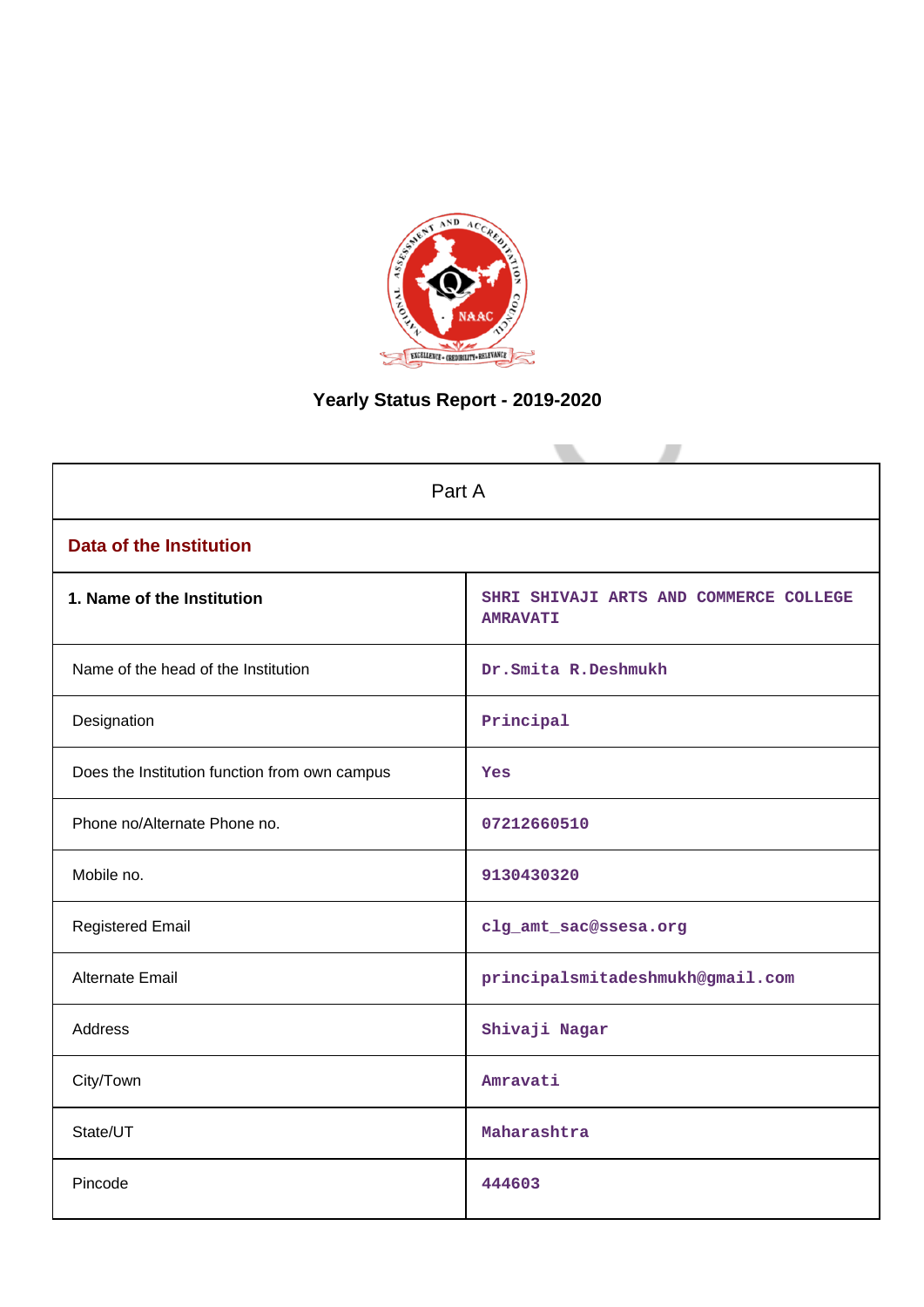| 2. Institutional Status                                                  |                                                |             |                                                                           |                                |                   |
|--------------------------------------------------------------------------|------------------------------------------------|-------------|---------------------------------------------------------------------------|--------------------------------|-------------------|
| Affiliated / Constituent                                                 |                                                |             | Affiliated                                                                |                                |                   |
| Type of Institution                                                      |                                                |             | Co-education                                                              |                                |                   |
| Location                                                                 |                                                |             | Urban                                                                     |                                |                   |
| <b>Financial Status</b>                                                  |                                                |             |                                                                           | Self financed and grant-in-aid |                   |
| Name of the IQAC co-ordinator/Director                                   |                                                |             | Dr.Mahendra V.Mete                                                        |                                |                   |
| Phone no/Alternate Phone no.                                             |                                                |             | 07212660510                                                               |                                |                   |
| Mobile no.                                                               |                                                |             | 9421739996                                                                |                                |                   |
| <b>Registered Email</b>                                                  |                                                |             | clg_sac_amt@ssesa.org                                                     |                                |                   |
| <b>Alternate Email</b>                                                   |                                                |             | metemahendra@gmail.com                                                    |                                |                   |
| 3. Website Address                                                       |                                                |             |                                                                           |                                |                   |
|                                                                          | Web-link of the AQAR: (Previous Academic Year) |             | http://www.shivajicollege.org/pdf/5e<br>df8aa2b9899 agar report.pdf       |                                |                   |
| 4. Whether Academic Calendar prepared during<br>the year                 |                                                |             | Yes                                                                       |                                |                   |
| if yes, whether it is uploaded in the institutional website:<br>Weblink: |                                                |             | http://www.shivajicollege.org/pages/aca<br>demic calender.php             |                                |                   |
| <b>5. Accrediation Details</b>                                           |                                                |             |                                                                           |                                |                   |
| Cycle                                                                    | Grade                                          | <b>CGPA</b> | Year of                                                                   | Validity                       |                   |
|                                                                          |                                                |             | Accrediation                                                              | Period From                    | Period To         |
| 3                                                                        | A                                              | 3.08        | 2017                                                                      | $23 - Jan - 2017$              | $22 - Jan - 2022$ |
| 6. Date of Establishment of IQAC                                         |                                                |             | 02-Aug-2004                                                               |                                |                   |
| 7. Internal Quality Assurance System                                     |                                                |             |                                                                           |                                |                   |
|                                                                          |                                                |             | Quality initiatives by IQAC during the year for promoting quality culture |                                |                   |
| Item /Title of the quality initiative by<br><b>IQAC</b>                  |                                                |             | Date & Duration<br>Number of participants/ beneficiaries                  |                                |                   |
| State Level Seminar                                                      |                                                |             | 29-Feb-2020                                                               | 120                            |                   |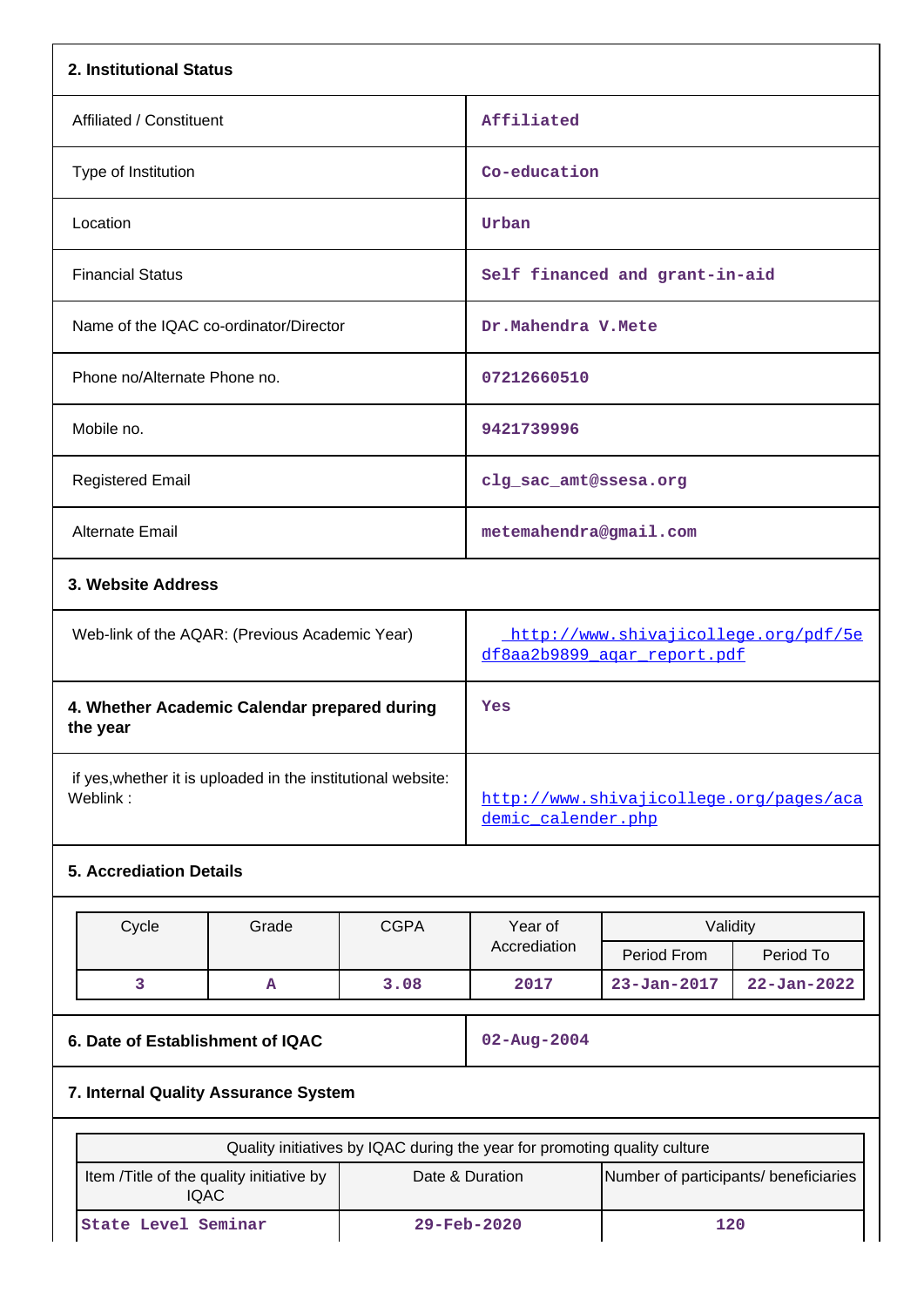| Prevention of COVID 19<br>and Present Situation | $28 - May - 2020$       | 98   |  |  |
|-------------------------------------------------|-------------------------|------|--|--|
| Students Satisfaction<br>Survey                 | $11 - Aug - 2020$<br>18 | 830  |  |  |
| Academic and<br>Administrative Audit            | $20 - May - 2020$       | 20   |  |  |
| Regular Meeting of IQAC                         | $29 - Aug - 2020$       | 10   |  |  |
| National Webinar                                | $22 - May - 2020$       | 1765 |  |  |
| View File                                       |                         |      |  |  |

**8. Provide the list of funds by Central/ State Government- UGC/CSIR/DST/DBT/ICMR/TEQIP/World Bank/CPE of UGC etc.**

|                                                                                                                    | Institution/Departmen<br>t/Faculty              | Scheme                                       |           | <b>Funding Agency</b> | Year of award with<br>duration | Amount |
|--------------------------------------------------------------------------------------------------------------------|-------------------------------------------------|----------------------------------------------|-----------|-----------------------|--------------------------------|--------|
|                                                                                                                    | Dr.B.S.Zare                                     | Major Research<br>Project                    |           | <b>ICSSR</b>          | 2018<br>730                    | 525000 |
|                                                                                                                    |                                                 |                                              |           | View File             |                                |        |
|                                                                                                                    | <b>NAAC</b> guidelines:                         | 9. Whether composition of IQAC as per latest |           | Yes                   |                                |        |
|                                                                                                                    | Upload latest notification of formation of IQAC |                                              | View File |                       |                                |        |
| 10. Number of IQAC meetings held during the<br>year :                                                              |                                                 | 4                                            |           |                       |                                |        |
| The minutes of IQAC meeting and compliances to the<br>decisions have been uploaded on the institutional<br>website |                                                 |                                              | Yes       |                       |                                |        |
| Upload the minutes of meeting and action taken report                                                              |                                                 |                                              | View File |                       |                                |        |
| 11. Whether IQAC received funding from any of<br>the funding agency to support its activities<br>during the year?  |                                                 |                                              | <b>No</b> |                       |                                |        |

## **12. Significant contributions made by IQAC during the current year(maximum five bullets)**

**1.Participation in National Institutional Ranking Framework (NIRF) 2.Organized National Webinar in Collaboration with NAAC on NAAC Awareness Program for Affiliated Colleges. 3. Organized Five Days Workshop on Research Methodology 4. Organized Webinar on Prevention of COVID 19 and Present Situation 5. State Level Seminar on "50 Years of Nationalization of Commercial Banks.**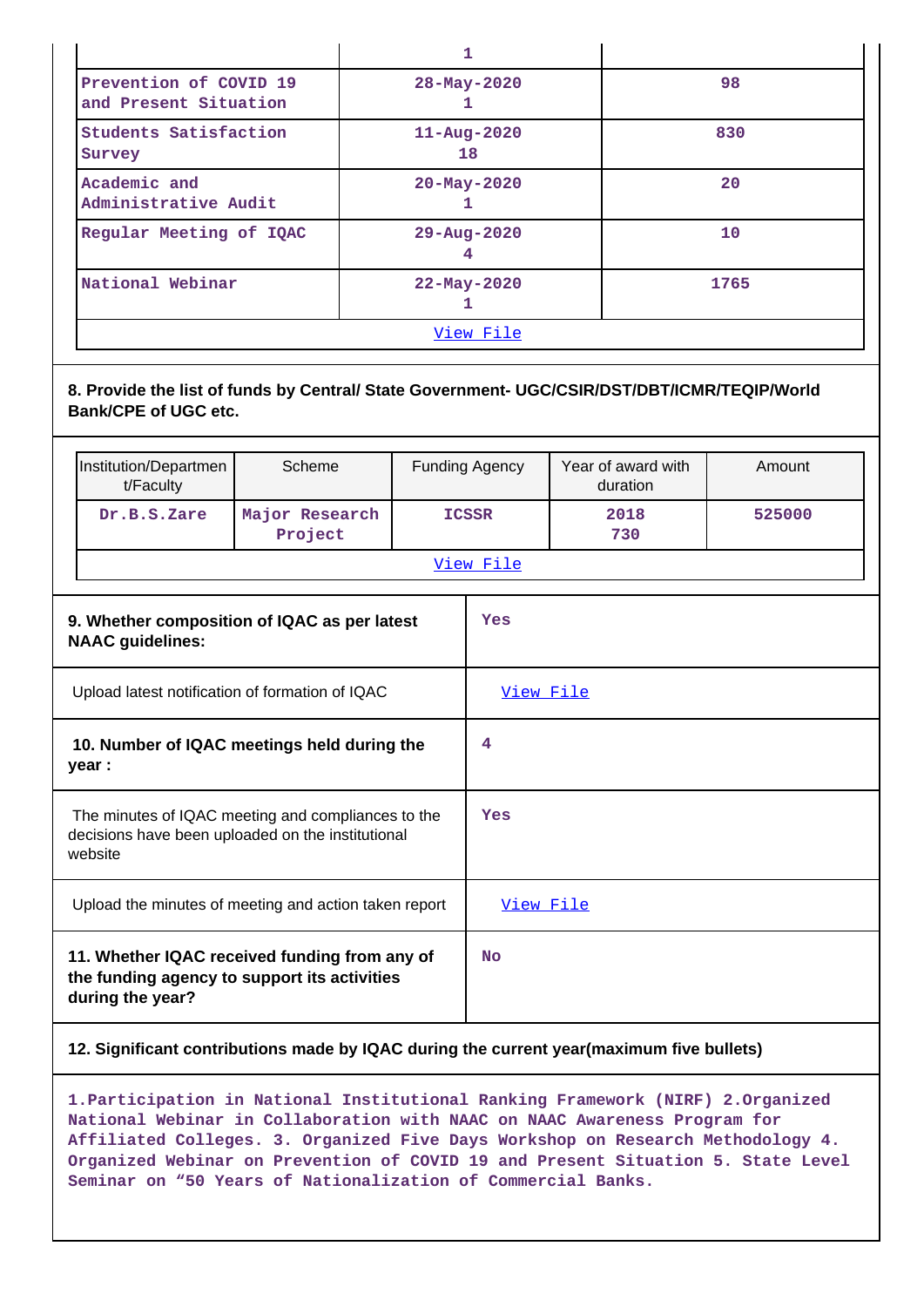# **13. Plan of action chalked out by the IQAC in the beginning of the academic year towards Quality Enhancement and outcome achieved by the end of the academic year**

| Plan of Action                                                                                                                                                             | Achivements/Outcomes                                                                                                                                                                                                                                                      |
|----------------------------------------------------------------------------------------------------------------------------------------------------------------------------|---------------------------------------------------------------------------------------------------------------------------------------------------------------------------------------------------------------------------------------------------------------------------|
| Participation in National Institutional<br>Ranking Framework (NIRF)                                                                                                        | College participated in National<br>Institutional Ranking Framework for<br>College and Overall Ranking.                                                                                                                                                                   |
| To organize Workshop on Recent Trends<br>in Research Methodology                                                                                                           | Workshop on Recent Trends in Research<br>Methodology was organized by Dept. of<br>Economics on 20 August 2019.                                                                                                                                                            |
| To organize National Level Workshop on<br>"Marathi Script Writing for Films.                                                                                               | Organized National Level Workshop on<br>"Marathi Script Writing for films" on<br>12 13 July 2019 in collaboration with<br>Akhil Bhartiy Chitrapat Mahamandal<br>Mumbai.                                                                                                   |
| To organize National Level Webinar on<br>NAAC Awareness Program for Affiliated<br>Colleges                                                                                 | Organized National Level Webinar on<br>"NAAC Awareness Program for Affiliated<br>Colleges" in collaboration with NAAC<br>Bangalore on 21 May 2020. 1735<br>participants attended the webinar from<br>across the Country.                                                  |
| To organize seminar on 50 Years of<br>Nationalization of Commercial Banks                                                                                                  | State Level Seminar on "50 Years of<br>Nationalization of Commercial Banks"<br>organized on 29th February 2020 in<br>collaboration with Yashwantrao Chavan<br>Pratisthan Amravati.                                                                                        |
| To start Pre PhD Course Work in<br>Commerce, English, Economics, Political<br>Science, Home Economics, History,<br>Marathi, Sociology, and Library<br>Information Science. | Pre PhD Course Work in Commerce,<br>English, Economics, Political Science,<br>Home Economics, History, Marathi,<br>Sociology, and Library Information<br>Science started in academic session<br>2019 20. Fifty Three Research students<br>enrolled for Pre PhD Coursework |
|                                                                                                                                                                            | View File                                                                                                                                                                                                                                                                 |
| 14. Whether AQAR was placed before statutory<br>body?                                                                                                                      | Yes                                                                                                                                                                                                                                                                       |
| Name of Statutory Body                                                                                                                                                     | <b>Meeting Date</b>                                                                                                                                                                                                                                                       |
| College Development Committee                                                                                                                                              | 17-Feb-2021                                                                                                                                                                                                                                                               |
| 15. Whether NAAC/or any other accredited<br>body(s) visited IQAC or interacted with it to<br>assess the functioning?                                                       | No                                                                                                                                                                                                                                                                        |
| 16. Whether institutional data submitted to<br><b>AISHE:</b>                                                                                                               | Yes                                                                                                                                                                                                                                                                       |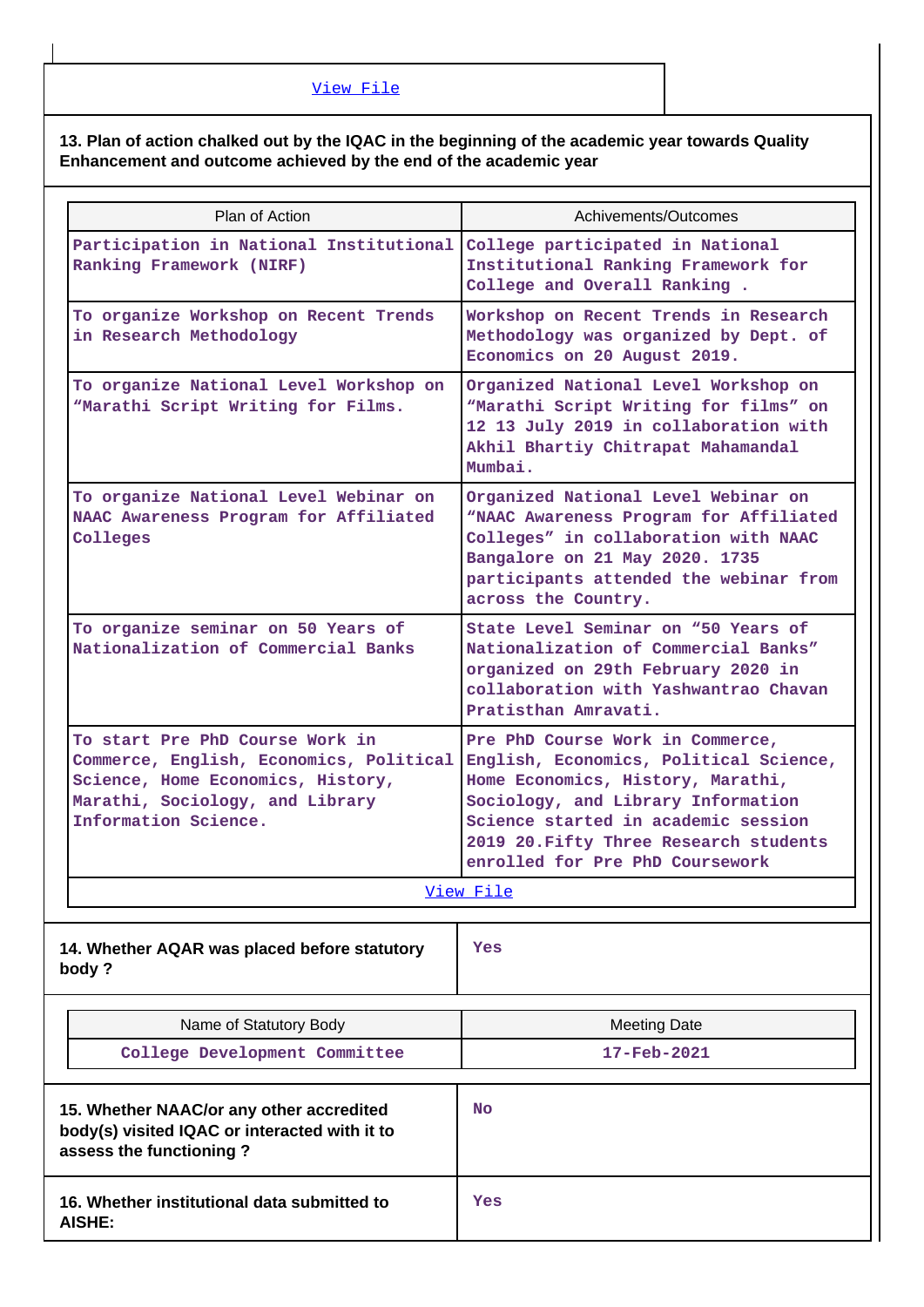| Year of Submission                                                                                  | 2020                                                                                                                                                                                                                                                                                                                                                                                                                                                                                                                                                                                                                                                                                                                                                                                                                                                                                                                                                                                                                                                                                                                                                                                                                                                                                                                                                                                                                                                                                                                                                                                 |
|-----------------------------------------------------------------------------------------------------|--------------------------------------------------------------------------------------------------------------------------------------------------------------------------------------------------------------------------------------------------------------------------------------------------------------------------------------------------------------------------------------------------------------------------------------------------------------------------------------------------------------------------------------------------------------------------------------------------------------------------------------------------------------------------------------------------------------------------------------------------------------------------------------------------------------------------------------------------------------------------------------------------------------------------------------------------------------------------------------------------------------------------------------------------------------------------------------------------------------------------------------------------------------------------------------------------------------------------------------------------------------------------------------------------------------------------------------------------------------------------------------------------------------------------------------------------------------------------------------------------------------------------------------------------------------------------------------|
| Date of Submission                                                                                  | $15 - Jan - 2020$                                                                                                                                                                                                                                                                                                                                                                                                                                                                                                                                                                                                                                                                                                                                                                                                                                                                                                                                                                                                                                                                                                                                                                                                                                                                                                                                                                                                                                                                                                                                                                    |
| 17. Does the Institution have Management<br><b>Information System?</b>                              | Yes                                                                                                                                                                                                                                                                                                                                                                                                                                                                                                                                                                                                                                                                                                                                                                                                                                                                                                                                                                                                                                                                                                                                                                                                                                                                                                                                                                                                                                                                                                                                                                                  |
| If yes, give a brief descripiton and a list of modules<br>currently operational (maximum 500 words) | Campus ERP software is being used in<br>our college since last 10 years. The<br>modules under Campus ERP software and<br>the working of the same areas are as<br>under: 1) DFC - Daily Fees Collection<br>provides the receipts of the fees paid<br>by the students. DFC report provides<br>the head wise, student wise total fees<br>collected during a day. 2) Admission -<br>Admission module provides the report<br>containing the category wise, course<br>wise students admitted and the vacant<br>seats available. 3) T.C. - It provides<br>the transfer certificate of the<br>students admitted. 4) Enrollment Report<br>- The module provides enrollment report<br>of the student admitted. 5) Examination<br>Report - It provides the report of the<br>student applied for the university<br>examination. 6) Certificates - It<br>provides the bonafide and character<br>certificates of the students admitted<br>in the college. 7) In Out - The record<br>of all types of letters is managed<br>through this module. 8) Accounts - With<br>the help of this application, The<br>entries of the daily receipts and<br>payments and the following output /<br>reports is generated through this<br>module : (1) Receipt and Payment<br>statement, (2) Ledger Book and (3) Cash<br>Book. In addition to above, the HTE<br>Sevaarth a web based Integrated System<br>of Payroll for Grant in Aid salary of<br>the Teaching and Non Teaching Staff is<br>in operation. It provides the pay bill<br>generation, electronic submission of<br>the pay bill and e pay slips, etc. |
|                                                                                                     | Part B                                                                                                                                                                                                                                                                                                                                                                                                                                                                                                                                                                                                                                                                                                                                                                                                                                                                                                                                                                                                                                                                                                                                                                                                                                                                                                                                                                                                                                                                                                                                                                               |

# **CRITERION I – CURRICULAR ASPECTS**

# **1.1 – Curriculum Planning and Implementation**

 1.1.1 – Institution has the mechanism for well planned curriculum delivery and documentation. Explain in 500 words

 **The college believes in adopting a holistic approach towards the effective delivery of the curriculum through a structured and transparent process. From**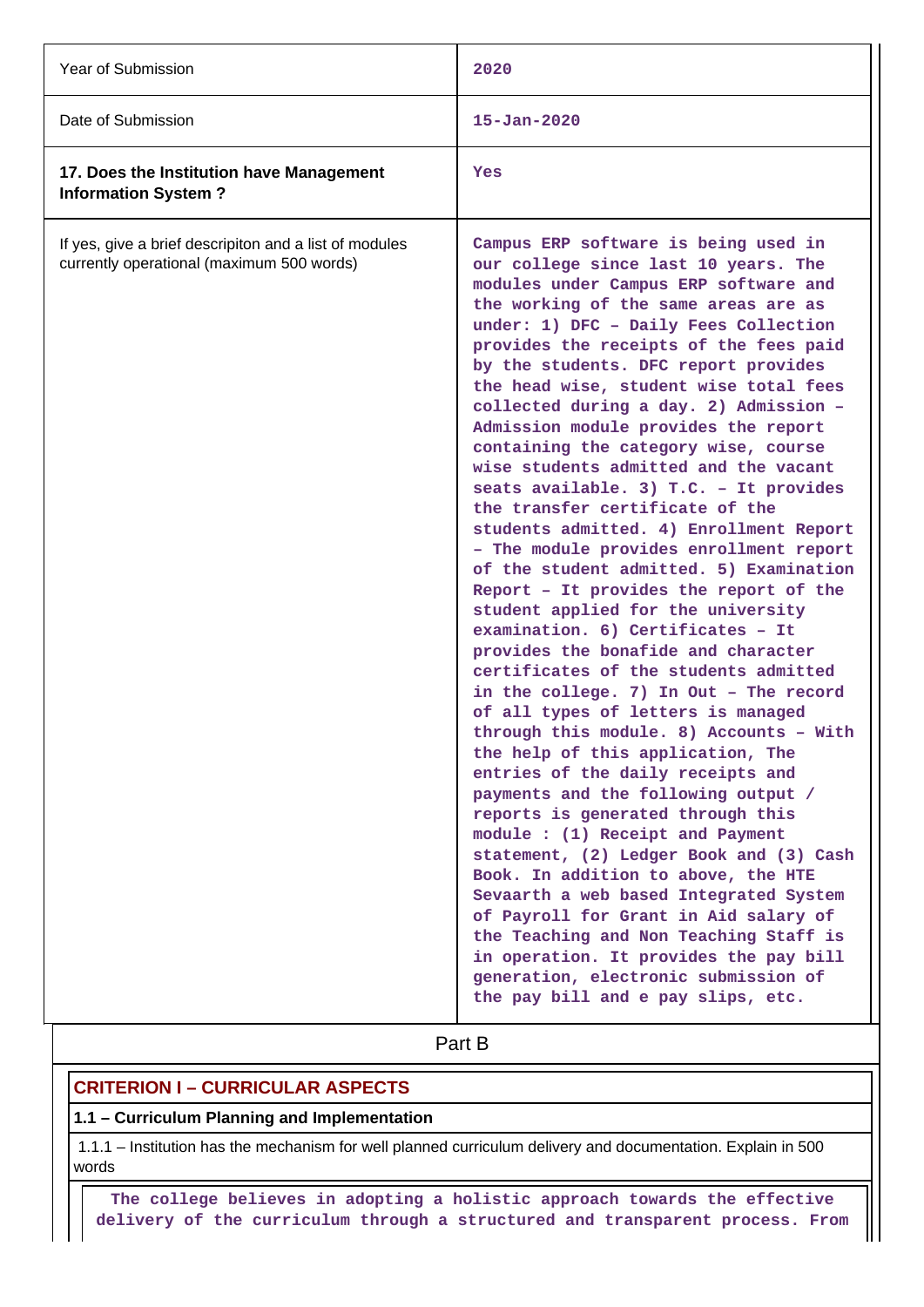**the design, planning and implementation there is a methodical approach in the effective completion of the curriculum. All the departments follow the curriculum designed and prescribed by Sant Gadgebaba Amravati University, Amravati. The teachers work as Members on the Board of Studies in History, Journalism & Mass Communication, Rashtrasant Tukdoji Thoughts and Lifelong Learning , Accounting and Statistics in the University. The Principal works as a member of the Academic Council and Dean of Faculty of Humanities in Sant Gadgebaba Amravati University. The Curriculum Development committee of Commerce Department developed the Curriculum for B. Voc in Computerized Accounting. The parent university updates the syllabus periodically for UG and PG Courses. All the courses are offered in semester mode. The college prepares academic calendar for well-planned curriculum delivery. An academic committee is constituted for academic planning, implementation and evaluation. • There is a strict adherence to the time-table and course plan. The time table is formulated so as to finish the stipulated hours needed towards each subject. • The academic diary is maintained for documentation of the curriculum delivery and extra-curricular activities along with the research and extension activities of the teachers. • The course plan involves and encourages the teachers to include various methodologies like ICT, power point presentation, group discussions, seminars, experiential learning, debates and discussions to ensure effective preparation and delivery of each segment. Through a wellplanned time table, planner, workload, scheme of evaluation and calendar, an effective curriculum is delivered and documented. • Guest lectures by eminent personalities in the relevant area, workshops, short term projects and industrial visits are also modes of imparting quality education. • The plan infuses co – curricular and extra-curricular activities with academics to meet the objective of the course. There are various departmental clubs and Subject Associations. These conduct various activities like discussion, debates, guest lectures in order to provide them a platform to exhibit and enhance the skills of the students. • Remedial classes are extended to the students at regular basis. These classes are aimed at improving the performance of students who are struggling with their academics. The feedback on curriculum is collected from students and teachers and it is conveyed to the Board of Studies.**

|                                                                                      | 1.1.2 – Certificate/ Diploma Courses introduced during the academic year                                                                                                 |                           |                   |                                                 |                      |  |
|--------------------------------------------------------------------------------------|--------------------------------------------------------------------------------------------------------------------------------------------------------------------------|---------------------------|-------------------|-------------------------------------------------|----------------------|--|
| Certificate                                                                          | Diploma Courses                                                                                                                                                          | Dates of<br>Introduction  | <b>Duration</b>   | Focus on employ<br>ability/entreprene<br>urship | Skill<br>Development |  |
| Nil                                                                                  | Nil                                                                                                                                                                      | Nil                       | $\mathbf 0$       | 0                                               | $\mathbf 0$          |  |
| 1.2 - Academic Flexibility                                                           |                                                                                                                                                                          |                           |                   |                                                 |                      |  |
|                                                                                      | 1.2.1 - New programmes/courses introduced during the academic year                                                                                                       |                           |                   |                                                 |                      |  |
| Programme/Course<br>Programme Specialization<br>Dates of Introduction                |                                                                                                                                                                          |                           |                   |                                                 |                      |  |
|                                                                                      | Nill                                                                                                                                                                     | Nil<br>Nill               |                   |                                                 |                      |  |
|                                                                                      |                                                                                                                                                                          |                           | No file uploaded. |                                                 |                      |  |
|                                                                                      | 1.2.2 – Programmes in which Choice Based Credit System (CBCS)/Elective course system implemented at the<br>affiliated Colleges (if applicable) during the academic year. |                           |                   |                                                 |                      |  |
|                                                                                      | Programme Specialization<br>Date of implementation of<br>Name of programmes adopting<br><b>CBCS</b><br><b>CBCS/Elective Course System</b>                                |                           |                   |                                                 |                      |  |
|                                                                                      | Nill                                                                                                                                                                     | <b>Nil</b><br><b>Nill</b> |                   |                                                 |                      |  |
| 1.2.3 – Students enrolled in Certificate/ Diploma Courses introduced during the year |                                                                                                                                                                          |                           |                   |                                                 |                      |  |
|                                                                                      |                                                                                                                                                                          | Certificate               |                   | Diploma Course                                  |                      |  |
|                                                                                      | Number of Students                                                                                                                                                       |                           | Nil               |                                                 | Nil                  |  |

1.1.2 – Certificate/ Diploma Courses introduced during the academic year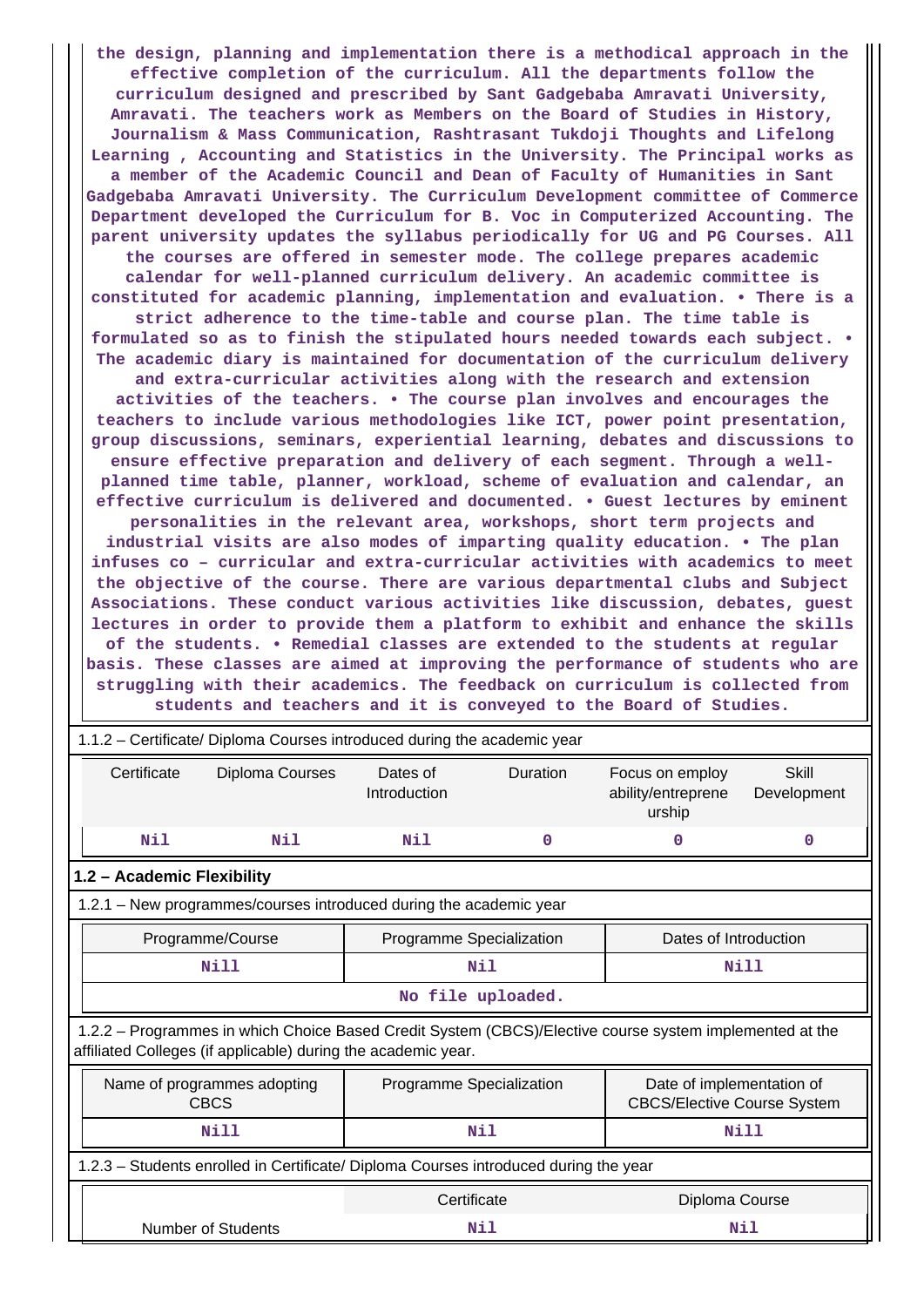| 1.3 - Curriculum Enrichment                                                                                                                                                                                                                                                                                                                                                                                                                                                                                                                                                                                                                                                                                                                                                                                                                                                                   |                             |  |                                    |                                   |                                                              |
|-----------------------------------------------------------------------------------------------------------------------------------------------------------------------------------------------------------------------------------------------------------------------------------------------------------------------------------------------------------------------------------------------------------------------------------------------------------------------------------------------------------------------------------------------------------------------------------------------------------------------------------------------------------------------------------------------------------------------------------------------------------------------------------------------------------------------------------------------------------------------------------------------|-----------------------------|--|------------------------------------|-----------------------------------|--------------------------------------------------------------|
| 1.3.1 – Value-added courses imparting transferable and life skills offered during the year                                                                                                                                                                                                                                                                                                                                                                                                                                                                                                                                                                                                                                                                                                                                                                                                    |                             |  |                                    |                                   |                                                              |
| <b>Value Added Courses</b>                                                                                                                                                                                                                                                                                                                                                                                                                                                                                                                                                                                                                                                                                                                                                                                                                                                                    |                             |  | Date of Introduction               |                                   | Number of Students Enrolled                                  |
| 0 <sub>0</sub>                                                                                                                                                                                                                                                                                                                                                                                                                                                                                                                                                                                                                                                                                                                                                                                                                                                                                |                             |  | <b>Nill</b>                        |                                   | <b>Nill</b>                                                  |
|                                                                                                                                                                                                                                                                                                                                                                                                                                                                                                                                                                                                                                                                                                                                                                                                                                                                                               |                             |  | No file uploaded.                  |                                   |                                                              |
| 1.3.2 - Field Projects / Internships under taken during the year                                                                                                                                                                                                                                                                                                                                                                                                                                                                                                                                                                                                                                                                                                                                                                                                                              |                             |  |                                    |                                   |                                                              |
| Project/Programme Title                                                                                                                                                                                                                                                                                                                                                                                                                                                                                                                                                                                                                                                                                                                                                                                                                                                                       |                             |  | Programme Specialization           |                                   | No. of students enrolled for Field<br>Projects / Internships |
| BA                                                                                                                                                                                                                                                                                                                                                                                                                                                                                                                                                                                                                                                                                                                                                                                                                                                                                            |                             |  | Geography                          |                                   | 28                                                           |
| <b>BCom</b>                                                                                                                                                                                                                                                                                                                                                                                                                                                                                                                                                                                                                                                                                                                                                                                                                                                                                   |                             |  | Commerce                           |                                   | 120                                                          |
| <b>MA</b>                                                                                                                                                                                                                                                                                                                                                                                                                                                                                                                                                                                                                                                                                                                                                                                                                                                                                     |                             |  | Political Science                  |                                   | 60                                                           |
| BA (Journalism)                                                                                                                                                                                                                                                                                                                                                                                                                                                                                                                                                                                                                                                                                                                                                                                                                                                                               |                             |  | Journalism & Mass<br>Communication |                                   | 30                                                           |
| MA (Journalism)                                                                                                                                                                                                                                                                                                                                                                                                                                                                                                                                                                                                                                                                                                                                                                                                                                                                               |                             |  | Journalism & Mass<br>Communication |                                   | 20                                                           |
| <b>MCom</b>                                                                                                                                                                                                                                                                                                                                                                                                                                                                                                                                                                                                                                                                                                                                                                                                                                                                                   |                             |  | Commerce                           |                                   | 60                                                           |
| МA                                                                                                                                                                                                                                                                                                                                                                                                                                                                                                                                                                                                                                                                                                                                                                                                                                                                                            |                             |  | Geography                          |                                   | 22                                                           |
| No file uploaded.                                                                                                                                                                                                                                                                                                                                                                                                                                                                                                                                                                                                                                                                                                                                                                                                                                                                             |                             |  |                                    |                                   |                                                              |
| 1.4 - Feedback System                                                                                                                                                                                                                                                                                                                                                                                                                                                                                                                                                                                                                                                                                                                                                                                                                                                                         |                             |  |                                    |                                   |                                                              |
| 1.4.1 – Whether structured feedback received from all the stakeholders.                                                                                                                                                                                                                                                                                                                                                                                                                                                                                                                                                                                                                                                                                                                                                                                                                       |                             |  |                                    |                                   |                                                              |
| <b>Students</b>                                                                                                                                                                                                                                                                                                                                                                                                                                                                                                                                                                                                                                                                                                                                                                                                                                                                               |                             |  |                                    | Yes                               |                                                              |
| <b>Teachers</b>                                                                                                                                                                                                                                                                                                                                                                                                                                                                                                                                                                                                                                                                                                                                                                                                                                                                               |                             |  |                                    | Yes                               |                                                              |
| Employers                                                                                                                                                                                                                                                                                                                                                                                                                                                                                                                                                                                                                                                                                                                                                                                                                                                                                     |                             |  |                                    | Nill                              |                                                              |
| Alumni                                                                                                                                                                                                                                                                                                                                                                                                                                                                                                                                                                                                                                                                                                                                                                                                                                                                                        |                             |  |                                    | Nill                              |                                                              |
| Parents                                                                                                                                                                                                                                                                                                                                                                                                                                                                                                                                                                                                                                                                                                                                                                                                                                                                                       |                             |  |                                    | <b>Nill</b>                       |                                                              |
| 1.4.2 – How the feedback obtained is being analyzed and utilized for overall development of the institution?<br>(maximum 500 words)                                                                                                                                                                                                                                                                                                                                                                                                                                                                                                                                                                                                                                                                                                                                                           |                             |  |                                    |                                   |                                                              |
| <b>Feedback Obtained</b>                                                                                                                                                                                                                                                                                                                                                                                                                                                                                                                                                                                                                                                                                                                                                                                                                                                                      |                             |  |                                    |                                   |                                                              |
| In the Pandemic situation , feedback on curriculum was taken from students and<br>teachers. The feedback form on curriculum was prepared and distributed to<br>students and teachers in Google form. The feedback form contains Twelve<br>question on curriculum and Overall rating on the program. The students from UG<br>and PG gave feedback on curriculum. Two hundred forty five students from B.A<br>and M.A program gave their feedback on curriculum. Twenty teachers gave their<br>feedback on curriculum. The feedback on curriculum was analyzed by Curriculum<br>committee and submitted to head of the institutions. The students expressed the<br>need for skill based program in Accounting , P.G program in Marathi and History<br>and Add on course in Arts and Commerce faculty. The college initiated process<br>to start these courses from the coming academic session. |                             |  |                                    |                                   |                                                              |
| <b>CRITERION II - TEACHING- LEARNING AND EVALUATION</b>                                                                                                                                                                                                                                                                                                                                                                                                                                                                                                                                                                                                                                                                                                                                                                                                                                       |                             |  |                                    |                                   |                                                              |
| 2.1 - Student Enrolment and Profile                                                                                                                                                                                                                                                                                                                                                                                                                                                                                                                                                                                                                                                                                                                                                                                                                                                           |                             |  |                                    |                                   |                                                              |
| $2.1.1 -$ Demand Ratio during the year                                                                                                                                                                                                                                                                                                                                                                                                                                                                                                                                                                                                                                                                                                                                                                                                                                                        |                             |  |                                    |                                   |                                                              |
| Name of the<br>Programme                                                                                                                                                                                                                                                                                                                                                                                                                                                                                                                                                                                                                                                                                                                                                                                                                                                                      | Programme<br>Specialization |  | Number of seats<br>available       | Number of<br>Application received | <b>Students Enrolled</b>                                     |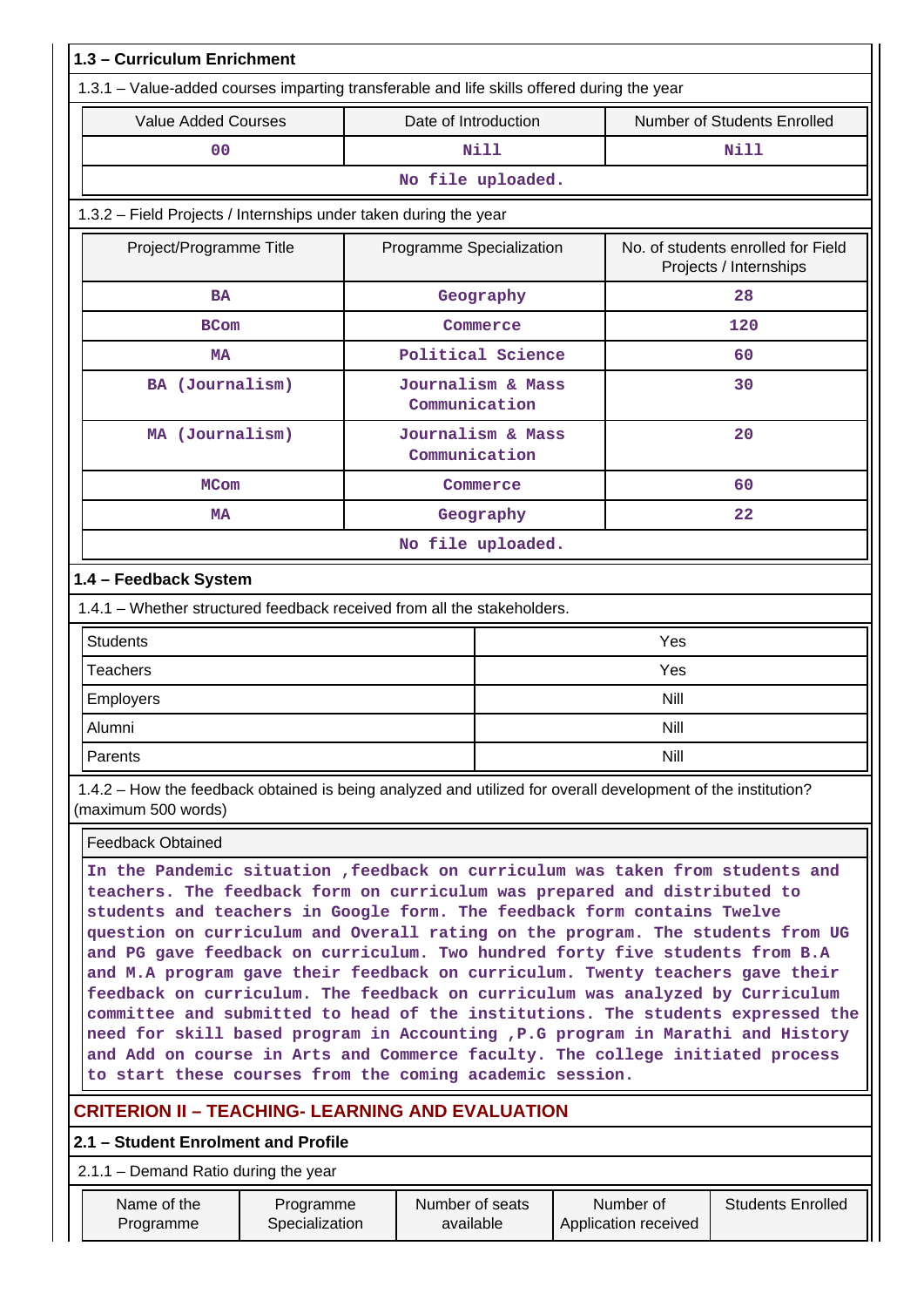| MA                                                                                                                                                                                                                                                                                                                                                                                                            | Home<br>Economics                                                                                                                                                                                                               |  |                                                                                          | 20                                                          |                              | 20                                           |                                    | 10  |
|---------------------------------------------------------------------------------------------------------------------------------------------------------------------------------------------------------------------------------------------------------------------------------------------------------------------------------------------------------------------------------------------------------------|---------------------------------------------------------------------------------------------------------------------------------------------------------------------------------------------------------------------------------|--|------------------------------------------------------------------------------------------|-------------------------------------------------------------|------------------------------|----------------------------------------------|------------------------------------|-----|
| <b>MA</b>                                                                                                                                                                                                                                                                                                                                                                                                     | Geography                                                                                                                                                                                                                       |  |                                                                                          | 24                                                          |                              | 27                                           |                                    | 24  |
| MA                                                                                                                                                                                                                                                                                                                                                                                                            | English                                                                                                                                                                                                                         |  |                                                                                          | 88                                                          |                              | 90                                           |                                    | 47  |
| <b>MA</b>                                                                                                                                                                                                                                                                                                                                                                                                     | Political<br>Science                                                                                                                                                                                                            |  |                                                                                          | 88                                                          |                              | 128                                          |                                    | 71  |
| MA                                                                                                                                                                                                                                                                                                                                                                                                            | Economics                                                                                                                                                                                                                       |  |                                                                                          | 96                                                          |                              | 120                                          |                                    | 87  |
| <b>MCom</b>                                                                                                                                                                                                                                                                                                                                                                                                   | Commerce<br>(English)                                                                                                                                                                                                           |  |                                                                                          | 96                                                          |                              | 98                                           |                                    | 79  |
| <b>MCom</b>                                                                                                                                                                                                                                                                                                                                                                                                   | Commerce<br>(Marathi)                                                                                                                                                                                                           |  |                                                                                          | 96                                                          |                              | 217                                          |                                    | 96  |
| <b>BCom</b>                                                                                                                                                                                                                                                                                                                                                                                                   | Commerce<br>(English)                                                                                                                                                                                                           |  |                                                                                          | 132                                                         |                              | 277                                          |                                    | 118 |
| <b>BCom</b>                                                                                                                                                                                                                                                                                                                                                                                                   | Commerce<br>(Mar)                                                                                                                                                                                                               |  |                                                                                          | 132                                                         |                              | 217                                          |                                    | 129 |
| <b>BA</b>                                                                                                                                                                                                                                                                                                                                                                                                     | Economics, His<br>tory, Pol. Sc.,<br>Home Economics,<br>Geography Socio<br>logy, Music, Mara<br>thi Lit., Hindi<br>Lit., English                                                                                                |  |                                                                                          | 462                                                         |                              | 710                                          |                                    | 460 |
|                                                                                                                                                                                                                                                                                                                                                                                                               | Lit.                                                                                                                                                                                                                            |  |                                                                                          | View File                                                   |                              |                                              |                                    |     |
| 2.2 - Catering to Student Diversity                                                                                                                                                                                                                                                                                                                                                                           |                                                                                                                                                                                                                                 |  |                                                                                          |                                                             |                              |                                              |                                    |     |
|                                                                                                                                                                                                                                                                                                                                                                                                               |                                                                                                                                                                                                                                 |  |                                                                                          |                                                             |                              |                                              |                                    |     |
| 2.2.1 - Student - Full time teacher ratio (current year data)<br>Number of<br>Number of<br>Year<br>Number of<br>Number of<br>students enrolled<br>students enrolled<br>fulltime teachers<br>fulltime teachers<br>in the institution<br>in the institution<br>available in the<br>available in the<br>(UG)<br>(PG)<br>institution<br>institution<br>teaching only UG<br>teaching only PG<br>courses<br>courses |                                                                                                                                                                                                                                 |  |                                                                                          | Number of<br>teachers<br>teaching both UG<br>and PG courses |                              |                                              |                                    |     |
| 2019                                                                                                                                                                                                                                                                                                                                                                                                          | 1666                                                                                                                                                                                                                            |  | 793                                                                                      | 6                                                           |                              | 1                                            |                                    | 22  |
| 2.3 - Teaching - Learning Process                                                                                                                                                                                                                                                                                                                                                                             |                                                                                                                                                                                                                                 |  |                                                                                          |                                                             |                              |                                              |                                    |     |
| 2.3.1 - Percentage of teachers using ICT for effective teaching with Learning Management Systems (LMS), E-<br>learning resources etc. (current year data)                                                                                                                                                                                                                                                     |                                                                                                                                                                                                                                 |  |                                                                                          |                                                             |                              |                                              |                                    |     |
| Number of<br><b>Teachers on Roll</b>                                                                                                                                                                                                                                                                                                                                                                          | Number of<br>teachers using<br>ICT (LMS, e-<br>Resources)                                                                                                                                                                       |  | Number of ICT<br><b>ICT Tools and</b><br>enabled<br>resources<br>available<br>Classrooms |                                                             | Numberof smart<br>classrooms |                                              | E-resources and<br>techniques used |     |
| 29                                                                                                                                                                                                                                                                                                                                                                                                            | 29                                                                                                                                                                                                                              |  | 15                                                                                       | 8                                                           |                              | <b>Nill</b>                                  |                                    | 7   |
|                                                                                                                                                                                                                                                                                                                                                                                                               |                                                                                                                                                                                                                                 |  |                                                                                          | View File of ICT Tools and resources                        |                              |                                              |                                    |     |
|                                                                                                                                                                                                                                                                                                                                                                                                               |                                                                                                                                                                                                                                 |  |                                                                                          |                                                             |                              | View File of E-resources and techniques used |                                    |     |
| 2.3.2 - Students mentoring system available in the institution? Give details. (maximum 500 words)                                                                                                                                                                                                                                                                                                             |                                                                                                                                                                                                                                 |  |                                                                                          |                                                             |                              |                                              |                                    |     |
|                                                                                                                                                                                                                                                                                                                                                                                                               | Students mentoring system is available in the institution. It is called as Teacher Guardian Scheme in our<br>institution. This committee is constituted to look into the entire work of this scheme. The committee has prepared |  |                                                                                          |                                                             |                              |                                              |                                    |     |

a well drafted form containing the academic as well as personal information of the student. It contains student's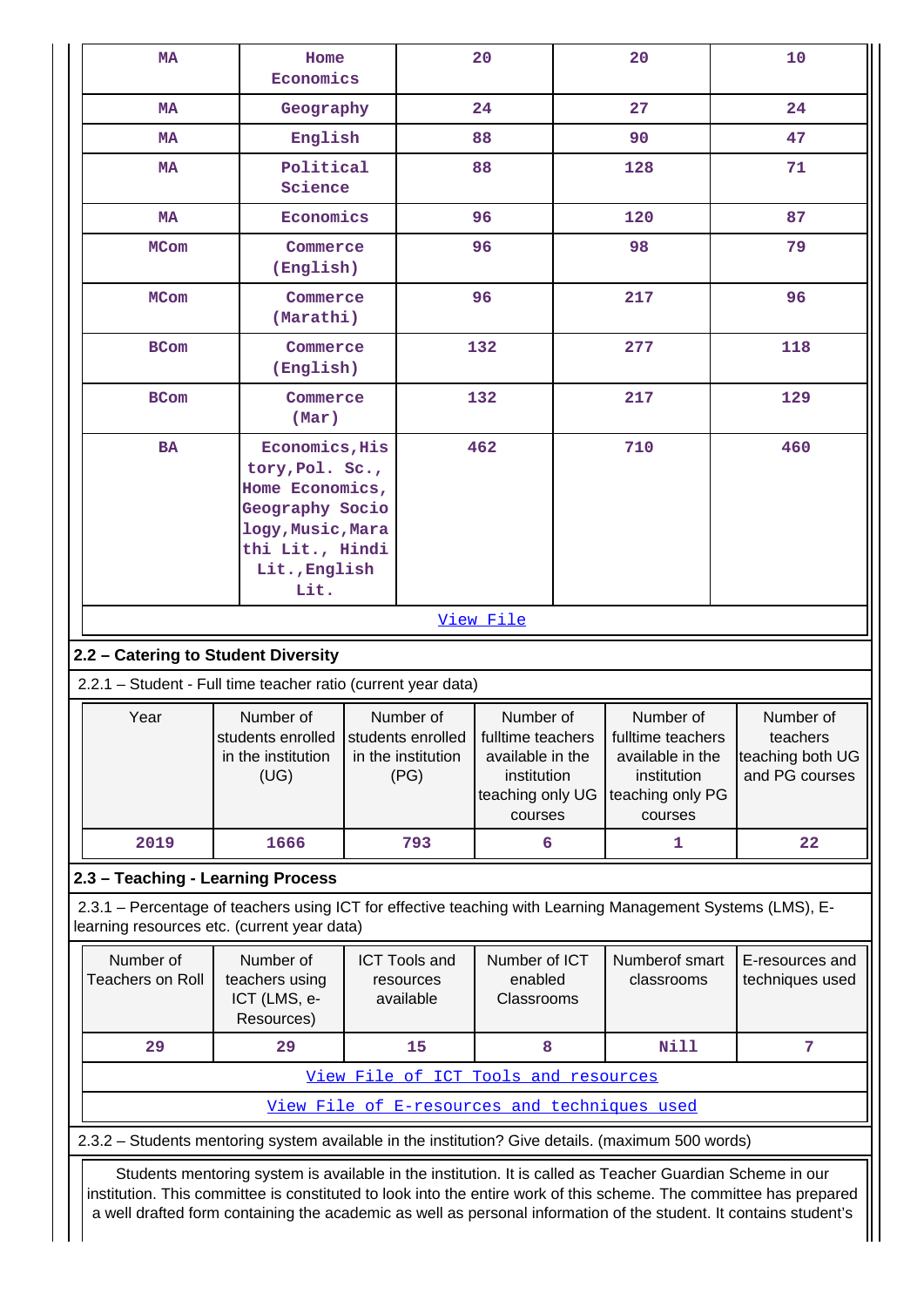personal information, Results, participation in Add on/Bridge Courses, Participation in College Activities, Prize/Color/Medal received in NSS, NCC, ECA, Youth festivals, Games Sports, Preparation/Interest in Competitive Examinations, Preferred Reading Skills of the Students, The students Future Planning, Students Impression about the College, Parents Impression about the College are the contents of the document/form. Students are distributed in accordance to the subject taught by the teacher so that the subject teacher remains in contact with the student and perceive him in the entire graduation/postgraduation period. Every year at the entry year of the student each teacher is given Guardianship of 20 students. The scheme is adapted for the value additions to the students like Bridging the gap between the teachers and students. It is also useful for Creation of a better environment in college, where students can approach teachers for both educational and personal guidance. It makes easy Enhancement of knowledge base for both teachers and students alike, due to effective two way communication. It provides Awareness and support to students for NET, SET, UPSC, MPSC, and other Govt. PSUs examinations. Motivation for higher studies and entrepreneurship is also possible. Advice and support for improvement in academic performance becomes an easy access to the students. The students in person meet the in charge teacher and solve their queries regarding academic as well as personal. There are Regular meetings held between mentor and mentee. A report card is maintained for each student. The report card has both personal and academic data. Students are allowed to approach the mentor for both academic personal problems. Personalized professional /career advice is given to the mentee. At the commencement of

each session after the results are allotted the Mentor and the Mentee meet and the results are filled in the new format. The successful candidates are acknowledged whereas the failures are give remedies for better preparation for the next examination. Every in charge has to provide its analysis to the committee in the form of report which is forwarded to the IQAC for consideration and discussion in its meeting and finally to the head of the institution for further action.

| Number of students enrolled in the<br>institution | Number of fulltime teachers | Mentor: Mentee Ratio |
|---------------------------------------------------|-----------------------------|----------------------|
| 2429                                              | 29                          | 1:84                 |

# **2.4 – Teacher Profile and Quality**

2.4.1 – Number of full time teachers appointed during the year

| No. of sanctioned<br>positions | No. of filled positions | Vacant positions | <b>Positions filled during</b><br>the current year | No. of faculty with<br>Ph.D |
|--------------------------------|-------------------------|------------------|----------------------------------------------------|-----------------------------|
| 33                             | 29                      |                  | Nill                                               | 27                          |

 2.4.2 – Honours and recognition received by teachers (received awards, recognition, fellowships at State, National, International level from Government, recognised bodies during the year )

| Year of Award     | Name of full time teachers<br>receiving awards from<br>state level, national level,<br>international level | Designation            | Name of the award,<br>fellowship, received from<br>Government or recognized<br>bodies |  |  |  |
|-------------------|------------------------------------------------------------------------------------------------------------|------------------------|---------------------------------------------------------------------------------------|--|--|--|
| 2019              | Dr.Baban Zare                                                                                              | Associate<br>Professor | Teacher<br>Innovation Award by<br>Sri Aurobindo<br>Society                            |  |  |  |
| No file uploaded. |                                                                                                            |                        |                                                                                       |  |  |  |

# **2.5 – Evaluation Process and Reforms**

 2.5.1 – Number of days from the date of semester-end/ year- end examination till the declaration of results during the year

| Programme Name            | Programme Code | Semester/year | Last date of the last<br>semester-end/year-<br>end examination | Date of declaration of<br>results of semester-<br>end/year-end<br>examination |
|---------------------------|----------------|---------------|----------------------------------------------------------------|-------------------------------------------------------------------------------|
| <b>MA</b><br>(Journalism) | MA(Journalism) | Semister      | 22/10/2020                                                     | 10/11/2020                                                                    |
| <b>BA</b>                 |                | Semister      | 21/10/2020                                                     | 11/11/2020                                                                    |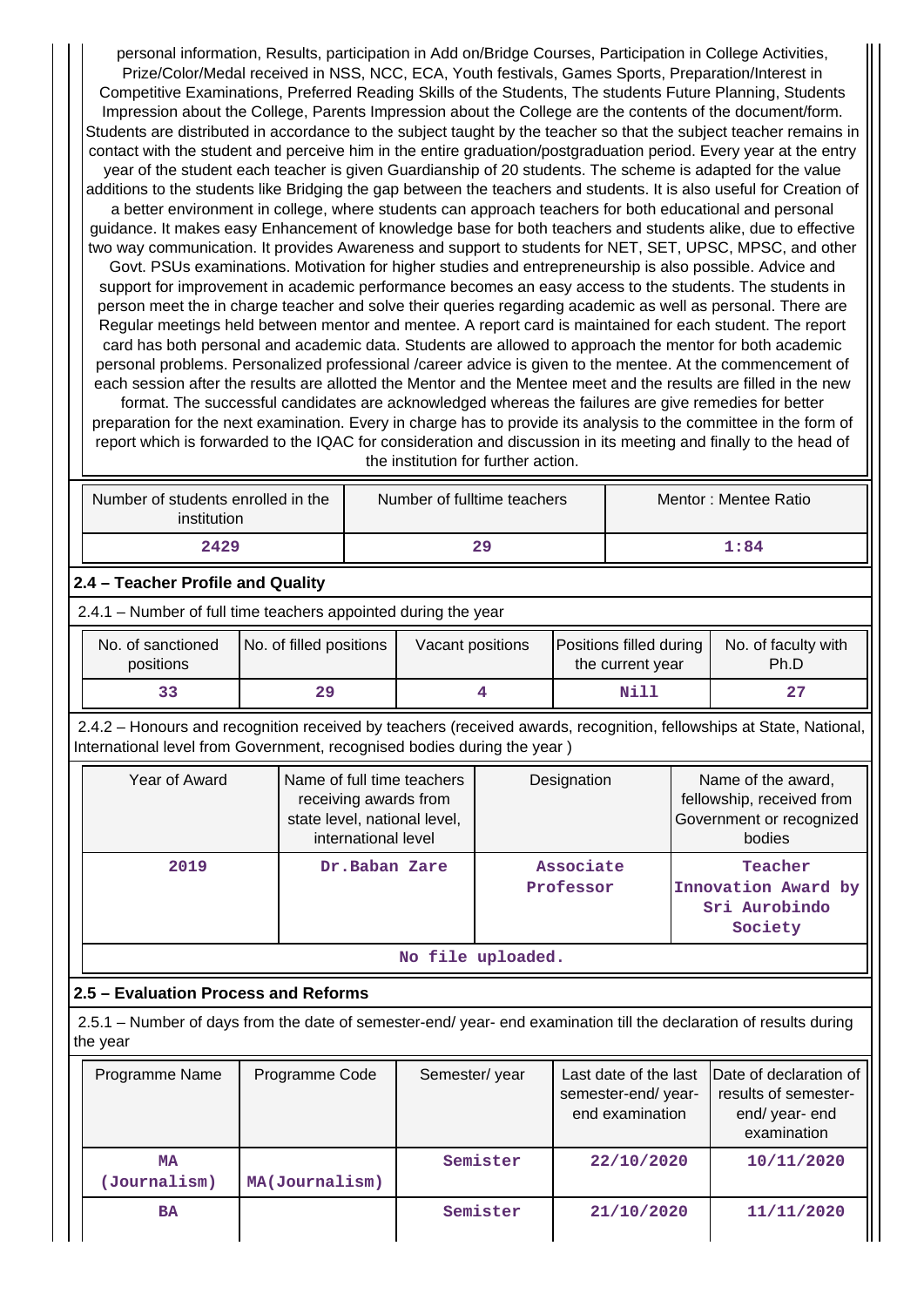| (Journalism) | BA(journalism)           |          |            |            |  |
|--------------|--------------------------|----------|------------|------------|--|
| <b>MA</b>    | MA (Home<br>Economics)   | Semister | 22/10/2020 | 28/11/2020 |  |
| <b>MA</b>    | MA(Geography)            | Semister | 21/10/2020 | 28/11/2020 |  |
| <b>MA</b>    | MA (Political<br>$Sc.$ ) | Semister | 21/10/2020 | 28/11/2020 |  |
| <b>MA</b>    | MA(English)              | Semister | 22/10/2020 | 24/11/2020 |  |
| <b>MA</b>    | MA(Economics)            | Semister | 22/10/2020 | 27/11/2020 |  |
| <b>MCom</b>  | <b>MCom</b>              | Semister | 28/10/2020 | 28/11/2020 |  |
| <b>BCom</b>  | <b>BCom</b>              | Semister | 09/10/2020 | 26/11/2020 |  |
| <b>BA</b>    | <b>BA</b>                | Semister | 17/10/2020 | 27/11/2021 |  |
| View File    |                          |          |            |            |  |

#### 2.5.2 – Reforms initiated on Continuous Internal Evaluation(CIE) system at the institutional level (250 words)

 **The Sant Gadge Baba Amravati University, Amravati conducts Theory/Internal Assignments examinations to evaluate the students. The effect of COVID-19 Pandemic was seen on the university conduct of examination during this session. The students were evaluated on the basis of MCQs or Assignments/Internal Assignments either online or offline. The MCQs or Assignments/Internal Assignments were provided by the university or by the college as per the guidelines of the University. The examinations by the university are conducted twice the session The students who appear for the semester system have to appear for the examination in two semesters during the single session. Apart from this the failure students can appear for examination during the regular examination. The students appearing for Annual pattern have to appear for examination during summer examination. The failure students can appear for winter/summer examination. The students have to appear for 80 marks theory 20 marks internal Assessment for semester/annual pattern. The theory examination is conducted at the end of the semester/annual pattern. The institute has to ensure that the students are ready for these examinations. The University Examination Committee schedules and executes the examination/evaluation process with strict monitoring on regular basis. Every department in the institution has to take Internal Assessment of the students as per University syllabus. The students are evaluated throughout the semester/annually by conducting viva voce, seminars, unit tests, workshops etc as per the activities mentioned in the syllabus. There are regular unit tests, surprise tests etc. conducted during the session in the institution. The institute believes firmly in continuous evaluation of the students for their sustained performance. Hence a structured evaluation process has been designed and implemented. The tests are prepared and conducted as per the University examination pattern. The results of each test are strictly declared within a week of the conclusion of the test. The students can see their respective answer sheets and discuss their queries with concerned staff. The term work evaluation is done by respective course teachers in the mid and at the end of semester. The students are notified about their performance evaluation of students is displayed on notice board through Continuous Assessment Report (CAR). Students can discuss any queries about CAR with the concerned teacher**

 2.5.3 – Academic calendar prepared and adhered for conduct of Examination and other related matters (250 words)

 **The University to which the institution is affiliated publishes the Academic Calendar for the session. The institution is affiliated to Sant Gadge Baba Amravati University, Amravati. The Academic Calendar is for the academic as well as administrative purpose. The Academic calendar is adhered for conduct of**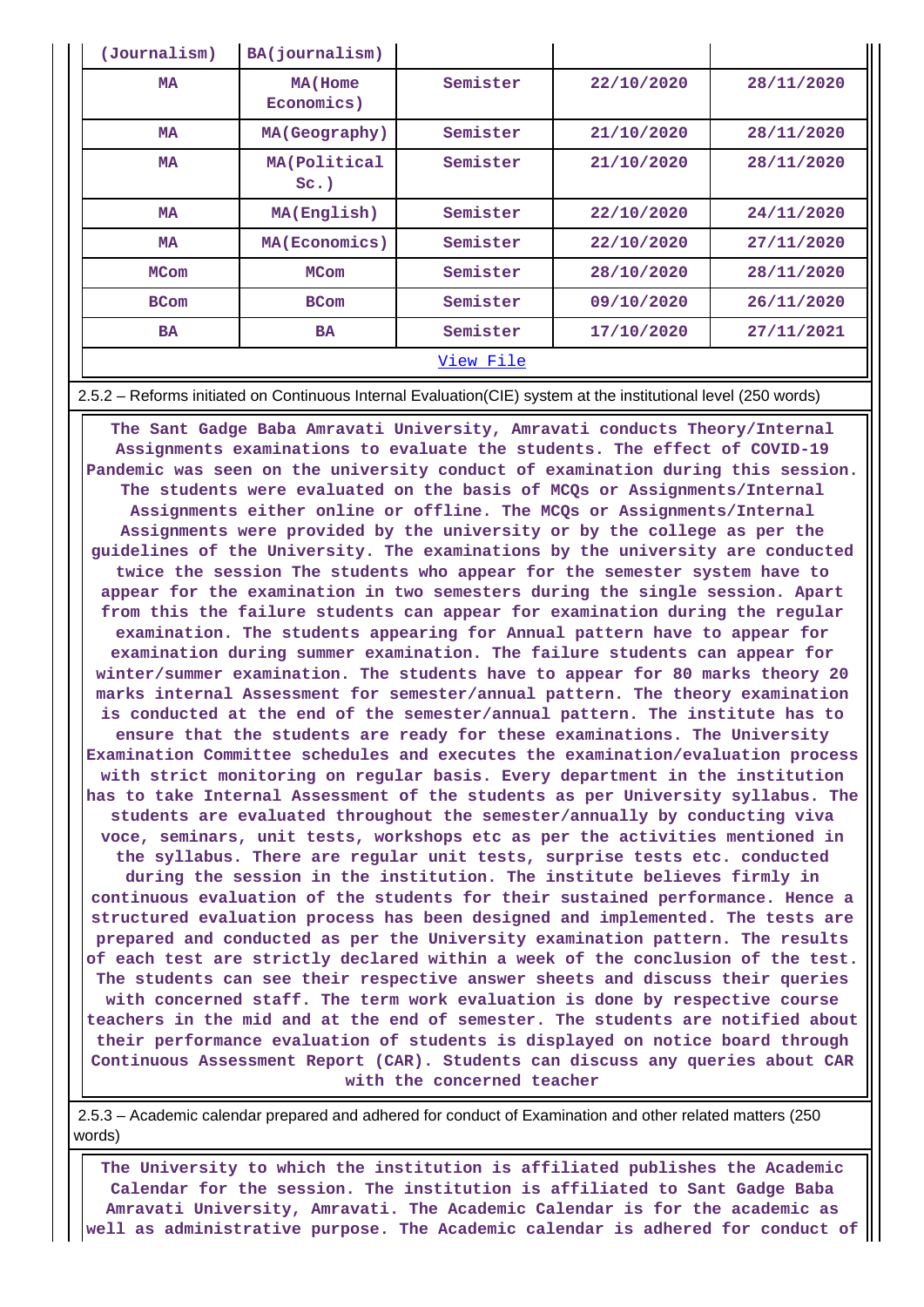**Examination and other related matters during the session. The institution strictly follows the same and implements it in the institution. At the outset the Academic Calendar is published in the Institutional Prospectus so that the stakeholders become aware about the working days, programmes and the vacations in the institution. The Academic Calendar has Commencement and Cessation of the activities in the institution during the academic session. It contains the period of First Session, Admission Process in the institution the Actual Teaching Days for the first session, The calendar also consist of Preparation Period and Actual Examination period for winter examination for the students. Then there is the period of First Term Vacation period i.e. Diwali Vacations. The commencement of Second Session along with the (Non Instructional) days for Recreation/Extra Curricular/Sports etc. is a part of the calendar. In the Second Session Actual Teaching Days, Preparation Period and Actual Examination Period for Summer Examination for the students is given in the calendar. The period of Second Term Vacation i.e. Summer Vacations is also mentioned in the Academic Calendar. The public holidays are also mentioned in the Academic Calendar.**

#### **2.6 – Student Performance and Learning Outcomes**

 2.6.1 – Program outcomes, program specific outcomes and course outcomes for all programs offered by the institution are stated and displayed in website of the institution (to provide the weblink)

<http://www.shivajicollege.org/pdf/PO-PSO-CO.pdf>

#### 2.6.2 – Pass percentage of students

| Programme<br>Code                 | Programme<br>Name | Programme<br>Specialization | Number of<br>students<br>appeared in the<br>final year<br>examination | Number of<br>students passed<br>in final year<br>examination | Pass Percentage |  |  |  |
|-----------------------------------|-------------------|-----------------------------|-----------------------------------------------------------------------|--------------------------------------------------------------|-----------------|--|--|--|
| <b>MA</b>                         | <b>MA</b>         | $MA$ (me<br>Economics) Ho   | 7                                                                     | 7                                                            | 100             |  |  |  |
| <b>MA</b>                         | <b>MA</b>         | MA (Geograp<br>hy)          | 15                                                                    | 15                                                           | 100             |  |  |  |
| <b>MA</b>                         | <b>MA</b>         | MA(English)                 | 22                                                                    | 19                                                           | 86.36           |  |  |  |
| <b>MA</b>                         | <b>MA</b>         | MA(Political<br>$Sc.$ )     | 42                                                                    | 42                                                           | 100             |  |  |  |
| <b>MA</b>                         | <b>MA</b>         | MA (Economi<br>cs)          | 38                                                                    | 37                                                           | 97.36           |  |  |  |
| <b>MCom</b>                       | <b>MCom</b>       | MCom (Engli<br>sh)          | 62                                                                    | 62                                                           | 100             |  |  |  |
| <b>MCom</b>                       | <b>MCom</b>       | MCom (Marat<br>hi)          | 52                                                                    | 52                                                           | 100             |  |  |  |
| <b>BCom</b>                       | <b>BCom</b>       | <b>BCom(Engli</b><br>sh)    | 122                                                                   | 122                                                          | 100             |  |  |  |
| <b>BCom</b>                       | <b>BCom</b>       | <b>BCom</b> (Marat<br>hi)   | 73                                                                    | 73                                                           | 100             |  |  |  |
| <b>BA</b>                         | <b>BA</b>         | Bachelor<br>of Arts         | 186                                                                   | 181                                                          | 97.31           |  |  |  |
|                                   | View File         |                             |                                                                       |                                                              |                 |  |  |  |
| 2.7 - Student Satisfaction Survey |                   |                             |                                                                       |                                                              |                 |  |  |  |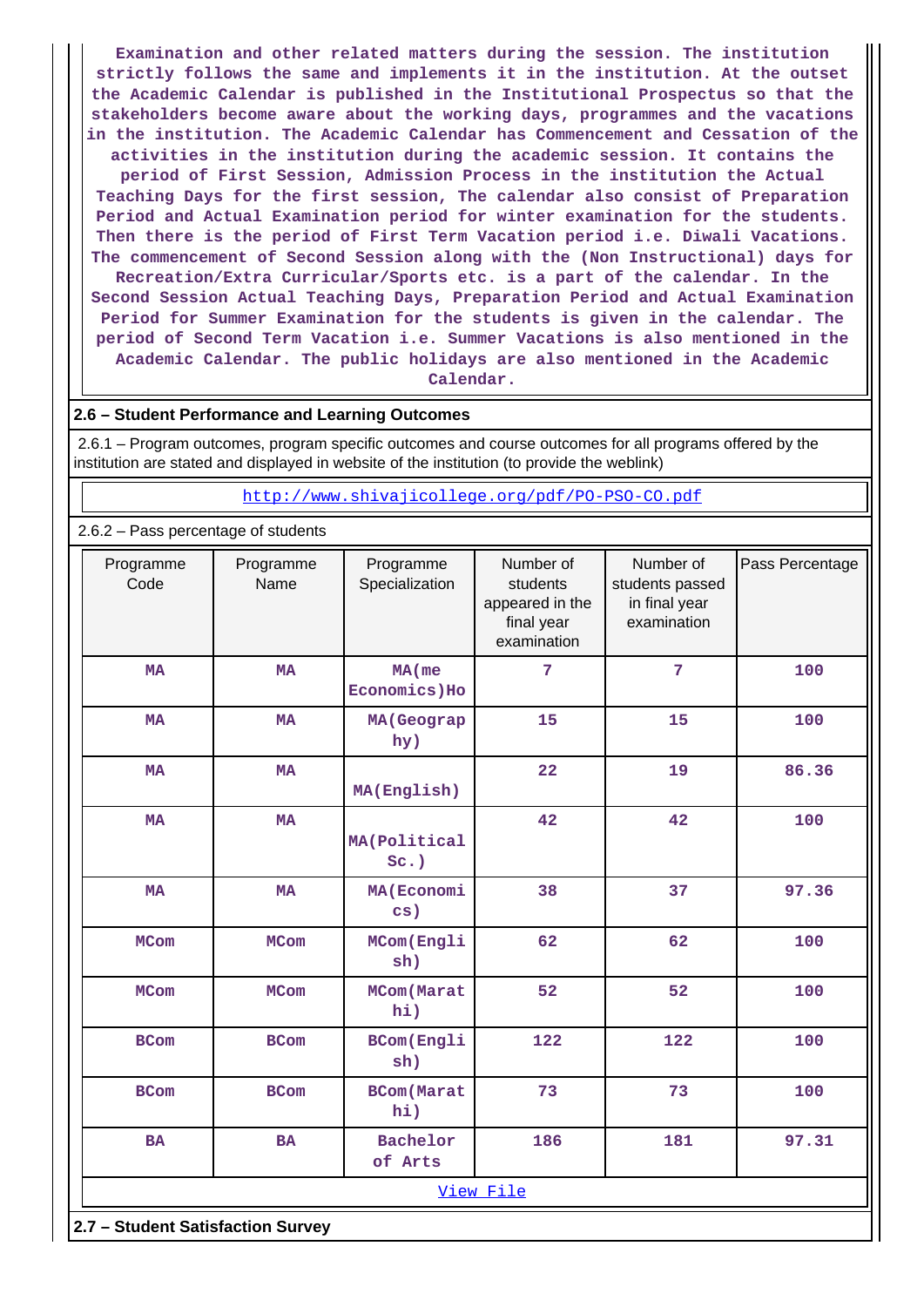2.7.1 – Student Satisfaction Survey (SSS) on overall institutional performance (Institution may design the questionnaire) (results and details be provided as weblink)

<http://www.shivajicollege.org/pdf/sss%20report%2019-29.pdf>

# **CRITERION III – RESEARCH, INNOVATIONS AND EXTENSION**

# **3.1 – Resource Mobilization for Research**

3.1.1 – Research funds sanctioned and received from various agencies, industry and other organisations

| Nature of the Project | Duration | Name of the funding<br>agency | Total grant<br>sanctioned | Amount received<br>during the year |  |
|-----------------------|----------|-------------------------------|---------------------------|------------------------------------|--|
| Major<br>Projects     | 730      | <b>ICSSR</b>                  | 525000                    | 525000                             |  |
| No file uploaded.     |          |                               |                           |                                    |  |

# **3.2 – Innovation Ecosystem**

 3.2.1 – Workshops/Seminars Conducted on Intellectual Property Rights (IPR) and Industry-Academia Innovative practices during the year

| Title of workshop/seminar       | Name of the Dept.       | Date       |
|---------------------------------|-------------------------|------------|
| Intellectual Property<br>Rights | Research Promotion Cell | 27/06/2020 |

3.2.2 – Awards for Innovation won by Institution/Teachers/Research scholars/Students during the year

| Title of the innovation                                                                | Name of Awardee | <b>Awarding Agency</b> | Date of award | Category |  |  |
|----------------------------------------------------------------------------------------|-----------------|------------------------|---------------|----------|--|--|
| NA                                                                                     | Nill            | Nill                   | Nill          | Nill     |  |  |
| No file uploaded.                                                                      |                 |                        |               |          |  |  |
| $323 - N_0$ of Incubation centre created start-uns incubated on campus during the vear |                 |                        |               |          |  |  |

tion centre created, start-ups incubated on campus during the year

| Incubation<br>Center | Name      | Sponsered By | Name of the<br>Start-up | Nature of Start-<br><b>up</b> | Date of<br>Commencement |  |
|----------------------|-----------|--------------|-------------------------|-------------------------------|-------------------------|--|
|                      | <b>NA</b> | Nill         | Nill                    | Nill                          | Nill                    |  |
| No file uploaded.    |           |              |                         |                               |                         |  |

## **3.3 – Research Publications and Awards**

3.3.1 – Incentive to the teachers who receive recognition/awards

| State | National | International |
|-------|----------|---------------|
|       |          |               |

3.3.2 – Ph. Ds awarded during the year (applicable for PG College, Research Center)

| Name of the Department                                                                |                             | Number of PhD's Awarded |                           |  |
|---------------------------------------------------------------------------------------|-----------------------------|-------------------------|---------------------------|--|
|                                                                                       | Marathi                     |                         |                           |  |
|                                                                                       | English                     | 2                       |                           |  |
|                                                                                       | Economics                   | 2                       |                           |  |
|                                                                                       | History                     | 2                       |                           |  |
|                                                                                       | Commerce                    | 2                       |                           |  |
|                                                                                       | Library Information Science | 3                       |                           |  |
| 3.3.3 - Research Publications in the Journals notified on UGC website during the year |                             |                         |                           |  |
| Type                                                                                  | Department                  | Number of Publication   | Average Impact Factor (if |  |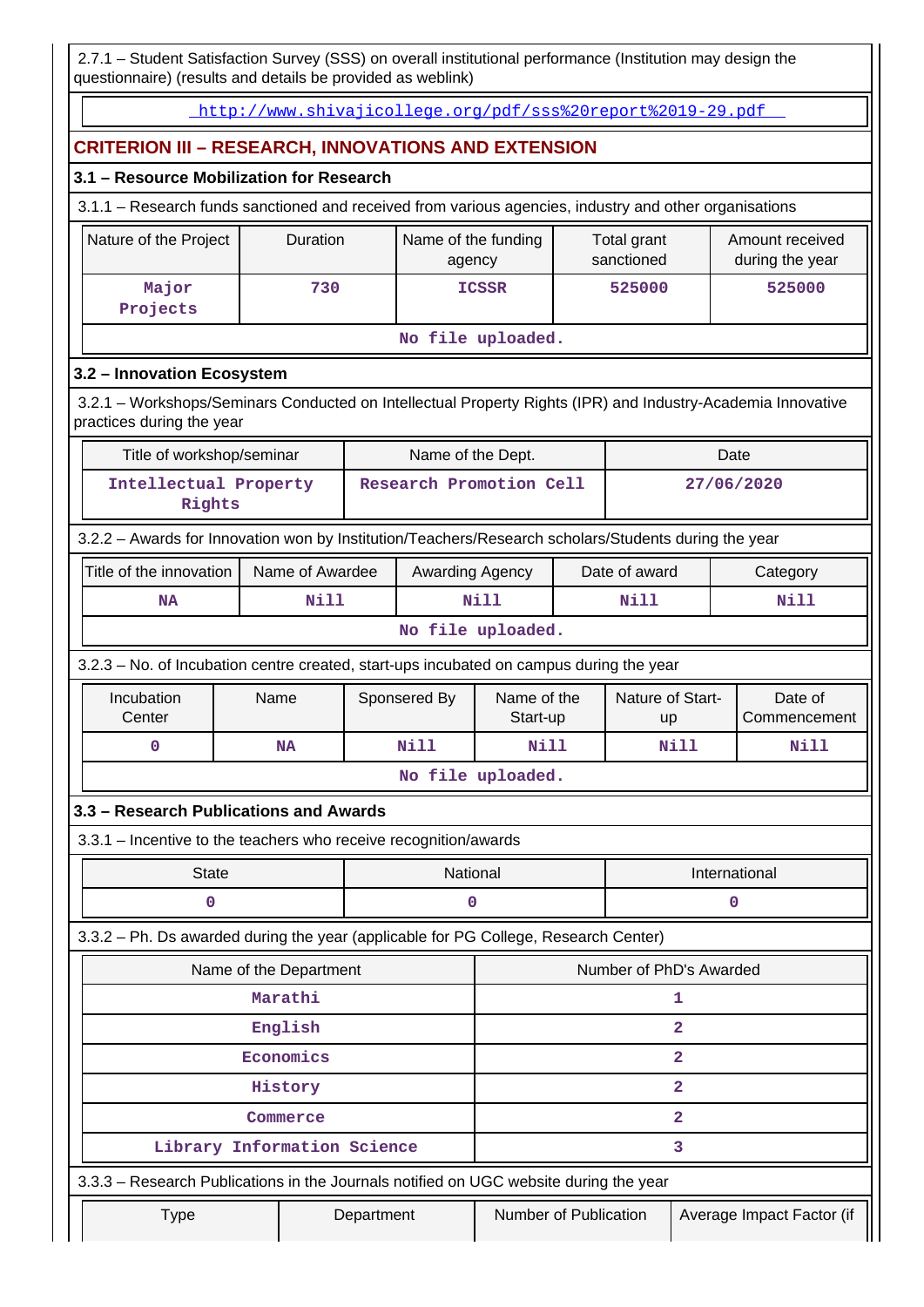|                                                                                                                                                                                                                    |                                                                                                                                                                       |                   |                  |                                                          |             |                         |                                                                    |      | any)                                                               |
|--------------------------------------------------------------------------------------------------------------------------------------------------------------------------------------------------------------------|-----------------------------------------------------------------------------------------------------------------------------------------------------------------------|-------------------|------------------|----------------------------------------------------------|-------------|-------------------------|--------------------------------------------------------------------|------|--------------------------------------------------------------------|
| National                                                                                                                                                                                                           |                                                                                                                                                                       |                   | Marathi          |                                                          |             | $\mathbf{1}$            |                                                                    | Nill |                                                                    |
| National                                                                                                                                                                                                           |                                                                                                                                                                       |                   | English          |                                                          |             | 4                       |                                                                    |      | <b>Nill</b>                                                        |
| National                                                                                                                                                                                                           |                                                                                                                                                                       |                   | Economics        |                                                          |             | 1                       |                                                                    |      | <b>Nill</b>                                                        |
| National                                                                                                                                                                                                           |                                                                                                                                                                       |                   | Geography        |                                                          |             | $\overline{a}$          |                                                                    |      | <b>Nill</b>                                                        |
|                                                                                                                                                                                                                    |                                                                                                                                                                       |                   |                  | No file uploaded.                                        |             |                         |                                                                    |      |                                                                    |
|                                                                                                                                                                                                                    | 3.3.4 - Books and Chapters in edited Volumes / Books published, and papers in National/International Conference<br>Proceedings per Teacher during the year            |                   |                  |                                                          |             |                         |                                                                    |      |                                                                    |
|                                                                                                                                                                                                                    |                                                                                                                                                                       | Department        |                  |                                                          |             |                         | Number of Publication                                              |      |                                                                    |
|                                                                                                                                                                                                                    | Economics<br>1                                                                                                                                                        |                   |                  |                                                          |             |                         |                                                                    |      |                                                                    |
| Sociology<br>1                                                                                                                                                                                                     |                                                                                                                                                                       |                   |                  |                                                          |             |                         |                                                                    |      |                                                                    |
|                                                                                                                                                                                                                    |                                                                                                                                                                       | Commerce          |                  |                                                          |             |                         | 4                                                                  |      |                                                                    |
|                                                                                                                                                                                                                    |                                                                                                                                                                       |                   |                  | No file uploaded.                                        |             |                         |                                                                    |      |                                                                    |
|                                                                                                                                                                                                                    | 3.3.5 - Bibliometrics of the publications during the last Academic year based on average citation index in Scopus/<br>Web of Science or PubMed/ Indian Citation Index |                   |                  |                                                          |             |                         |                                                                    |      |                                                                    |
| Title of the<br>Paper                                                                                                                                                                                              |                                                                                                                                                                       | Name of<br>Author | Title of journal | Year of<br>publication                                   |             | <b>Citation Index</b>   | Institutional<br>affiliation as<br>mentioned in<br>the publication |      | Number of<br>citations<br>excluding self<br>citation               |
| 0 <sub>0</sub>                                                                                                                                                                                                     |                                                                                                                                                                       | 0 <sub>0</sub>    | 0 <sub>0</sub>   |                                                          | <b>Nill</b> | <b>Nill</b>             | Nill                                                               |      | Nill                                                               |
| No file uploaded.                                                                                                                                                                                                  |                                                                                                                                                                       |                   |                  |                                                          |             |                         |                                                                    |      |                                                                    |
| 3.3.6 - h-Index of the Institutional Publications during the year. (based on Scopus/ Web of science)                                                                                                               |                                                                                                                                                                       |                   |                  |                                                          |             |                         |                                                                    |      |                                                                    |
| Title of the<br>Paper                                                                                                                                                                                              | Name of<br>Author                                                                                                                                                     |                   | Title of journal | Year of<br>publication                                   |             | h-index                 | Number of<br>citations<br>excluding self<br>citation               |      | Institutional<br>affiliation as<br>mentioned in<br>the publication |
| 0 <sub>0</sub>                                                                                                                                                                                                     |                                                                                                                                                                       | 0 <sub>0</sub>    | 0 <sub>0</sub>   |                                                          | Nill        | Nill                    | Nill                                                               |      | <b>Nill</b>                                                        |
|                                                                                                                                                                                                                    |                                                                                                                                                                       |                   |                  | No file uploaded.                                        |             |                         |                                                                    |      |                                                                    |
| 3.3.7 - Faculty participation in Seminars/Conferences and Symposia during the year:                                                                                                                                |                                                                                                                                                                       |                   |                  |                                                          |             |                         |                                                                    |      |                                                                    |
| Number of Faculty                                                                                                                                                                                                  |                                                                                                                                                                       |                   | International    | National                                                 |             | <b>State</b>            |                                                                    |      | Local                                                              |
| Attended/Semi<br>nars/Workshops                                                                                                                                                                                    |                                                                                                                                                                       |                   | 6                |                                                          | 16          | 10                      |                                                                    |      | Nill                                                               |
|                                                                                                                                                                                                                    |                                                                                                                                                                       |                   |                  | No file uploaded.                                        |             |                         |                                                                    |      |                                                                    |
| 3.4 - Extension Activities                                                                                                                                                                                         |                                                                                                                                                                       |                   |                  |                                                          |             |                         |                                                                    |      |                                                                    |
| 3.4.1 – Number of extension and outreach programmes conducted in collaboration with industry, community and<br>Non- Government Organisations through NSS/NCC/Red cross/Youth Red Cross (YRC) etc., during the year |                                                                                                                                                                       |                   |                  |                                                          |             |                         |                                                                    |      |                                                                    |
| Title of the activities<br>Number of teachers<br>Organising unit/agency/<br>collaborating agency<br>participated in such<br>activities                                                                             |                                                                                                                                                                       |                   |                  | Number of students<br>participated in such<br>activities |             |                         |                                                                    |      |                                                                    |
| Covid 19<br>Awareness                                                                                                                                                                                              |                                                                                                                                                                       |                   | <b>NSS</b>       |                                                          |             | $\overline{a}$          |                                                                    |      | 20                                                                 |
| <b>Voters Awareness</b><br>Rally                                                                                                                                                                                   |                                                                                                                                                                       |                   | <b>NSS</b>       |                                                          |             | $\overline{a}$          |                                                                    |      | 60                                                                 |
| <b>Blood Donation</b>                                                                                                                                                                                              |                                                                                                                                                                       |                   | <b>NCC</b>       |                                                          |             | $\overline{\mathbf{2}}$ |                                                                    |      | 21                                                                 |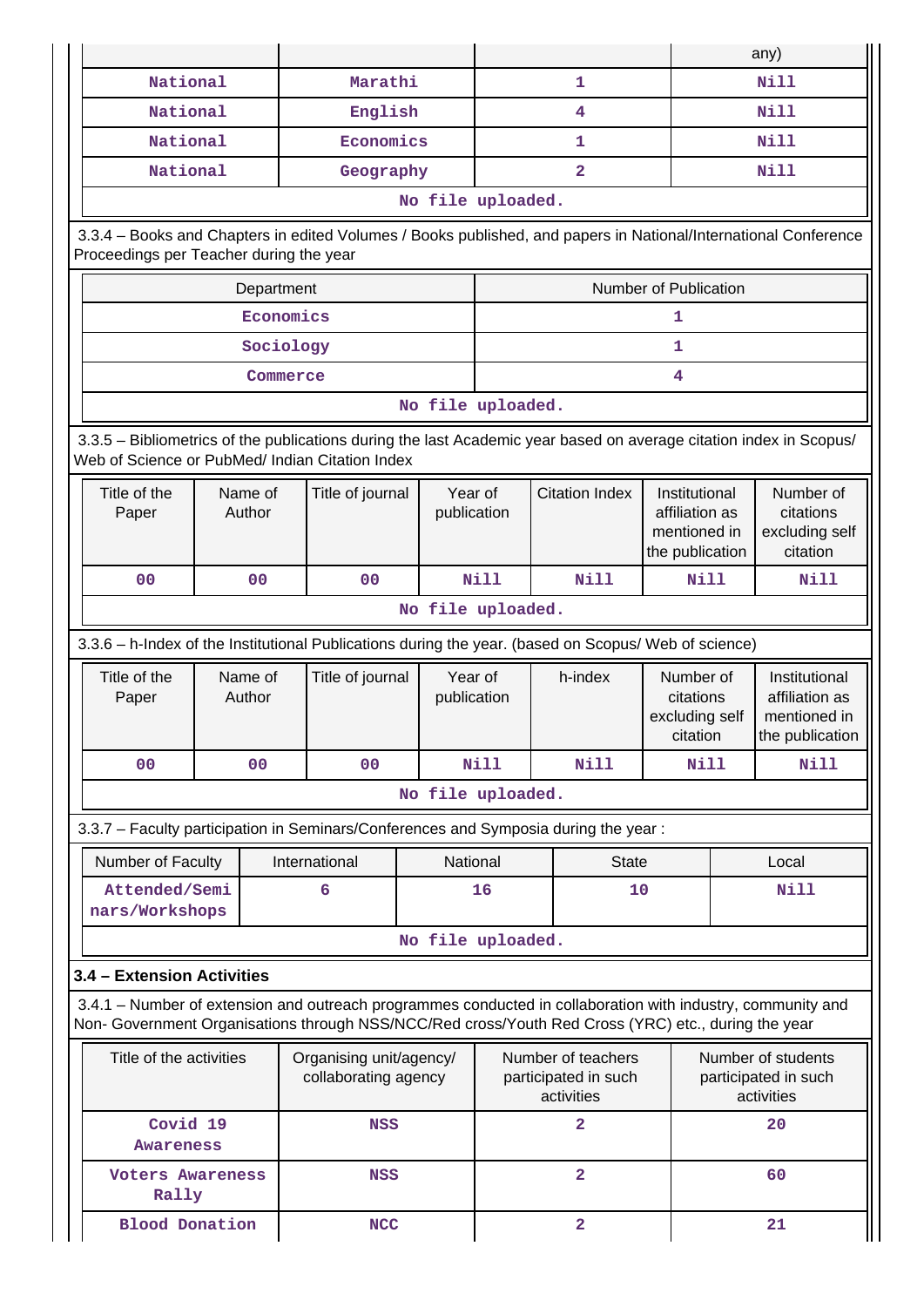| Camp              |            |  |    |  |  |
|-------------------|------------|--|----|--|--|
| Tree Plantation   | <b>NCC</b> |  | 54 |  |  |
| No file uploaded. |            |  |    |  |  |

 3.4.2 – Awards and recognition received for extension activities from Government and other recognized bodies during the year

| Name of the activity | Award/Recognition | <b>Awarding Bodies</b> | Number of students<br><b>Benefited</b> |  |  |
|----------------------|-------------------|------------------------|----------------------------------------|--|--|
| Nil                  | Nill              |                        |                                        |  |  |
| No file uploaded.    |                   |                        |                                        |  |  |

 3.4.3 – Students participating in extension activities with Government Organisations, Non-Government Organisations and programmes such as Swachh Bharat, Aids Awareness, Gender Issue, etc. during the year

| Name of the scheme          | Organising unit/Agen<br>cy/collaborating<br>agency | Name of the activity                            | Number of teachers<br>participated in such<br>activites | Number of students<br>participated in such<br>activites |  |  |
|-----------------------------|----------------------------------------------------|-------------------------------------------------|---------------------------------------------------------|---------------------------------------------------------|--|--|
| Plogging<br>Rally           | Maharashtra<br>NCC 8th<br>Batalian                 | Cleanlyness<br>Drive                            | $\overline{2}$                                          | 49                                                      |  |  |
| Women<br>Empowerment        | Sant<br>Gadgebaba<br>Amravati<br>University        | Two Days<br>Workshop on<br>Women<br>Empowerment |                                                         | 6                                                       |  |  |
| Red Ribbon<br>$_{\rm Club}$ | General<br>Hospital<br>Amravati                    | Establishment<br>of Red Ribbon                  | $\overline{a}$                                          | 15                                                      |  |  |
| No file uploaded.           |                                                    |                                                 |                                                         |                                                         |  |  |

# **3.5 – Collaborations**

3.5.1 – Number of Collaborative activities for research, faculty exchange, student exchange during the year

| Nature of activity | Participant | Source of financial support | <b>Duration</b> |  |  |  |  |
|--------------------|-------------|-----------------------------|-----------------|--|--|--|--|
| Nil                |             |                             |                 |  |  |  |  |
| No file uploaded.  |             |                             |                 |  |  |  |  |

 3.5.2 – Linkages with institutions/industries for internship, on-the- job training, project work, sharing of research facilities etc. during the year

| Nature of linkage                                                                                                                                     | Title of the<br>linkage |                    | Name of the<br>partnering<br>institution/<br>industry<br>/research lab<br>with contact<br>details | <b>Duration From</b> | Duration To                    |      | Participant |  |
|-------------------------------------------------------------------------------------------------------------------------------------------------------|-------------------------|--------------------|---------------------------------------------------------------------------------------------------|----------------------|--------------------------------|------|-------------|--|
| Nil                                                                                                                                                   | Nil                     |                    | Nil                                                                                               | Nill                 |                                | Nill | O           |  |
| No file uploaded.                                                                                                                                     |                         |                    |                                                                                                   |                      |                                |      |             |  |
| 3.5.3 – MoUs signed with institutions of national, international importance, other universities, industries, corporate<br>houses etc. during the year |                         |                    |                                                                                                   |                      |                                |      |             |  |
| Date of MoU signed<br>Organisation                                                                                                                    |                         | Purpose/Activities |                                                                                                   |                      | Number of<br>students/teachers |      |             |  |

participated under MoUs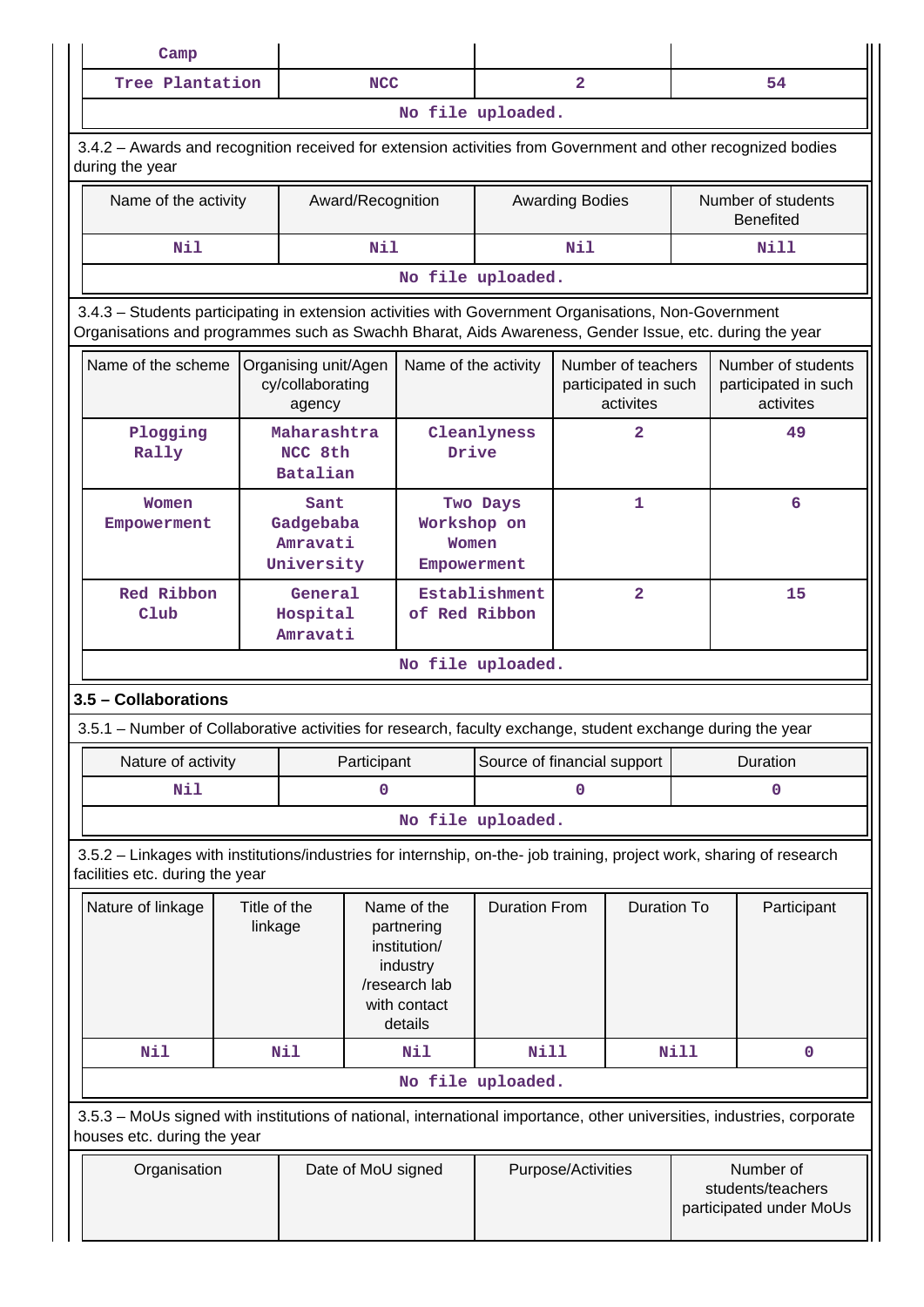| Nil                                                                                         |                   | <b>Nill</b> |                                                                     |                   |                                                                             | Nil                                                                                                                                                                                                            |                                | Nill               |  |  |
|---------------------------------------------------------------------------------------------|-------------------|-------------|---------------------------------------------------------------------|-------------------|-----------------------------------------------------------------------------|----------------------------------------------------------------------------------------------------------------------------------------------------------------------------------------------------------------|--------------------------------|--------------------|--|--|
|                                                                                             |                   |             |                                                                     | No file uploaded. |                                                                             |                                                                                                                                                                                                                |                                |                    |  |  |
| <b>CRITERION IV - INFRASTRUCTURE AND LEARNING RESOURCES</b>                                 |                   |             |                                                                     |                   |                                                                             |                                                                                                                                                                                                                |                                |                    |  |  |
| 4.1 - Physical Facilities                                                                   |                   |             |                                                                     |                   |                                                                             |                                                                                                                                                                                                                |                                |                    |  |  |
| 4.1.1 - Budget allocation, excluding salary for infrastructure augmentation during the year |                   |             |                                                                     |                   |                                                                             |                                                                                                                                                                                                                |                                |                    |  |  |
|                                                                                             |                   |             | Budget allocated for infrastructure augmentation                    |                   |                                                                             | Budget utilized for infrastructure development                                                                                                                                                                 |                                |                    |  |  |
|                                                                                             |                   | 5           |                                                                     |                   |                                                                             |                                                                                                                                                                                                                | 1.39                           |                    |  |  |
| 4.1.2 – Details of augmentation in infrastructure facilities during the year                |                   |             |                                                                     |                   |                                                                             |                                                                                                                                                                                                                |                                |                    |  |  |
|                                                                                             | <b>Facilities</b> |             |                                                                     |                   |                                                                             |                                                                                                                                                                                                                | <b>Existing or Newly Added</b> |                    |  |  |
|                                                                                             |                   |             | Number of important equipments<br>purchased (Greater than 1-0 lakh) |                   |                                                                             |                                                                                                                                                                                                                | Newly Added                    |                    |  |  |
|                                                                                             |                   |             | during the current year                                             |                   |                                                                             |                                                                                                                                                                                                                |                                |                    |  |  |
|                                                                                             |                   |             | Value of the equipment purchased<br>during the year (rs. in lakhs)  |                   |                                                                             |                                                                                                                                                                                                                | Newly Added                    |                    |  |  |
|                                                                                             |                   |             | Seminar halls with ICT facilities                                   |                   |                                                                             |                                                                                                                                                                                                                | Existing                       |                    |  |  |
|                                                                                             |                   |             | Classrooms with LCD facilities                                      |                   |                                                                             |                                                                                                                                                                                                                | Existing                       |                    |  |  |
|                                                                                             | Seminar Halls     |             |                                                                     |                   |                                                                             |                                                                                                                                                                                                                | Existing                       |                    |  |  |
|                                                                                             | Laboratories      |             |                                                                     |                   |                                                                             |                                                                                                                                                                                                                | Existing                       |                    |  |  |
|                                                                                             | Class rooms       |             |                                                                     |                   | Existing                                                                    |                                                                                                                                                                                                                |                                |                    |  |  |
|                                                                                             | Campus Area       |             |                                                                     |                   | Existing                                                                    |                                                                                                                                                                                                                |                                |                    |  |  |
|                                                                                             |                   |             |                                                                     |                   | View File                                                                   |                                                                                                                                                                                                                |                                |                    |  |  |
| 4.2 - Library as a Learning Resource                                                        |                   |             |                                                                     |                   |                                                                             |                                                                                                                                                                                                                |                                |                    |  |  |
| 4.2.1 - Library is automated {Integrated Library Management System (ILMS)}                  |                   |             |                                                                     |                   |                                                                             |                                                                                                                                                                                                                |                                |                    |  |  |
| software                                                                                    |                   |             | Name of the ILMS   Nature of automation (fully<br>or patially)      |                   |                                                                             | Version                                                                                                                                                                                                        |                                | Year of automation |  |  |
| Software for<br>University<br>Libraries SOUL                                                |                   |             | Fully                                                               |                   | 2.0.14<br>2006                                                              |                                                                                                                                                                                                                |                                |                    |  |  |
| 4.2.2 - Library Services                                                                    |                   |             |                                                                     |                   |                                                                             |                                                                                                                                                                                                                |                                |                    |  |  |
| Library<br>Service Type                                                                     |                   | Existing    |                                                                     |                   |                                                                             | Newly Added                                                                                                                                                                                                    |                                | Total              |  |  |
| Text<br><b>Books</b>                                                                        | 17197             |             | 4262439                                                             |                   | 878                                                                         | 281934                                                                                                                                                                                                         | 18075                          | 4544373            |  |  |
| Reference<br><b>Books</b>                                                                   | 35048             |             | 10756877                                                            |                   | 278                                                                         | 155912                                                                                                                                                                                                         | 35326                          | 10912789           |  |  |
|                                                                                             |                   |             |                                                                     |                   | View File                                                                   |                                                                                                                                                                                                                |                                |                    |  |  |
| (Learning Management System (LMS) etc                                                       |                   |             |                                                                     |                   |                                                                             | 4.2.3 - E-content developed by teachers such as: e-PG- Pathshala, CEC (under e-PG- Pathshala CEC (Under<br>Graduate) SWAYAM other MOOCs platform NPTEL/NMEICT/any other Government initiatives & institutional |                                |                    |  |  |
| Name of the Teacher                                                                         |                   |             | Name of the Module                                                  |                   | Platform on which module<br>Date of launching e-<br>is developed<br>content |                                                                                                                                                                                                                |                                |                    |  |  |
| Dr.B.S.Zare<br>Company creation                                                             |                   |             | YouTube<br>17/06/2020                                               |                   |                                                                             |                                                                                                                                                                                                                |                                |                    |  |  |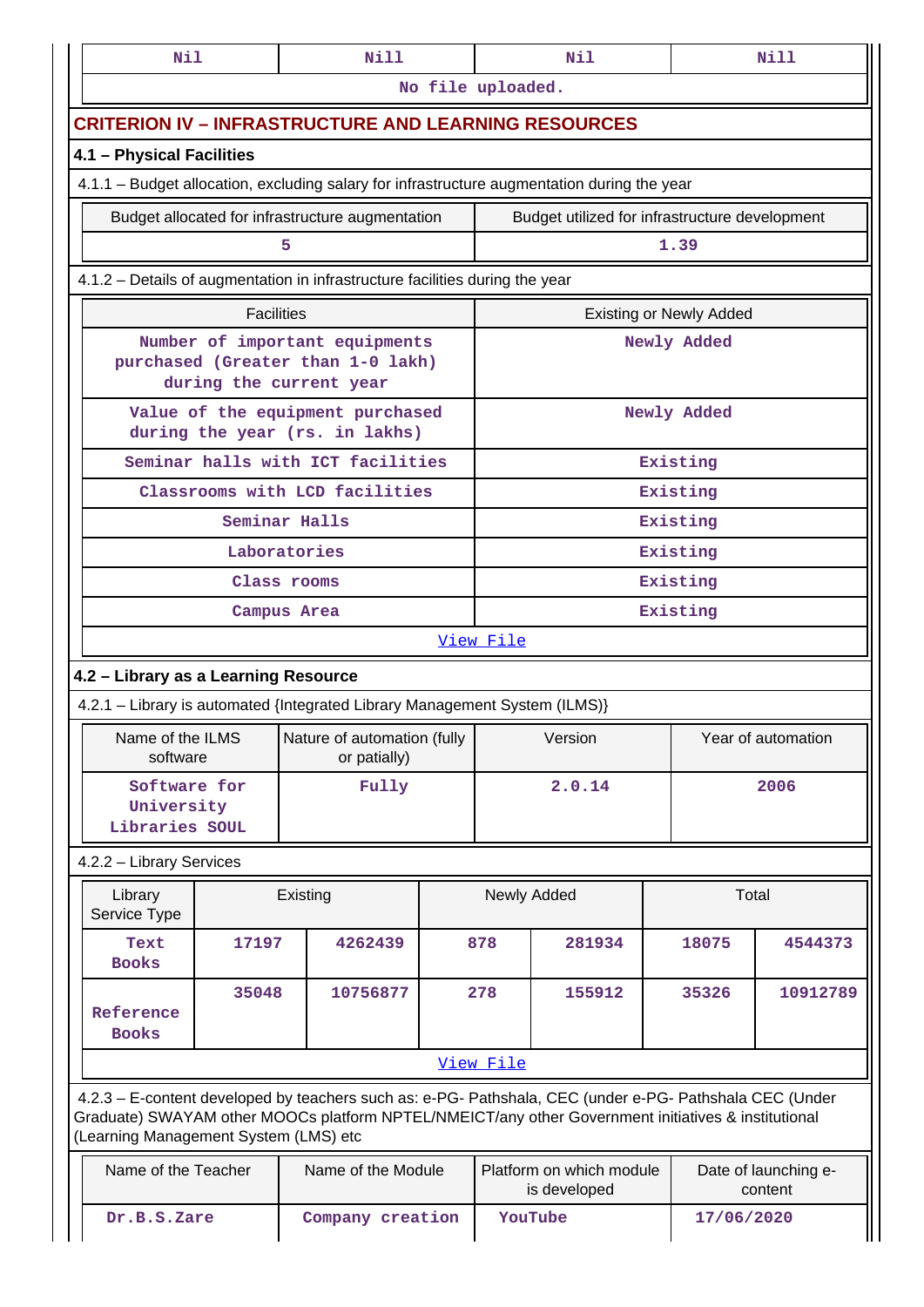|                                                                                                                                                                                                                                                                                                                                                                                                                                                                                                                                                                                                                                                                                                                                                                                                                                                                                                                                                                                                                                                                                                                                                                                                                                                                                                                                                                                            |                                                              |                                            | in Tally                                                         |                            |                                                                                                                       |        |                    |                                                     |               |  |  |
|--------------------------------------------------------------------------------------------------------------------------------------------------------------------------------------------------------------------------------------------------------------------------------------------------------------------------------------------------------------------------------------------------------------------------------------------------------------------------------------------------------------------------------------------------------------------------------------------------------------------------------------------------------------------------------------------------------------------------------------------------------------------------------------------------------------------------------------------------------------------------------------------------------------------------------------------------------------------------------------------------------------------------------------------------------------------------------------------------------------------------------------------------------------------------------------------------------------------------------------------------------------------------------------------------------------------------------------------------------------------------------------------|--------------------------------------------------------------|--------------------------------------------|------------------------------------------------------------------|----------------------------|-----------------------------------------------------------------------------------------------------------------------|--------|--------------------|-----------------------------------------------------|---------------|--|--|
|                                                                                                                                                                                                                                                                                                                                                                                                                                                                                                                                                                                                                                                                                                                                                                                                                                                                                                                                                                                                                                                                                                                                                                                                                                                                                                                                                                                            | Data Back and<br>Dr.B.S.Zare<br>Restore Facility in<br>Tally |                                            |                                                                  |                            | YouTube<br>08/05/2020                                                                                                 |        |                    |                                                     |               |  |  |
| No file uploaded.                                                                                                                                                                                                                                                                                                                                                                                                                                                                                                                                                                                                                                                                                                                                                                                                                                                                                                                                                                                                                                                                                                                                                                                                                                                                                                                                                                          |                                                              |                                            |                                                                  |                            |                                                                                                                       |        |                    |                                                     |               |  |  |
| 4.3 - IT Infrastructure                                                                                                                                                                                                                                                                                                                                                                                                                                                                                                                                                                                                                                                                                                                                                                                                                                                                                                                                                                                                                                                                                                                                                                                                                                                                                                                                                                    |                                                              |                                            |                                                                  |                            |                                                                                                                       |        |                    |                                                     |               |  |  |
| 4.3.1 - Technology Upgradation (overall)                                                                                                                                                                                                                                                                                                                                                                                                                                                                                                                                                                                                                                                                                                                                                                                                                                                                                                                                                                                                                                                                                                                                                                                                                                                                                                                                                   |                                                              |                                            |                                                                  |                            |                                                                                                                       |        |                    |                                                     |               |  |  |
| <b>Type</b>                                                                                                                                                                                                                                                                                                                                                                                                                                                                                                                                                                                                                                                                                                                                                                                                                                                                                                                                                                                                                                                                                                                                                                                                                                                                                                                                                                                | <b>Total Co</b><br>mputers                                   | Computer<br>Lab                            | Internet                                                         | <b>Browsing</b><br>centers | Computer<br>Centers                                                                                                   | Office | Departme<br>nts    | Available<br><b>Bandwidt</b><br>h (MBPS/<br>GBPS)   | <b>Others</b> |  |  |
| Existin<br>g                                                                                                                                                                                                                                                                                                                                                                                                                                                                                                                                                                                                                                                                                                                                                                                                                                                                                                                                                                                                                                                                                                                                                                                                                                                                                                                                                                               | 102                                                          | 60                                         | 10                                                               | $\mathbf{0}$               | $\mathbf 0$                                                                                                           | 8      | 16                 | 14                                                  | 8             |  |  |
| Added                                                                                                                                                                                                                                                                                                                                                                                                                                                                                                                                                                                                                                                                                                                                                                                                                                                                                                                                                                                                                                                                                                                                                                                                                                                                                                                                                                                      | 17                                                           | 8                                          | $\mathbf 0$                                                      | $\mathbf{0}$               | $\mathbf 0$                                                                                                           | 3      | 6                  | $\mathbf{0}$                                        | $\mathbf 0$   |  |  |
| Total                                                                                                                                                                                                                                                                                                                                                                                                                                                                                                                                                                                                                                                                                                                                                                                                                                                                                                                                                                                                                                                                                                                                                                                                                                                                                                                                                                                      | 119                                                          | 68                                         | 10                                                               | $\mathbf 0$                | 0                                                                                                                     | 11     | 22                 | 14                                                  | 8             |  |  |
|                                                                                                                                                                                                                                                                                                                                                                                                                                                                                                                                                                                                                                                                                                                                                                                                                                                                                                                                                                                                                                                                                                                                                                                                                                                                                                                                                                                            |                                                              |                                            |                                                                  |                            | 4.3.2 - Bandwidth available of internet connection in the Institution (Leased line)                                   |        |                    |                                                     |               |  |  |
|                                                                                                                                                                                                                                                                                                                                                                                                                                                                                                                                                                                                                                                                                                                                                                                                                                                                                                                                                                                                                                                                                                                                                                                                                                                                                                                                                                                            |                                                              |                                            |                                                                  |                            | 14 MBPS/ GBPS                                                                                                         |        |                    |                                                     |               |  |  |
| 4.3.3 - Facility for e-content                                                                                                                                                                                                                                                                                                                                                                                                                                                                                                                                                                                                                                                                                                                                                                                                                                                                                                                                                                                                                                                                                                                                                                                                                                                                                                                                                             |                                                              |                                            |                                                                  |                            |                                                                                                                       |        |                    |                                                     |               |  |  |
|                                                                                                                                                                                                                                                                                                                                                                                                                                                                                                                                                                                                                                                                                                                                                                                                                                                                                                                                                                                                                                                                                                                                                                                                                                                                                                                                                                                            |                                                              | Name of the e-content development facility |                                                                  |                            |                                                                                                                       |        | recording facility | Provide the link of the videos and media centre and |               |  |  |
|                                                                                                                                                                                                                                                                                                                                                                                                                                                                                                                                                                                                                                                                                                                                                                                                                                                                                                                                                                                                                                                                                                                                                                                                                                                                                                                                                                                            |                                                              | Nil                                        |                                                                  |                            |                                                                                                                       |        | NIl                |                                                     |               |  |  |
| 4.4 - Maintenance of Campus Infrastructure                                                                                                                                                                                                                                                                                                                                                                                                                                                                                                                                                                                                                                                                                                                                                                                                                                                                                                                                                                                                                                                                                                                                                                                                                                                                                                                                                 |                                                              |                                            |                                                                  |                            |                                                                                                                       |        |                    |                                                     |               |  |  |
| component, during the year                                                                                                                                                                                                                                                                                                                                                                                                                                                                                                                                                                                                                                                                                                                                                                                                                                                                                                                                                                                                                                                                                                                                                                                                                                                                                                                                                                 |                                                              |                                            |                                                                  |                            | 4.4.1 – Expenditure incurred on maintenance of physical facilities and academic support facilities, excluding salary  |        |                    |                                                     |               |  |  |
|                                                                                                                                                                                                                                                                                                                                                                                                                                                                                                                                                                                                                                                                                                                                                                                                                                                                                                                                                                                                                                                                                                                                                                                                                                                                                                                                                                                            | Assigned Budget on<br>academic facilities                    |                                            | Expenditure incurred on<br>maintenance of academic<br>facilities |                            | Assigned budget on<br>Expenditure incurredon<br>physical facilities<br>maintenance of physical<br>facilites           |        |                    |                                                     |               |  |  |
|                                                                                                                                                                                                                                                                                                                                                                                                                                                                                                                                                                                                                                                                                                                                                                                                                                                                                                                                                                                                                                                                                                                                                                                                                                                                                                                                                                                            | 49.06                                                        |                                            | 47.77                                                            |                            |                                                                                                                       | 50.51  |                    | 13.74                                               |               |  |  |
| library, sports complex, computers, classrooms etc. (maximum 500 words) (information to be available in<br>institutional Website, provide link)                                                                                                                                                                                                                                                                                                                                                                                                                                                                                                                                                                                                                                                                                                                                                                                                                                                                                                                                                                                                                                                                                                                                                                                                                                            |                                                              |                                            |                                                                  |                            | 4.4.2 – Procedures and policies for maintaining and utilizing physical, academic and support facilities - laboratory, |        |                    |                                                     |               |  |  |
| Infrastructural Maintenance: The infrastructure of the college is maintained<br>by Building Department of the parent Society. The building committee of the<br>college takes the review of building maintenance and work is done at department<br>level. The maintenance work up to 50,000 Rs.is done on college level. The<br>master plan prepared by Architecture for future infrastructure development of<br>the college. The coloring of the building is done periodically. Drinking Water:<br>The R.O plant is developed for pure drinking water facility. The water cooler<br>has been installed in area of Class Room, Library, Hostel, and Office. The<br>company who installed the R.O. Plant does the maintenance of the water<br>plant. Academic and Support Facilities: Computer Technician maintains the<br>computer center on call on basis. Technical company maintains the Reprography<br>machines on AMC basis. The Air Conditioner, water coolers and Air Cooler are<br>maintained on call on basis by technician. Dot Com Company maintains the<br>website of the college MIS on AMC basis. Insurance of the Physical, Academic<br>and Support Facilities: Insurance of the Physical, Academic and Support<br>Facilities including office, Library and Language Lab are covered under<br>Insurance by New India Insurance company Utilization of Physical, Academic and |                                                              |                                            |                                                                  |                            |                                                                                                                       |        |                    |                                                     |               |  |  |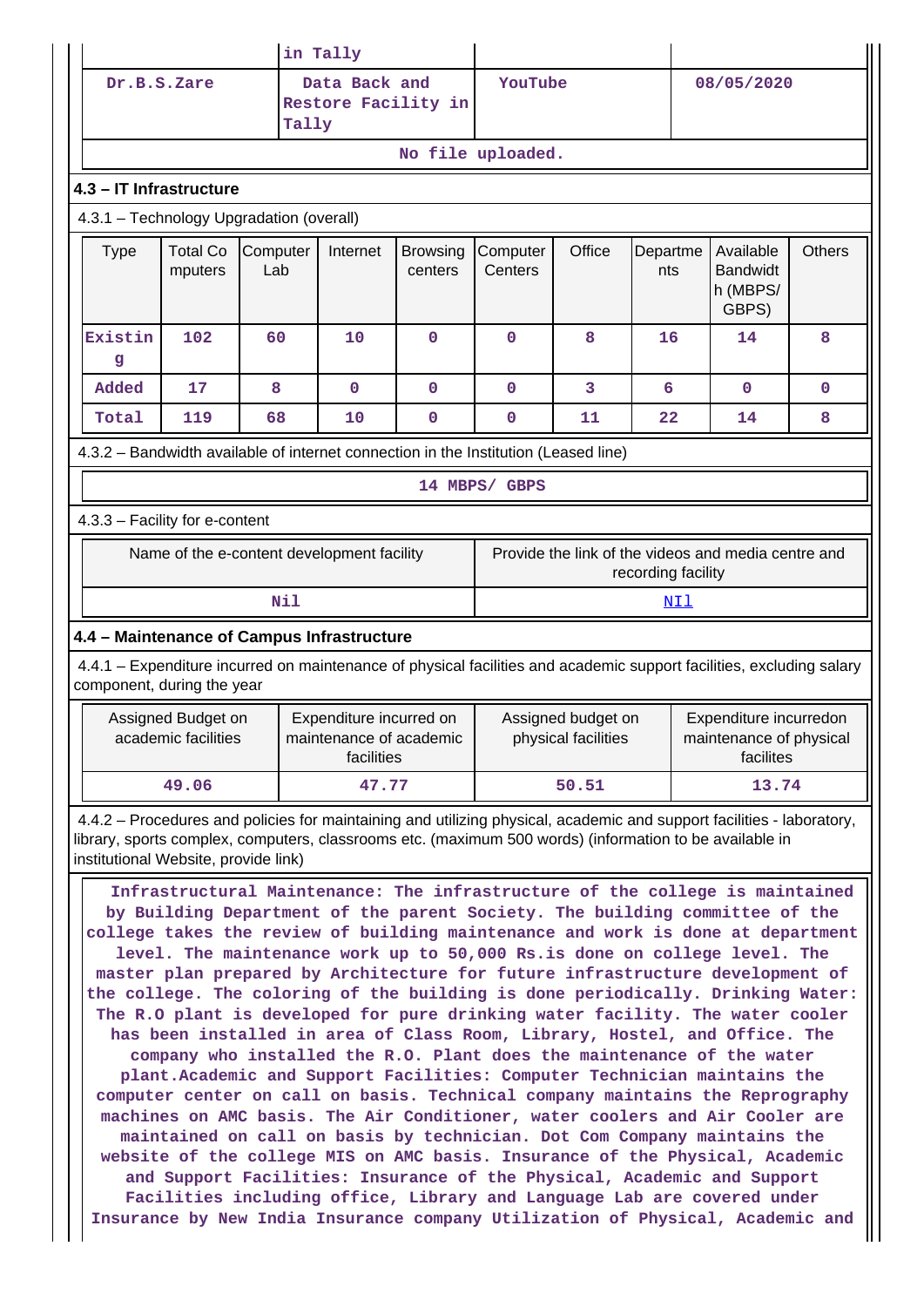**Support Facilities: The infrastructure of the college is utilized for academic and societal purpose. The Study Center of Y.C.M.O.U conducts their contact session on Sunday. The Cultural and Social Organizations are allowed to organize their event on holiday in College Hall. The Library Support facility is available on Inter Loan Library (ILL) to participating Institutions. The Braille Library is open to all visually challenged students acquiring higher education. The Computer center of the college is utilized for online valuation of examinations conducted by Yashwantrao Chavan Maharashtra Open University Nasik. The playground is utilized for Inter College and Inter University tournaments of the University. Parking: The college has separate parking for Students and Staff. Water Harvesting: Water harvesting system is in the college. Campus Maintenance: There is committee for Campus beatification and maintenance. The tree are planted and maintained by the committee.**

[http://www.shivajicollege.org/pdf/Procedures%20and%20policies%20for%20maintaining%20and%20utilizing%20](http://www.shivajicollege.org/pdf/Procedures%20and%20policies%20for%20maintaining%20and%20utilizing%20physical.pdf) [physical.pdf](http://www.shivajicollege.org/pdf/Procedures%20and%20policies%20for%20maintaining%20and%20utilizing%20physical.pdf)

# **CRITERION V – STUDENT SUPPORT AND PROGRESSION**

#### **5.1 – Student Support**

5.1.1 – Scholarships and Financial Support

|                                         | Name/Title of the scheme  | Number of students | Amount in Rupees |  |  |  |
|-----------------------------------------|---------------------------|--------------------|------------------|--|--|--|
| Financial Support<br>from institution   | Merit Promotion<br>Scheme | 31                 | 20000            |  |  |  |
| Financial Support<br>from Other Sources |                           |                    |                  |  |  |  |
| a) National                             | GOI Scholarship           | 1728               | 3084088          |  |  |  |
| b) International                        | Nill                      | Nill               | Nill             |  |  |  |
| No file uploaded.                       |                           |                    |                  |  |  |  |

 5.1.2 – Number of capability enhancement and development schemes such as Soft skill development, Remedial coaching, Language lab, Bridge courses, Yoga, Meditation, Personal Counselling and Mentoring etc.,

| Name of the capability<br>enhancement scheme | Date of implemetation | Number of students<br>enrolled | Agencies involved                             |  |  |  |
|----------------------------------------------|-----------------------|--------------------------------|-----------------------------------------------|--|--|--|
| Yoga                                         | 21/06/2020            | 150                            | Department of<br>Sports Physical<br>Education |  |  |  |
| Communication<br>Skill in English            | 10/09/2019            | 25                             | Department of<br>English                      |  |  |  |
| No file uploaded.                            |                       |                                |                                               |  |  |  |

 5.1.3 – Students benefited by guidance for competitive examinations and career counselling offered by the institution during the year

| Year | Name of the<br>scheme      | Number of<br>benefited<br>students for<br>competitive<br>examination | Number of<br>benefited<br>students by<br>career<br>counseling<br>activities | Number of<br>students who<br>have passedin<br>the comp. exam | Number of<br>studentsp placed |
|------|----------------------------|----------------------------------------------------------------------|-----------------------------------------------------------------------------|--------------------------------------------------------------|-------------------------------|
| 2019 | Competative<br>Examination | 100                                                                  | 100                                                                         | 1                                                            | <b>Nill</b>                   |
| 2019 | Career<br>Counselling      | 100                                                                  | 100                                                                         | Nill                                                         | 10                            |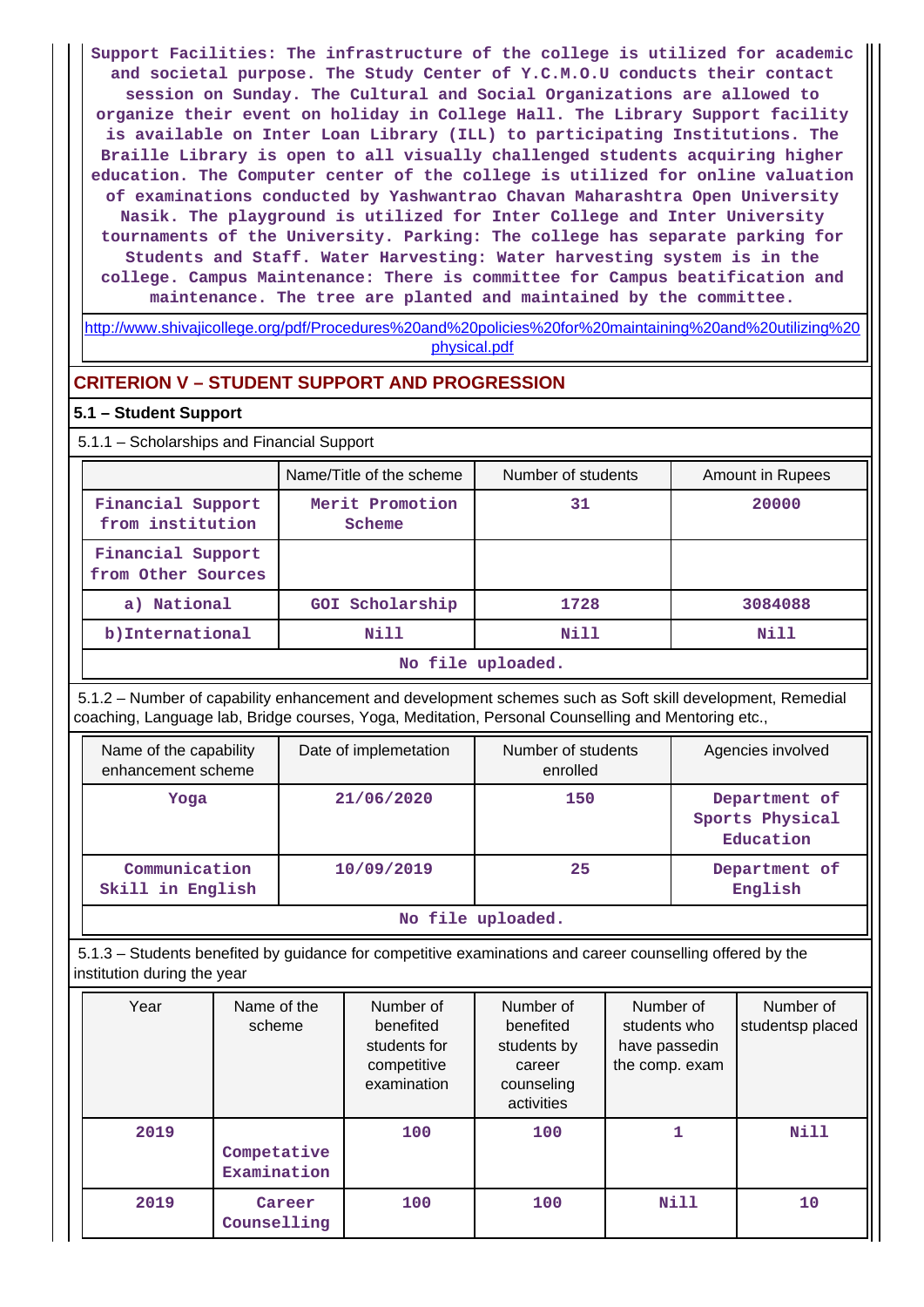| No file uploaded.                  |                                                                                                                                                                |                                                         |                                    |                                                         |                                     |  |  |  |
|------------------------------------|----------------------------------------------------------------------------------------------------------------------------------------------------------------|---------------------------------------------------------|------------------------------------|---------------------------------------------------------|-------------------------------------|--|--|--|
|                                    | 5.1.4 - Institutional mechanism for transparency, timely redressal of student grievances, Prevention of sexual<br>harassment and ragging cases during the year |                                                         |                                    |                                                         |                                     |  |  |  |
|                                    | Total grievances received                                                                                                                                      | Number of grievances redressed                          |                                    | Avg. number of days for grievance<br>redressal          |                                     |  |  |  |
|                                    | Nill                                                                                                                                                           |                                                         | Nill                               |                                                         | Nill                                |  |  |  |
| 5.2 - Student Progression          |                                                                                                                                                                |                                                         |                                    |                                                         |                                     |  |  |  |
|                                    | 5.2.1 - Details of campus placement during the year                                                                                                            |                                                         |                                    |                                                         |                                     |  |  |  |
|                                    | On campus                                                                                                                                                      |                                                         |                                    | Off campus                                              |                                     |  |  |  |
| Nameof<br>organizations<br>visited | Number of<br>students<br>participated                                                                                                                          | Number of<br>stduents placed                            | Nameof<br>organizations<br>visited | Number of<br>students<br>participated                   | Number of<br>stduents placed        |  |  |  |
| 0 <sub>0</sub>                     | <b>Nill</b>                                                                                                                                                    | <b>Nill</b>                                             | 0 <sup>0</sup>                     | Nill                                                    | <b>Nill</b>                         |  |  |  |
|                                    |                                                                                                                                                                |                                                         | No file uploaded.                  |                                                         |                                     |  |  |  |
|                                    | 5.2.2 – Student progression to higher education in percentage during the year                                                                                  |                                                         |                                    |                                                         |                                     |  |  |  |
| Year                               | Number of<br>students<br>enrolling into<br>higher education                                                                                                    | Programme<br>graduated from                             | Depratment<br>graduated from       | Name of<br>institution joined                           | Name of<br>programme<br>admitted to |  |  |  |
| 2019                               | $\overline{a}$                                                                                                                                                 | Shri<br>Shivaji Arts<br>Commerce<br>College<br>Amravati | Commerce                           | Shri<br>Shivaji Arts<br>Commerce<br>College<br>Amravati | PhD                                 |  |  |  |
| 2019                               | 69                                                                                                                                                             | Shri<br>Shivaji Arts<br>Commerce<br>College<br>Amravati | Commerce                           | Shri<br>Shivaji Arts<br>Commerce<br>College<br>Amravati | M.Com                               |  |  |  |
| 2019                               | 3                                                                                                                                                              | Shri<br>Shivaji Arts<br>Commerce<br>College<br>Amravati | Home<br>Economics                  | Shri<br>Shivaji Arts<br>Commerce<br>College<br>Amravati | PhD                                 |  |  |  |
| 2019                               | 6                                                                                                                                                              | Shri<br>Shivaji Arts<br>Commerce<br>College<br>Amravati | Geography                          | Shri<br>Shivaji Arts<br>Commerce<br>College<br>Amravati | M.A                                 |  |  |  |
| 2019                               | 20                                                                                                                                                             | Shri<br>Shivaji Arts<br>Commerce<br>College<br>Amravati | Political<br>Science               | Shri<br>Shivaji Arts<br>Commerce<br>College<br>Amravati | M.A                                 |  |  |  |
| 2019                               | 15                                                                                                                                                             | Shri<br>Shivaji Arts<br>Commerce<br>College<br>Amravati | Economics                          | Shri<br>Shivaji Arts<br>Commerce<br>College<br>Amravati | M.A                                 |  |  |  |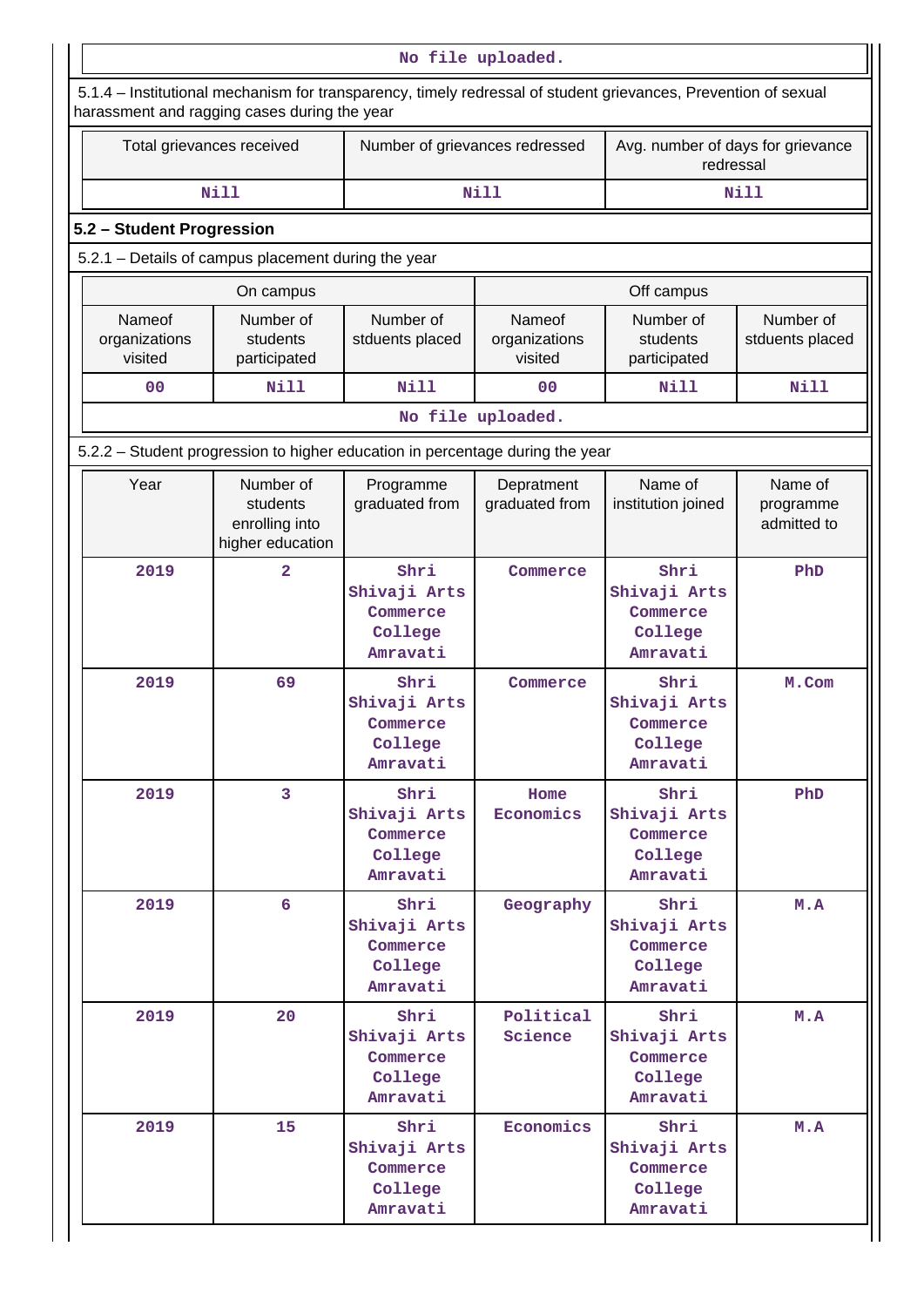| No file uploaded.                                                                                                                                                                      |                                                                                                                                                                                |  |                           |                                   |                   |                                     |  |                                         |                                       |  |
|----------------------------------------------------------------------------------------------------------------------------------------------------------------------------------------|--------------------------------------------------------------------------------------------------------------------------------------------------------------------------------|--|---------------------------|-----------------------------------|-------------------|-------------------------------------|--|-----------------------------------------|---------------------------------------|--|
| 5.2.3 - Students qualifying in state/ national/ international level examinations during the year<br>(eg:NET/SET/SLET/GATE/GMAT/CAT/GRE/TOFEL/Civil Services/State Government Services) |                                                                                                                                                                                |  |                           |                                   |                   |                                     |  |                                         |                                       |  |
| <b>Items</b>                                                                                                                                                                           |                                                                                                                                                                                |  |                           |                                   |                   |                                     |  | Number of students selected/ qualifying |                                       |  |
|                                                                                                                                                                                        | <b>NET</b>                                                                                                                                                                     |  |                           |                                   |                   |                                     |  | 1                                       |                                       |  |
|                                                                                                                                                                                        | <b>SET</b>                                                                                                                                                                     |  |                           |                                   |                   |                                     |  | $\overline{2}$                          |                                       |  |
|                                                                                                                                                                                        |                                                                                                                                                                                |  |                           |                                   | No file uploaded. |                                     |  |                                         |                                       |  |
|                                                                                                                                                                                        | 5.2.4 - Sports and cultural activities / competitions organised at the institution level during the year                                                                       |  |                           |                                   |                   |                                     |  |                                         |                                       |  |
|                                                                                                                                                                                        | Activity                                                                                                                                                                       |  |                           | Level                             |                   |                                     |  | Number of Participants                  |                                       |  |
|                                                                                                                                                                                        | Gandhi Vichar Sanskar<br>Examination                                                                                                                                           |  |                           |                                   | National          |                                     |  | 60                                      |                                       |  |
|                                                                                                                                                                                        | Bhartiya Sanskar<br>Pariksha                                                                                                                                                   |  |                           |                                   | <b>State</b>      |                                     |  | 15                                      |                                       |  |
|                                                                                                                                                                                        | Dr.Jwala Prasad Debate<br>Competition                                                                                                                                          |  |                           |                                   | University        |                                     |  | 30                                      |                                       |  |
|                                                                                                                                                                                        | Script Writing Workshop                                                                                                                                                        |  |                           |                                   | <b>State</b>      |                                     |  | 90                                      |                                       |  |
|                                                                                                                                                                                        | Lekhan, Kavya and<br>Sangeet Workshop                                                                                                                                          |  |                           |                                   | University        |                                     |  | 274                                     |                                       |  |
|                                                                                                                                                                                        |                                                                                                                                                                                |  |                           |                                   | No file uploaded. |                                     |  |                                         |                                       |  |
| 5.3 - Student Participation and Activities                                                                                                                                             |                                                                                                                                                                                |  |                           |                                   |                   |                                     |  |                                         |                                       |  |
|                                                                                                                                                                                        | 5.3.1 – Number of awards/medals for outstanding performance in sports/cultural activities at national/international<br>level (award for a team event should be counted as one) |  |                           |                                   |                   |                                     |  |                                         |                                       |  |
| Year                                                                                                                                                                                   | Name of the<br>award/medal                                                                                                                                                     |  | National/<br>Internaional | Number of<br>awards for<br>Sports |                   | Number of<br>awards for<br>Cultural |  | Student ID<br>number                    | Name of the<br>student                |  |
| 2019                                                                                                                                                                                   | Colour<br>Coat                                                                                                                                                                 |  | National                  |                                   | Nill              | 1                                   |  | 17102285                                | Sakshi<br>Pande                       |  |
| 2019                                                                                                                                                                                   | Colour<br>Coat                                                                                                                                                                 |  | National                  |                                   | <b>Nill</b>       | 1                                   |  | 18203146                                | Amar<br>Katore                        |  |
| 2019                                                                                                                                                                                   | Colour<br>Coat                                                                                                                                                                 |  | National                  |                                   | $\mathbf{1}$      | Nill                                |  | 18102519                                | Ku.Diksha<br>Haridas<br>Yelane        |  |
| 2019                                                                                                                                                                                   | Colour<br>Coat                                                                                                                                                                 |  | National                  |                                   | $\mathbf{1}$      | <b>Nill</b>                         |  | 17102218                                | Ku.Kanchan<br>Santosh<br>Kumbhare     |  |
| 2019                                                                                                                                                                                   | Colour<br>Coat                                                                                                                                                                 |  | National                  |                                   | 1                 | <b>Nill</b>                         |  | 17102317                                | Ku. Priya<br>Sunil<br>Pradhan         |  |
| 2019                                                                                                                                                                                   | Colour<br>Coat                                                                                                                                                                 |  | National                  |                                   | Nill              | 3                                   |  | 18102320                                | Vaishnavi<br>Shukla                   |  |
| 2019                                                                                                                                                                                   | Colour<br>Coat                                                                                                                                                                 |  | National                  |                                   | 1                 | Nill                                |  | 1710278                                 | Ku.Vaish<br>nvi<br>Rajendra<br>Chavan |  |

a pr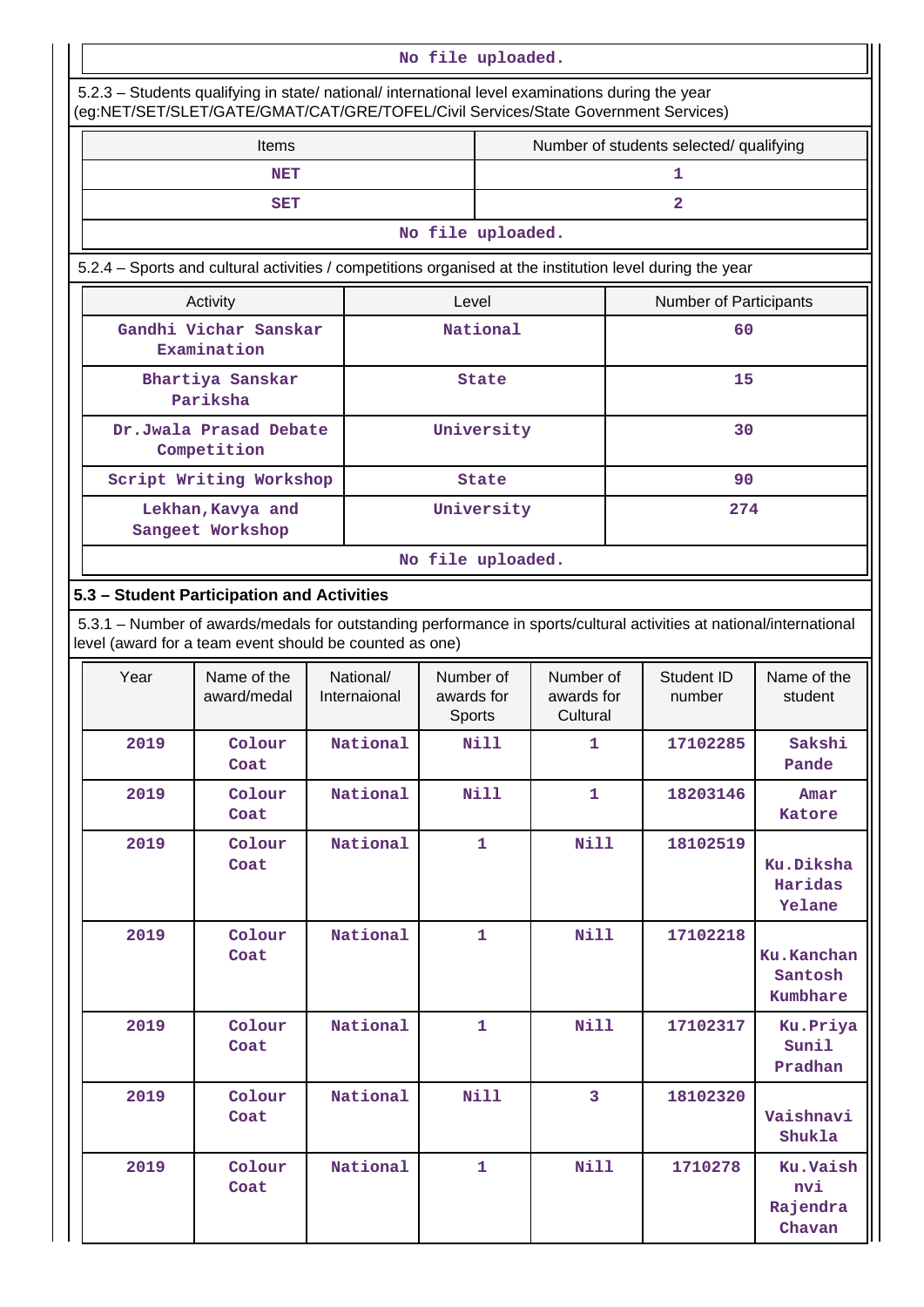**No file uploaded.**

 5.3.2 – Activity of Student Council & representation of students on academic & administrative bodies/committees of the institution (maximum 500 words)

 **Students Council of the college was formed as per the guidelines given by Sant Gadgebaba Amravati Univeristy Amravati and the provision of Maharashtra Public University Act 2016 .The members of Students Council play an active role in planning and execution of various curricular and extracurricular activities such as NSS,NCC ,annual Social gathering, Youth Festival ,Sports Event ,Conferences, Workshop and Seminars, Apart from these activities ,the members of Students Council also take active part in the following academic and administrative committees. 1.IQAC 2.college Development Committee 3.Grivenevce redressal Cell 4.Anti Ragging Committee 5.Readers Club 6.Subject Associations 7.Media Club 8.Magazine Committee 9. Annual Social Gathering Committee**

### **5.4 – Alumni Engagement**

5.4.1 – Whether the institution has registered Alumni Association?

 **Yes**

 **Alumni Association was registered under Maharashtra State Registration Act 1860 on 1st October 2009 .The Alumni has following objectives. To extend support and guide to existing students of the College. To involve in college activities and development programs. To share their experience to the students for career opportunities. To contribute for merit promotions by offering prize to merit students. To suggest for overall development of college.**

5.4.2 – No. of enrolled Alumni:

**200**

5.4.3 – Alumni contribution during the year (in Rupees) :

**0**

5.4.4 – Meetings/activities organized by Alumni Association :

 **Annual Meeting conducted on 25 January 2020. Alumni donated 10,000 for Award of Merit in English Literature.**

## **CRITERION VI – GOVERNANCE, LEADERSHIP AND MANAGEMENT**

#### **6.1 – Institutional Vision and Leadership**

 6.1.1 – Mention two practices of decentralization and participative management during the last year (maximum 500 words)

 **According to Maharashtra Public University Act 2016,College Development Committee is formed with all stakeholders of Institute for participative, decentralised and democratic participation in College Development. The composition of College Development Council is as under. 1.Shri Harshvardhan Deshmukh: President 2.Shri.Nareshchandra Panjabrao Thakare: Member, Representative of Management 3.Shri.Dilipbabu Bhagwantrao Ingole: Member, Representative of Management 4.Shri Subhash Bansod : Member Representative of Industry 5.Shri.Keshavarao Gawande : Member 6. Shri. Keshavrao Metkar: Member 7.Dr.Smita R.Deshmukh :Secretary ,Principal 8. Dr.Kishor Sable : Representative ,Teachers 9.Dr.Nitin Changole : Representative ,Teachers 10.Dr.Sujata Sabane : Representative ,Teachers 11.Dr.E.J.Helge: Representative ,Teachers 12.Dr.Mahendra Mete : Coordinator IQAC 13.Shri Dhananjay Salanke : Representative ,Administrative Staff 14.Shri Satyam Kirkkate : Representative ,Students. College Development Committee is responsible for effective policy making and prepare an overall comprehensive development plan of the college**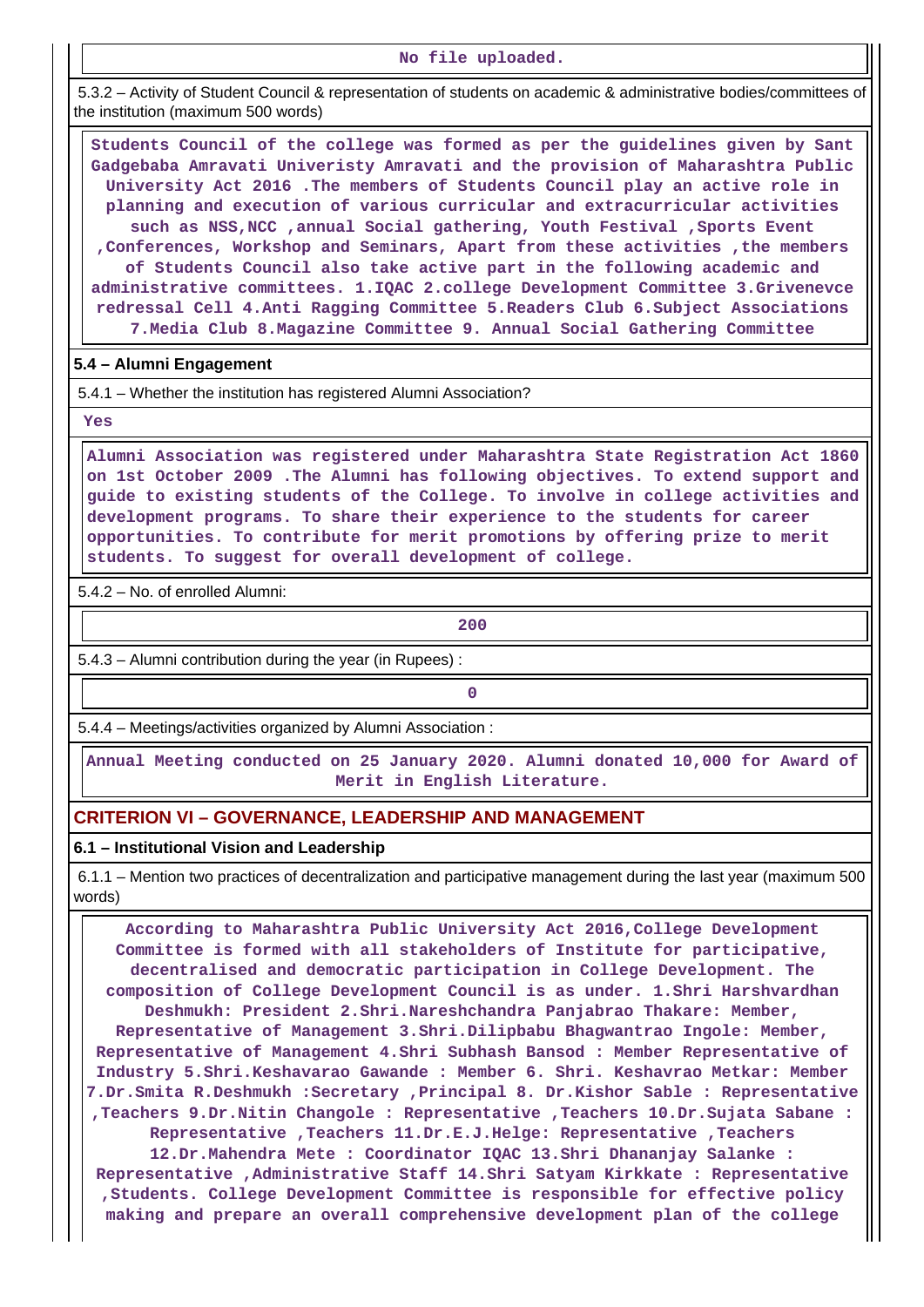**regarding academic, administrative and infrastructural growth, and enable college to foster excellence in curricular, co-curricular and extra-curricular activities. The Staff Council of the college formed for participative and decentralized work of academic activities of the college. Staff Council formed the committee for decentralization of work. The following committee is working for assign task. 1.Academic Committee 2.Examination Committee 3.ICT Committee 4.Library Committee 5.UGC/RUSA Committee 6.Admission Committee 7.Time Table Committee 8.Prospectus Committee 9.Anti Ragging Committee 10.Youth Festival Committee 11.Hostel Committee 12.Green Campus Committee.**

6.1.2 – Does the institution have a Management Information System (MIS)?

#### **Partial**

### **6.2 – Strategy Development and Deployment**

6.2.1 – Quality improvement strategies adopted by the institution for each of the following (with in 100 words each):

| <b>Strategy Type</b>                                          | Details                                                                                                                                                                                                                                                                                                                                                                                                                                                                                                                                                                                                                                                                                                                                                             |
|---------------------------------------------------------------|---------------------------------------------------------------------------------------------------------------------------------------------------------------------------------------------------------------------------------------------------------------------------------------------------------------------------------------------------------------------------------------------------------------------------------------------------------------------------------------------------------------------------------------------------------------------------------------------------------------------------------------------------------------------------------------------------------------------------------------------------------------------|
| Teaching and Learning                                         | The teaching and Learning process in<br>the college is ICT based and teacher<br>uses modern techniques in teaching<br>using various e-resources and elearning<br>platform. The N-LIST consortia of<br>INFLIBNET have been used widely for e-<br>books and e-journals, which are useful<br>for teaching learning process. Teacher<br>for research program uses Google<br>Classroom effectively for teaching and<br>evaluation.                                                                                                                                                                                                                                                                                                                                       |
| Human Resource Management                                     | Regular workshop for Academic and<br>Administrative staff to upgrade the<br>skills and technology. Recreation,<br>sports and Yoga activities for Staff.<br>The faculty members encouraged to<br>attend short term, orientation and<br>refresher course.                                                                                                                                                                                                                                                                                                                                                                                                                                                                                                             |
| Library, ICT and Physical<br>Infrastructure / Instrumentation | Library has computerised all its work<br>using SOUL2.0 Software, uses barcode<br>technology for automation transaction<br>of books and developed Mobile OPAC<br>(Online Public Access Catalogue) .Also<br>Website of Library is developed<br>maintained by Library. Library has<br>subscribed N-LIST consortia of<br>INFLIBNET having access to 10 lakh<br>ebooks and 6,000 e-Journals. College<br>has Compute Center having 50 Computers<br>and Optical Fibre connectivity of 14<br>MBPS. The college has "Free Open Source<br>Software Center to promote FOSS. The<br>College developed "Language Lab" for<br>promotion of communication skill in<br>English. The College has well<br>established Audio-Video Lab which is<br>useful for Audio Video Productions. |
| Research and Development                                      | The College received permission to<br>start Research Center in 9 Subjects                                                                                                                                                                                                                                                                                                                                                                                                                                                                                                                                                                                                                                                                                           |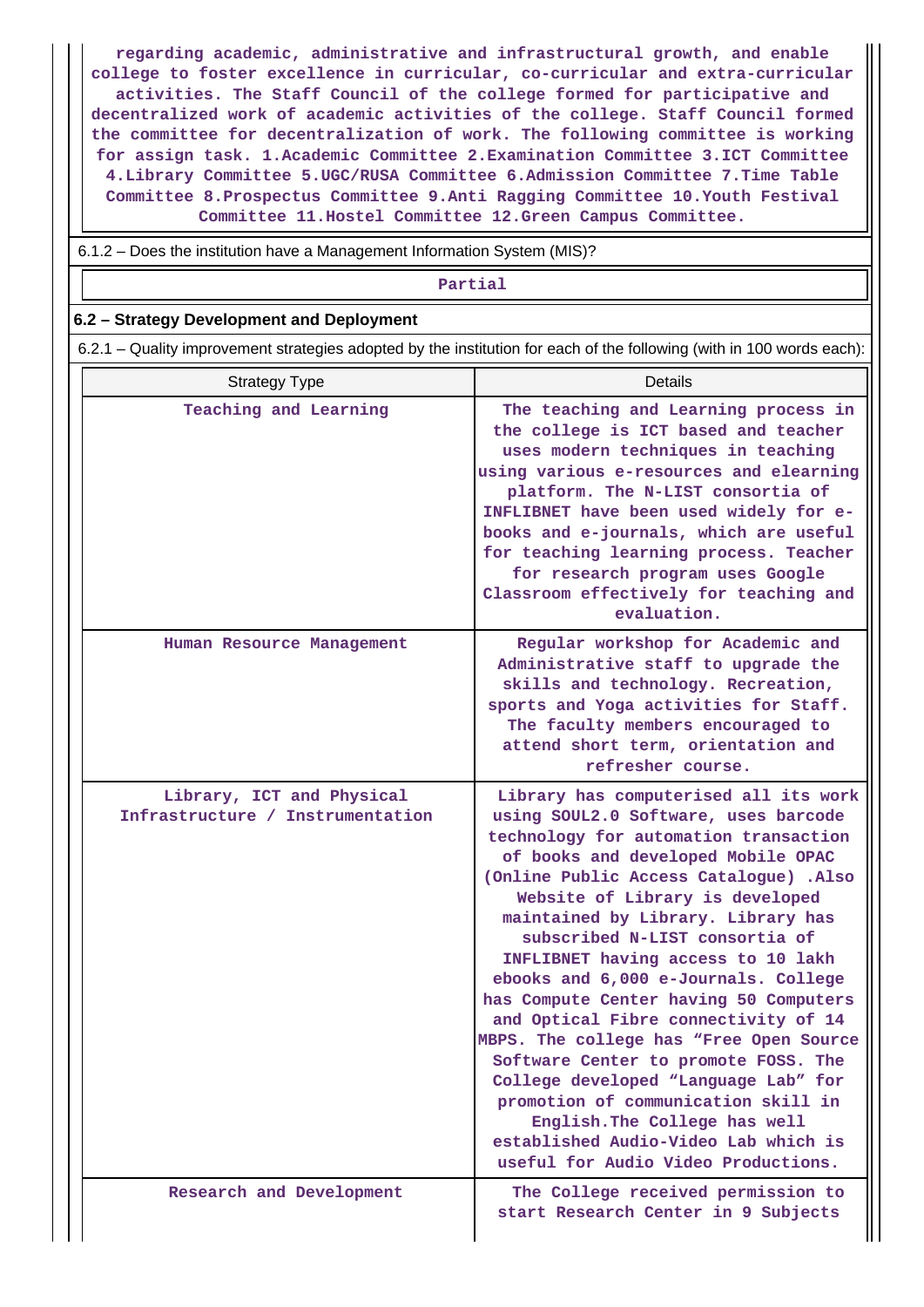|                                      | namely Marathi, English, History, Home<br>Economics, Economics, Sociology,<br>Political Science, Commerce and Library<br>Information Science. The College<br>Library has developed comprehensive<br>collection of books journals for<br>research and has access to e-resources<br>through N-LIST consortia. The research<br>advisory Committee(RAC) established to<br>monitor research development process.                                                      |
|--------------------------------------|------------------------------------------------------------------------------------------------------------------------------------------------------------------------------------------------------------------------------------------------------------------------------------------------------------------------------------------------------------------------------------------------------------------------------------------------------------------|
| Examination and Evaluation           | The college conducted semester<br>examination as per revised decision of<br>University in which University provides<br>online examination papers. Also college<br>has done the evaluation at college<br>level and results are declared<br>immediately.                                                                                                                                                                                                           |
| Industry Interaction / Collaboration | Department of Commerce and Mass<br>Communication are associated with<br>Industry. Department of Commerce<br>visited MIDC for Industrial Tour.<br>Department of Mass Communication has<br>Memorandum of Understanding with 5<br>Media and Newspaper House for<br>Internship, Placement and technical<br>assistance. Department of Geography<br>provides GIS consultancy to Department<br>of Watershed Management for Topo sheet<br>Counter Mapping for 0.5 meter. |
| Curriculum Development               | Admission of Students on Merit basis<br>and as per rules of University and<br>Government of Maharashtra.                                                                                                                                                                                                                                                                                                                                                         |
| Admission of Students                | Admission of Students on Merit basis<br>and as per rules of University and<br>Government of Maharashtra.                                                                                                                                                                                                                                                                                                                                                         |

6.2.2 – Implementation of e-governance in areas of operations:

| E-governace area         | <b>Details</b>                                                                                                                                                                                                                                                                                                                                                         |
|--------------------------|------------------------------------------------------------------------------------------------------------------------------------------------------------------------------------------------------------------------------------------------------------------------------------------------------------------------------------------------------------------------|
| Planning and Development | The Campus ERP software is used for<br>Planning and Development. The<br>information support for planning and<br>development is done by software.                                                                                                                                                                                                                       |
| Administration           | The Campus ERP software is used for<br>Administration of the<br>college.Finance, Admission, Examination<br>modules are used.                                                                                                                                                                                                                                           |
| Finance and Accounts     | The Accounts module in the software<br>is used for Finance and account<br>work. Accounts - With the help of this<br>application, we made the entries of the<br>daily receipts and payments and the<br>following output reports is generated<br>through this module : (1) Receipt and<br>Payment statement, (2) Ledger Book and<br>(3) Cash Book. In addition to above, |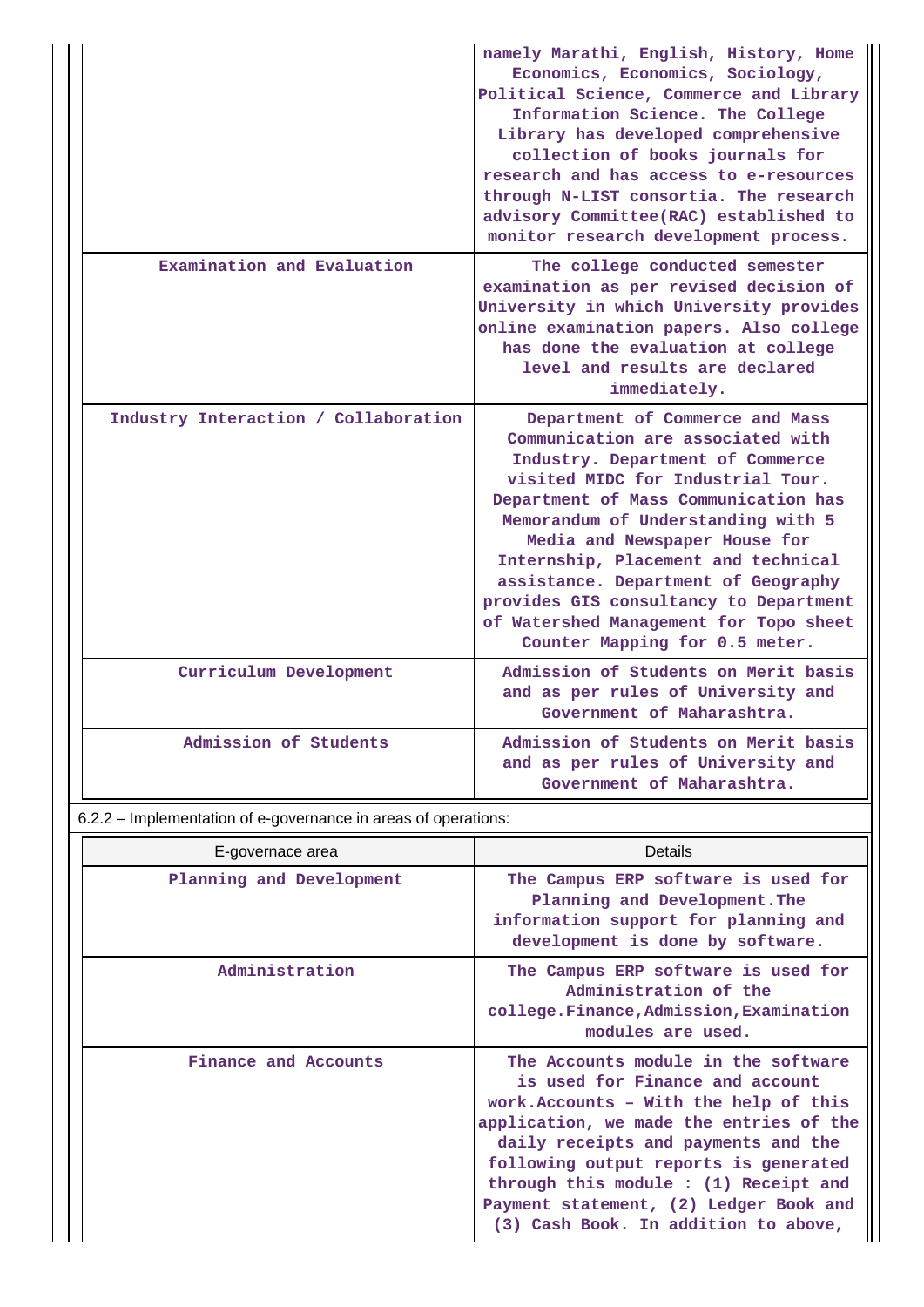|                                                                                                                                                         | the HTE Sevaarth a web based Integrated<br>System of Payroll for Grant in Aid<br>salary of the Teaching and NonTeaching<br>Staff is in operation. It provides the<br>pay bill generation, electronic<br>submission of the pay bill and e-pay<br>slips, etc facilities.                                                                               |  |  |  |  |  |  |
|---------------------------------------------------------------------------------------------------------------------------------------------------------|------------------------------------------------------------------------------------------------------------------------------------------------------------------------------------------------------------------------------------------------------------------------------------------------------------------------------------------------------|--|--|--|--|--|--|
| Student Admission and Support                                                                                                                           | In campus ERP software, Admission<br>module provides the report containing<br>the category wise, course wise students<br>admitted and the vacant seats<br>available. 3) $T.C. - It provides the$<br>transfer certificate of the students<br>admitted. 4) Enrollment Report - The<br>module provide the enrollment report of<br>the student admitted. |  |  |  |  |  |  |
| Examination                                                                                                                                             | Campus ERP software provides<br>Examination Report - It provides the<br>report of the student applied for the<br>university examination.                                                                                                                                                                                                             |  |  |  |  |  |  |
| 6.3 - Faculty Empowerment Strategies                                                                                                                    |                                                                                                                                                                                                                                                                                                                                                      |  |  |  |  |  |  |
| 6.3.1 - Teachers provided with financial support to attend conferences / workshops and towards membership fee<br>of professional bodies during the year |                                                                                                                                                                                                                                                                                                                                                      |  |  |  |  |  |  |
|                                                                                                                                                         |                                                                                                                                                                                                                                                                                                                                                      |  |  |  |  |  |  |

| Year                    | Name of Teacher | Name of conference/<br>workshop attended<br>for which financial<br>support provided | Name of the<br>professional body for<br>which membership<br>fee is provided | Amount of support |  |  |  |  |
|-------------------------|-----------------|-------------------------------------------------------------------------------------|-----------------------------------------------------------------------------|-------------------|--|--|--|--|
| 2019                    | Nill            | Nill                                                                                | Nill                                                                        | Nill              |  |  |  |  |
| ara 1947 a cuata a Salt |                 |                                                                                     |                                                                             |                   |  |  |  |  |

# **No file uploaded.**

 6.3.2 – Number of professional development / administrative training programmes organized by the College for teaching and non teaching staff during the year

| Year              | Title of the<br>professional<br>development<br>programme<br>organised for<br>teaching staff | Title of the<br>administrative<br>training<br>programme<br>organised for<br>non-teaching<br>staff | From date  | To Date     | Number of<br>participants<br>(Teaching<br>staff) | Number of<br>participants<br>(non-teaching<br>staff) |  |  |
|-------------------|---------------------------------------------------------------------------------------------|---------------------------------------------------------------------------------------------------|------------|-------------|--------------------------------------------------|------------------------------------------------------|--|--|
| 2019              | Incubation<br>and Start<br>Up Orienta<br>tion<br>Program                                    | Nill                                                                                              | 14/12/2019 | <b>Nill</b> | 40                                               | Nill                                                 |  |  |
| No file uploaded. |                                                                                             |                                                                                                   |            |             |                                                  |                                                      |  |  |

 6.3.3 – No. of teachers attending professional development programmes, viz., Orientation Programme, Refresher Course, Short Term Course, Faculty Development Programmes during the year

| Title of the<br>professional | Number of teachers<br>who attended | From Date | To date | <b>Duration</b> |
|------------------------------|------------------------------------|-----------|---------|-----------------|
| development                  |                                    |           |         |                 |
| programme                    |                                    |           |         |                 |
|                              |                                    |           |         |                 |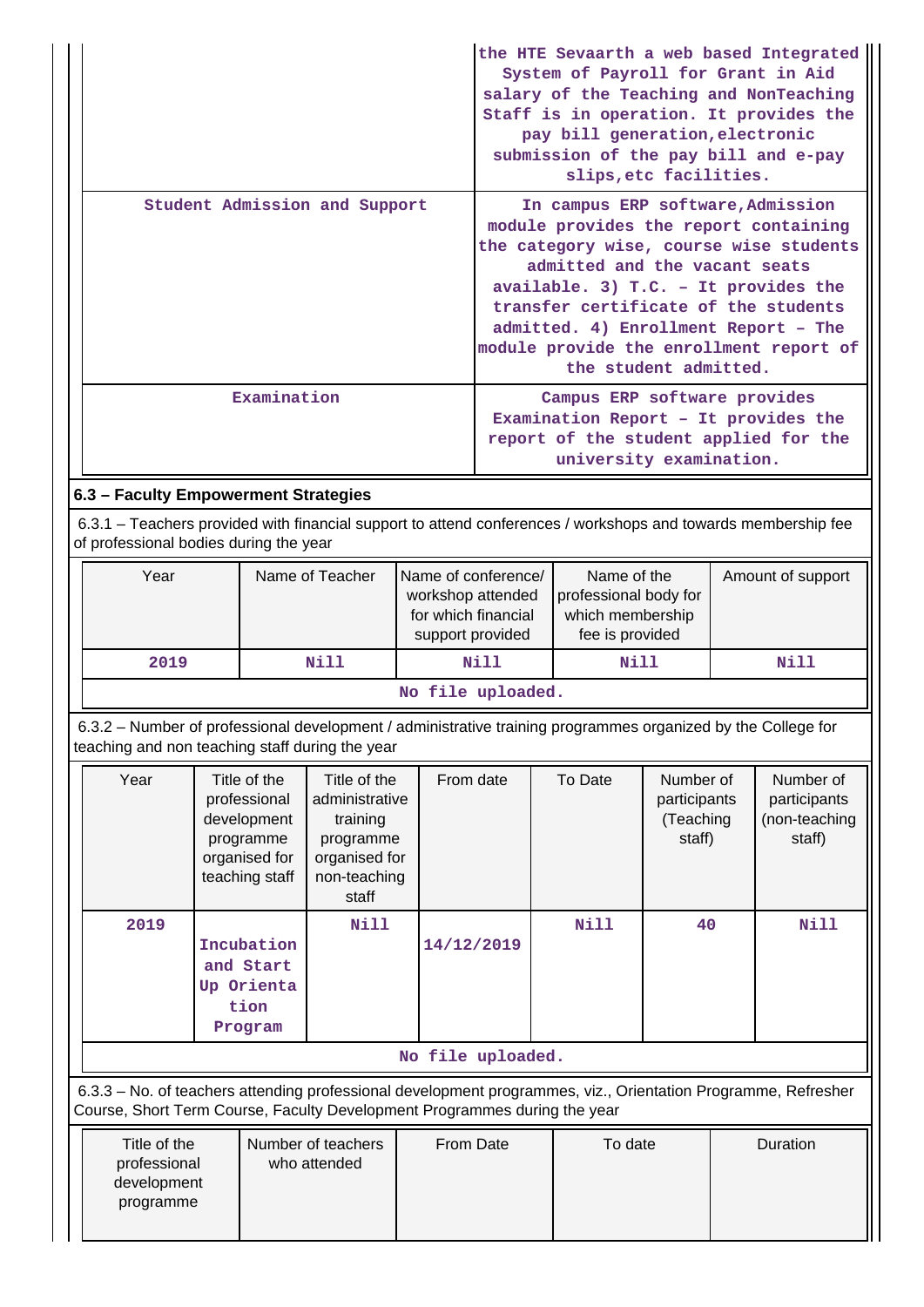| Data Science:<br>1.<br>20/03/2020<br>04/12/2020<br>15<br>R Basic<br>Short Fiction<br>$\overline{\mathbf{2}}$<br>10/07/2019<br>10/10/2019<br>84<br>in Indian<br>Literature<br>Interdiscipli<br>$\mathbf{1}$<br>24/02/2020<br>08/03/2020<br>15<br>nary Research<br>Methodology<br>Workshop<br>Refresher<br>$\mathbf{1}$<br>96<br>16/10/2019<br>16/02/2020<br>Program in<br>English<br>Language<br>Teaching<br>$\mathbf{1}$<br>12<br>FDP On Yoga<br>10/06/2020<br>21/06/2020<br>and Mental<br>Health<br>$\mathbf{1}$<br>01/08/2019<br>30/10/2019<br>96<br><b>NPTEL Course</b><br>on Soft skills<br>and Personality<br>Refresher<br>$\mathbf{1}$<br>15<br>18/08/2019<br>31/08/2019<br>Course in<br>Indian<br>Languages<br>Train the<br>1<br>31/12/2019<br>04/01/2020<br>6<br>Trainer<br>View File<br>6.3.4 – Faculty and Staff recruitment (no. for permanent recruitment):<br>Teaching<br>Non-teaching<br><b>Full Time</b><br>Permanent<br><b>Full Time</b><br>Permanent<br>24<br>5<br>18<br>14<br>$6.3.5$ – Welfare schemes for<br>Teaching<br>Non-teaching<br><b>Students</b><br>Employees Credit<br>Merit Promotion Scheme<br>Employees Credit<br>Cooperative Society<br>Cooperative Society<br>6.4 - Financial Management and Resource Mobilization<br>6.4.1 – Institution conducts internal and external financial audits regularly (with in 100 words each)<br>Institute conducts internal financial audit through the registered Charter<br>Accounts annually, Also the parent Society conducts the financial audits<br>Education, Government of Maharashtra regularly, Besides these CAG financial<br>audits are undertaken regularly.<br>6.4.2 – Funds / Grants received from management, non-government bodies, individuals, philanthropies during the<br>year(not covered in Criterion III)<br>Funds/ Grnats received in Rs.<br>Name of the non government<br>Purpose |                                                                                |  |  |  |  |  |  |  |
|-------------------------------------------------------------------------------------------------------------------------------------------------------------------------------------------------------------------------------------------------------------------------------------------------------------------------------------------------------------------------------------------------------------------------------------------------------------------------------------------------------------------------------------------------------------------------------------------------------------------------------------------------------------------------------------------------------------------------------------------------------------------------------------------------------------------------------------------------------------------------------------------------------------------------------------------------------------------------------------------------------------------------------------------------------------------------------------------------------------------------------------------------------------------------------------------------------------------------------------------------------------------------------------------------------------------------------------------------------------------------------------------------------------------------------------------------------------------------------------------------------------------------------------------------------------------------------------------------------------------------------------------------------------------------------------------------------------------------------------------------------------------------------------------------------------------------------------------------------------------------------|--------------------------------------------------------------------------------|--|--|--|--|--|--|--|
|                                                                                                                                                                                                                                                                                                                                                                                                                                                                                                                                                                                                                                                                                                                                                                                                                                                                                                                                                                                                                                                                                                                                                                                                                                                                                                                                                                                                                                                                                                                                                                                                                                                                                                                                                                                                                                                                               |                                                                                |  |  |  |  |  |  |  |
|                                                                                                                                                                                                                                                                                                                                                                                                                                                                                                                                                                                                                                                                                                                                                                                                                                                                                                                                                                                                                                                                                                                                                                                                                                                                                                                                                                                                                                                                                                                                                                                                                                                                                                                                                                                                                                                                               |                                                                                |  |  |  |  |  |  |  |
|                                                                                                                                                                                                                                                                                                                                                                                                                                                                                                                                                                                                                                                                                                                                                                                                                                                                                                                                                                                                                                                                                                                                                                                                                                                                                                                                                                                                                                                                                                                                                                                                                                                                                                                                                                                                                                                                               |                                                                                |  |  |  |  |  |  |  |
|                                                                                                                                                                                                                                                                                                                                                                                                                                                                                                                                                                                                                                                                                                                                                                                                                                                                                                                                                                                                                                                                                                                                                                                                                                                                                                                                                                                                                                                                                                                                                                                                                                                                                                                                                                                                                                                                               |                                                                                |  |  |  |  |  |  |  |
|                                                                                                                                                                                                                                                                                                                                                                                                                                                                                                                                                                                                                                                                                                                                                                                                                                                                                                                                                                                                                                                                                                                                                                                                                                                                                                                                                                                                                                                                                                                                                                                                                                                                                                                                                                                                                                                                               |                                                                                |  |  |  |  |  |  |  |
|                                                                                                                                                                                                                                                                                                                                                                                                                                                                                                                                                                                                                                                                                                                                                                                                                                                                                                                                                                                                                                                                                                                                                                                                                                                                                                                                                                                                                                                                                                                                                                                                                                                                                                                                                                                                                                                                               |                                                                                |  |  |  |  |  |  |  |
|                                                                                                                                                                                                                                                                                                                                                                                                                                                                                                                                                                                                                                                                                                                                                                                                                                                                                                                                                                                                                                                                                                                                                                                                                                                                                                                                                                                                                                                                                                                                                                                                                                                                                                                                                                                                                                                                               |                                                                                |  |  |  |  |  |  |  |
|                                                                                                                                                                                                                                                                                                                                                                                                                                                                                                                                                                                                                                                                                                                                                                                                                                                                                                                                                                                                                                                                                                                                                                                                                                                                                                                                                                                                                                                                                                                                                                                                                                                                                                                                                                                                                                                                               |                                                                                |  |  |  |  |  |  |  |
|                                                                                                                                                                                                                                                                                                                                                                                                                                                                                                                                                                                                                                                                                                                                                                                                                                                                                                                                                                                                                                                                                                                                                                                                                                                                                                                                                                                                                                                                                                                                                                                                                                                                                                                                                                                                                                                                               |                                                                                |  |  |  |  |  |  |  |
|                                                                                                                                                                                                                                                                                                                                                                                                                                                                                                                                                                                                                                                                                                                                                                                                                                                                                                                                                                                                                                                                                                                                                                                                                                                                                                                                                                                                                                                                                                                                                                                                                                                                                                                                                                                                                                                                               |                                                                                |  |  |  |  |  |  |  |
|                                                                                                                                                                                                                                                                                                                                                                                                                                                                                                                                                                                                                                                                                                                                                                                                                                                                                                                                                                                                                                                                                                                                                                                                                                                                                                                                                                                                                                                                                                                                                                                                                                                                                                                                                                                                                                                                               |                                                                                |  |  |  |  |  |  |  |
|                                                                                                                                                                                                                                                                                                                                                                                                                                                                                                                                                                                                                                                                                                                                                                                                                                                                                                                                                                                                                                                                                                                                                                                                                                                                                                                                                                                                                                                                                                                                                                                                                                                                                                                                                                                                                                                                               |                                                                                |  |  |  |  |  |  |  |
|                                                                                                                                                                                                                                                                                                                                                                                                                                                                                                                                                                                                                                                                                                                                                                                                                                                                                                                                                                                                                                                                                                                                                                                                                                                                                                                                                                                                                                                                                                                                                                                                                                                                                                                                                                                                                                                                               |                                                                                |  |  |  |  |  |  |  |
|                                                                                                                                                                                                                                                                                                                                                                                                                                                                                                                                                                                                                                                                                                                                                                                                                                                                                                                                                                                                                                                                                                                                                                                                                                                                                                                                                                                                                                                                                                                                                                                                                                                                                                                                                                                                                                                                               |                                                                                |  |  |  |  |  |  |  |
|                                                                                                                                                                                                                                                                                                                                                                                                                                                                                                                                                                                                                                                                                                                                                                                                                                                                                                                                                                                                                                                                                                                                                                                                                                                                                                                                                                                                                                                                                                                                                                                                                                                                                                                                                                                                                                                                               |                                                                                |  |  |  |  |  |  |  |
|                                                                                                                                                                                                                                                                                                                                                                                                                                                                                                                                                                                                                                                                                                                                                                                                                                                                                                                                                                                                                                                                                                                                                                                                                                                                                                                                                                                                                                                                                                                                                                                                                                                                                                                                                                                                                                                                               |                                                                                |  |  |  |  |  |  |  |
|                                                                                                                                                                                                                                                                                                                                                                                                                                                                                                                                                                                                                                                                                                                                                                                                                                                                                                                                                                                                                                                                                                                                                                                                                                                                                                                                                                                                                                                                                                                                                                                                                                                                                                                                                                                                                                                                               |                                                                                |  |  |  |  |  |  |  |
|                                                                                                                                                                                                                                                                                                                                                                                                                                                                                                                                                                                                                                                                                                                                                                                                                                                                                                                                                                                                                                                                                                                                                                                                                                                                                                                                                                                                                                                                                                                                                                                                                                                                                                                                                                                                                                                                               |                                                                                |  |  |  |  |  |  |  |
|                                                                                                                                                                                                                                                                                                                                                                                                                                                                                                                                                                                                                                                                                                                                                                                                                                                                                                                                                                                                                                                                                                                                                                                                                                                                                                                                                                                                                                                                                                                                                                                                                                                                                                                                                                                                                                                                               | annually, The external financial audit is carried out by the Auditor of Higher |  |  |  |  |  |  |  |
|                                                                                                                                                                                                                                                                                                                                                                                                                                                                                                                                                                                                                                                                                                                                                                                                                                                                                                                                                                                                                                                                                                                                                                                                                                                                                                                                                                                                                                                                                                                                                                                                                                                                                                                                                                                                                                                                               |                                                                                |  |  |  |  |  |  |  |
|                                                                                                                                                                                                                                                                                                                                                                                                                                                                                                                                                                                                                                                                                                                                                                                                                                                                                                                                                                                                                                                                                                                                                                                                                                                                                                                                                                                                                                                                                                                                                                                                                                                                                                                                                                                                                                                                               | funding agencies /individuals                                                  |  |  |  |  |  |  |  |

 **Nil 0 Nil**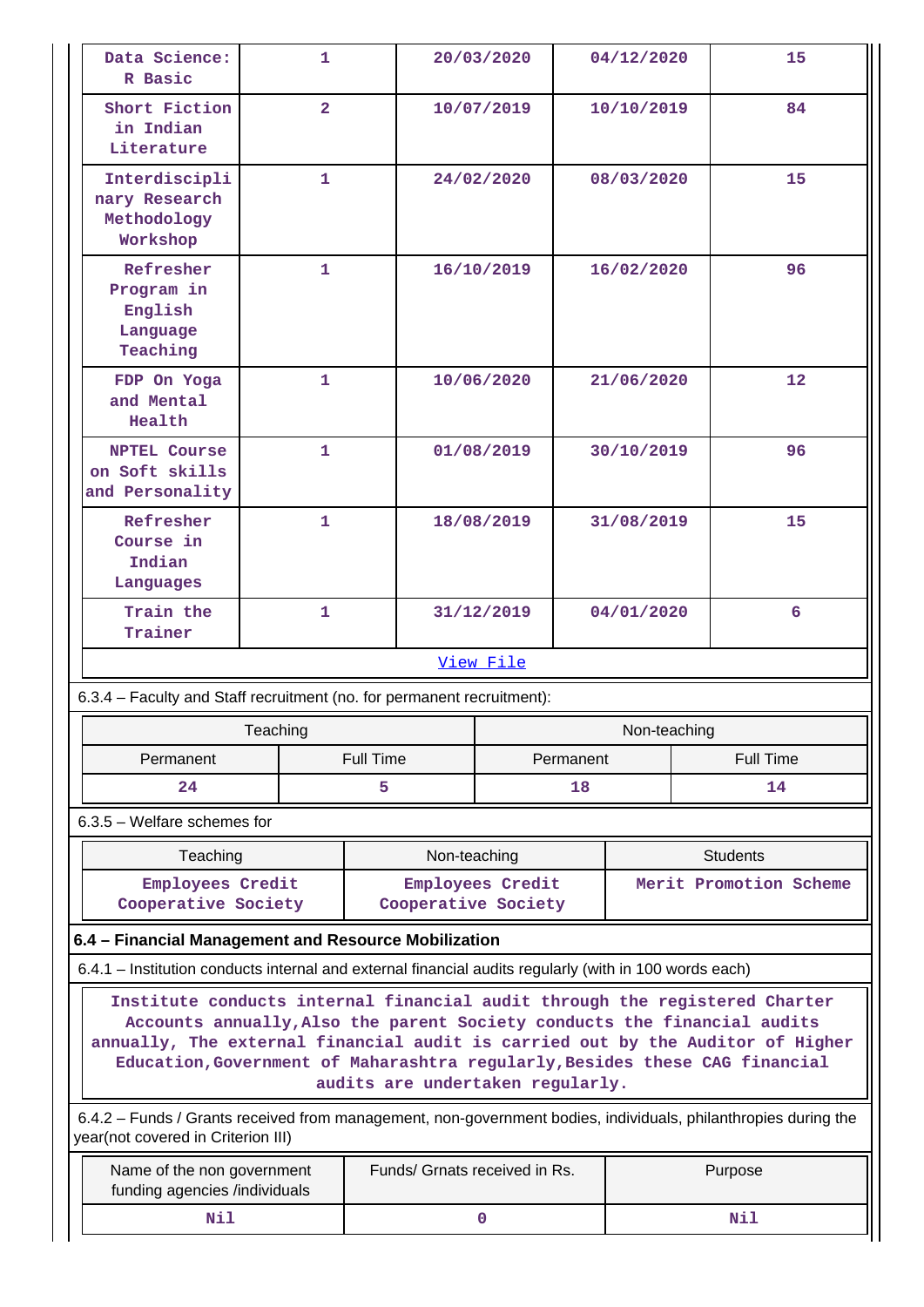| No file uploaded.                                                                                                                    |                                                                                                            |                                                                                                                                                                                               |                      |  |             |                           |  |  |  |  |
|--------------------------------------------------------------------------------------------------------------------------------------|------------------------------------------------------------------------------------------------------------|-----------------------------------------------------------------------------------------------------------------------------------------------------------------------------------------------|----------------------|--|-------------|---------------------------|--|--|--|--|
| 6.4.3 - Total corpus fund generated                                                                                                  |                                                                                                            |                                                                                                                                                                                               |                      |  |             |                           |  |  |  |  |
|                                                                                                                                      | 0                                                                                                          |                                                                                                                                                                                               |                      |  |             |                           |  |  |  |  |
| 6.5 - Internal Quality Assurance System                                                                                              |                                                                                                            |                                                                                                                                                                                               |                      |  |             |                           |  |  |  |  |
| 6.5.1 – Whether Academic and Administrative Audit (AAA) has been done?                                                               |                                                                                                            |                                                                                                                                                                                               |                      |  |             |                           |  |  |  |  |
| <b>Audit Type</b>                                                                                                                    |                                                                                                            | External                                                                                                                                                                                      |                      |  | Internal    |                           |  |  |  |  |
|                                                                                                                                      | Yes/No                                                                                                     | Agency                                                                                                                                                                                        |                      |  | Yes/No      | Authority                 |  |  |  |  |
| Academic                                                                                                                             | <b>No</b>                                                                                                  |                                                                                                                                                                                               | Nill                 |  | Yes         | <b>IQAC</b>               |  |  |  |  |
| Administrative                                                                                                                       | <b>No</b>                                                                                                  |                                                                                                                                                                                               | Nill                 |  | Yes         | <b>IQAC</b>               |  |  |  |  |
| 6.5.2 – Activities and support from the Parent – Teacher Association (at least three)                                                |                                                                                                            |                                                                                                                                                                                               |                      |  |             |                           |  |  |  |  |
|                                                                                                                                      |                                                                                                            | Parent Teacher Meeting on Results and Drop Out. Parent Teachers Meeting on<br>Curriculum Development Parent Teachers Meeting on Overall Development of<br>College                             |                      |  |             |                           |  |  |  |  |
| 6.5.3 – Development programmes for support staff (at least three)                                                                    |                                                                                                            |                                                                                                                                                                                               |                      |  |             |                           |  |  |  |  |
|                                                                                                                                      |                                                                                                            | 1. Workshop on Application of office Automation software 2. Yoga camp for                                                                                                                     |                      |  |             |                           |  |  |  |  |
|                                                                                                                                      |                                                                                                            | supporting Staff 3. Financial Management and Accounting workshop                                                                                                                              |                      |  |             |                           |  |  |  |  |
| 6.5.4 – Post Accreditation initiative(s) (mention at least three)                                                                    |                                                                                                            |                                                                                                                                                                                               |                      |  |             |                           |  |  |  |  |
| Braille Library for visually disabled students. 3. Proposal to start PG Courses<br>6.5.5 - Internal Quality Assurance System Details |                                                                                                            | Economics, History, Sociology, Political Science , Commerce and Library<br>Information Science by Sant Gadgebaba Amravati University. 2. Development of<br>in History, Sociology and Marathi. |                      |  |             |                           |  |  |  |  |
|                                                                                                                                      |                                                                                                            |                                                                                                                                                                                               |                      |  | Yes         |                           |  |  |  |  |
|                                                                                                                                      | a) Submission of Data for AISHE portal<br>b) Participation in NIRF                                         |                                                                                                                                                                                               |                      |  | Yes         |                           |  |  |  |  |
|                                                                                                                                      | c)ISO certification                                                                                        |                                                                                                                                                                                               |                      |  | <b>No</b>   |                           |  |  |  |  |
|                                                                                                                                      | d)NBA or any other quality audit                                                                           |                                                                                                                                                                                               |                      |  | <b>No</b>   |                           |  |  |  |  |
| 6.5.6 - Number of Quality Initiatives undertaken during the year                                                                     |                                                                                                            |                                                                                                                                                                                               |                      |  |             |                           |  |  |  |  |
| Year                                                                                                                                 | Name of quality<br>initiative by IQAC                                                                      | Date of<br>conducting IQAC                                                                                                                                                                    | <b>Duration From</b> |  | Duration To | Number of<br>participants |  |  |  |  |
| 2019                                                                                                                                 | Workshop<br>on "Creative<br>Writing<br>, Poetry and<br>Music                                               | 22/08/2020                                                                                                                                                                                    | 22/08/2020           |  | 22/08/2020  | 120                       |  |  |  |  |
| 2020                                                                                                                                 | State<br><b>Level</b><br>Seminar on<br>"50 Year of<br>Nationalisat<br>ion of<br>Commercial<br><b>Banks</b> | 29/02/2020                                                                                                                                                                                    | 29/02/2020           |  | 29/02/2020  | 106                       |  |  |  |  |
| 2020                                                                                                                                 | National                                                                                                   | 22/05/2020                                                                                                                                                                                    | 22/05/2020           |  | 22/05/2020  | 1735                      |  |  |  |  |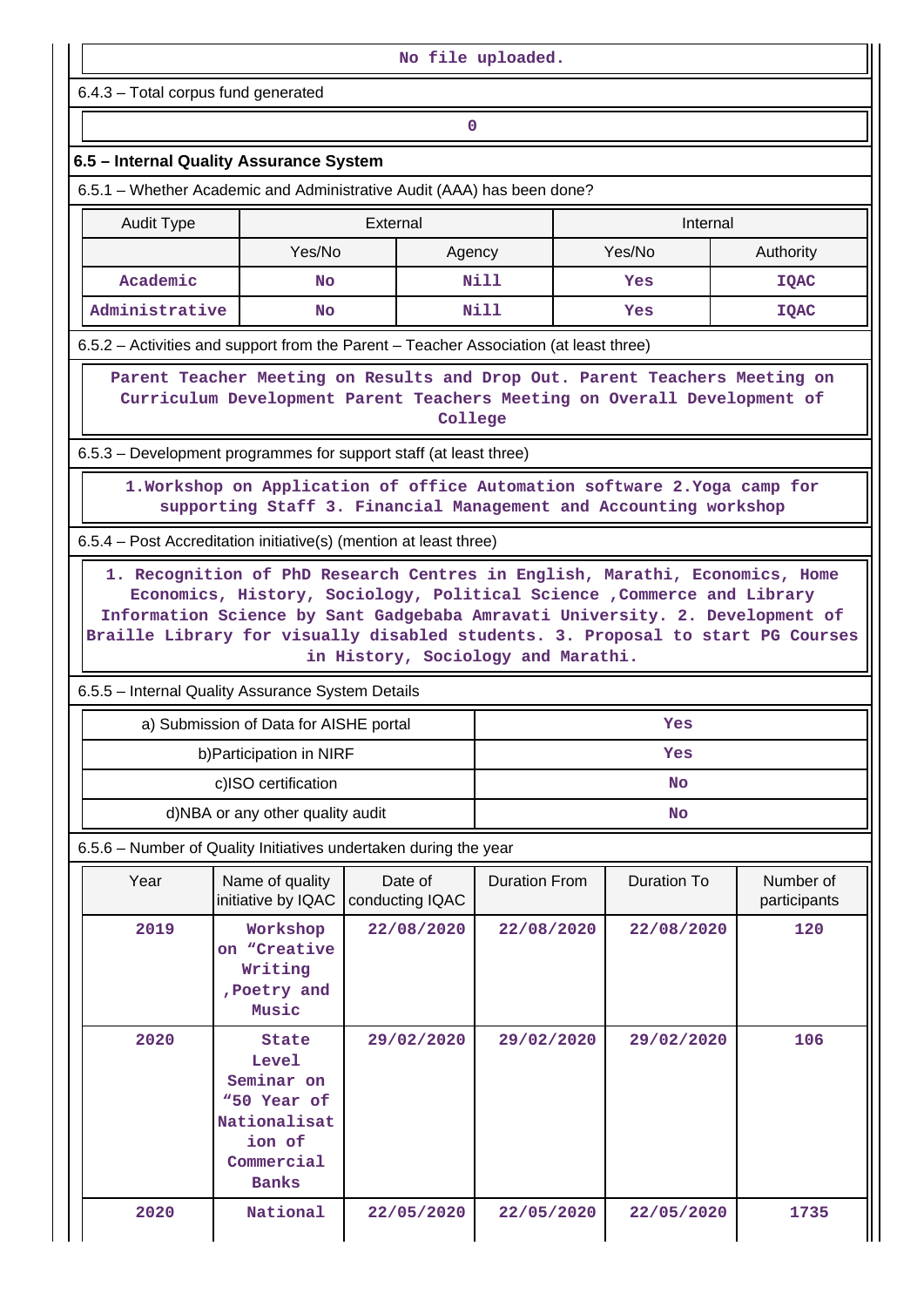|                                                                                                                                                                                                                                                                                                    | Webinar on<br><b>NAAC</b><br>Awareness<br>Program for<br>Affiliated<br>Colleges                                                                                       |  |            |            |  |                        |  |      |  |
|----------------------------------------------------------------------------------------------------------------------------------------------------------------------------------------------------------------------------------------------------------------------------------------------------|-----------------------------------------------------------------------------------------------------------------------------------------------------------------------|--|------------|------------|--|------------------------|--|------|--|
| 2020                                                                                                                                                                                                                                                                                               | Prevention<br>of Covid 19<br>and Present<br>Situation                                                                                                                 |  | 28/05/2020 | 28/05/2020 |  | 28/05/2020             |  | 98   |  |
| 2020                                                                                                                                                                                                                                                                                               | Covid 19<br>Quiz                                                                                                                                                      |  | 01/05/2020 | 01/05/2020 |  | 01/05/2020             |  | 304  |  |
| 2019                                                                                                                                                                                                                                                                                               | Constitution<br>Day                                                                                                                                                   |  | 26/11/2020 | 26/11/2020 |  | 26/11/2020             |  | 80   |  |
| 2020                                                                                                                                                                                                                                                                                               | National<br>Voter Day                                                                                                                                                 |  | 25/01/2020 | 25/01/2020 |  | 25/01/2020             |  | 80   |  |
| 2019                                                                                                                                                                                                                                                                                               | Workshop<br>on Tally<br>Accounting<br>Software                                                                                                                        |  | 05/10/2020 | 05/10/2020 |  | 05/10/2020             |  | 103  |  |
| 2020                                                                                                                                                                                                                                                                                               | Industrial<br>Tour Finley<br>Textile Mill<br>Partwada/Bam<br>boo<br>Prashikshan<br>Kendra                                                                             |  | 09/03/2020 | 09/03/2020 |  | 09/03/2020             |  | 80   |  |
| 2019                                                                                                                                                                                                                                                                                               | Workshop<br>on Recent<br>Trend in<br>Research<br>Methodology                                                                                                          |  | 20/08/2019 | 20/08/2020 |  | 20/08/2020             |  | 104  |  |
|                                                                                                                                                                                                                                                                                                    |                                                                                                                                                                       |  |            | View File  |  |                        |  |      |  |
| <b>CRITERION VII - INSTITUTIONAL VALUES AND BEST PRACTICES</b>                                                                                                                                                                                                                                     |                                                                                                                                                                       |  |            |            |  |                        |  |      |  |
| year)                                                                                                                                                                                                                                                                                              | 7.1 - Institutional Values and Social Responsibilities<br>7.1.1 – Gender Equity (Number of gender equity promotion programmes organized by the institution during the |  |            |            |  |                        |  |      |  |
| Title of the<br>programme                                                                                                                                                                                                                                                                          | Period from                                                                                                                                                           |  | Period To  |            |  | Number of Participants |  |      |  |
|                                                                                                                                                                                                                                                                                                    |                                                                                                                                                                       |  |            |            |  | Female                 |  | Male |  |
| Women                                                                                                                                                                                                                                                                                              | Symposium on<br>16/09/2020<br>16/09/2020<br>50<br>50<br>Empowerment                                                                                                   |  |            |            |  |                        |  |      |  |
|                                                                                                                                                                                                                                                                                                    | 7.1.2 - Environmental Consciousness and Sustainability/Alternate Energy initiatives such as:                                                                          |  |            |            |  |                        |  |      |  |
|                                                                                                                                                                                                                                                                                                    | Percentage of power requirement of the University met by the renewable energy sources                                                                                 |  |            |            |  |                        |  |      |  |
| The institution installed Solar Water Heater at Girls Hostel with capacity of<br>2000 Litres which meet 30 per cent of power requirement of Girls Hostel. Tree<br>Plantation drive was carried out by NSS, NCC and Department of Geography.<br>Watershed Management was done in the college campus |                                                                                                                                                                       |  |            |            |  |                        |  |      |  |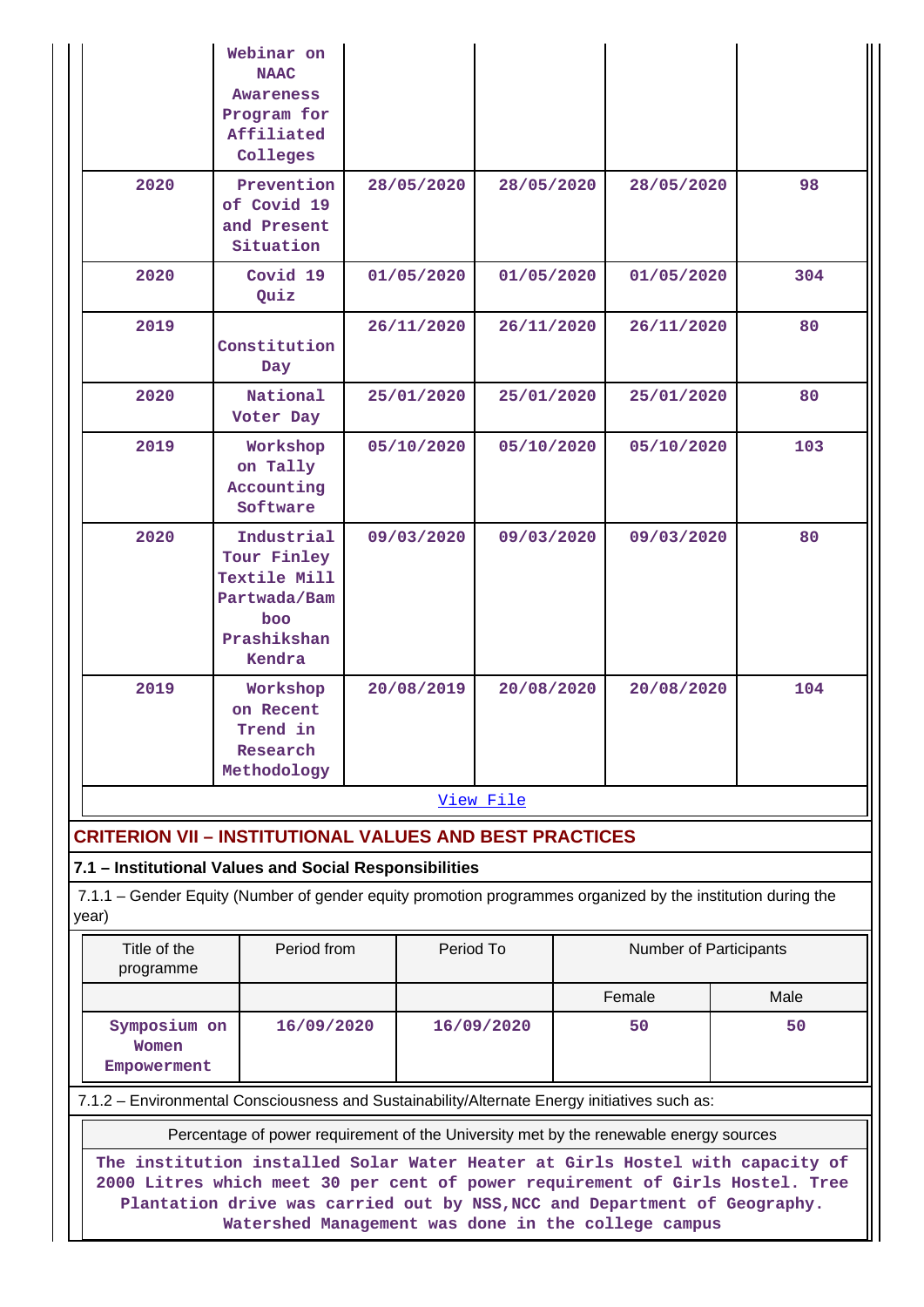| 7.1.3 - Differently abled (Divyangjan) friendliness                                               |                                                                                                                                                                                                  |              |                     |                      |                    |                          |                                                                                                                                                                                                                                                                                                                            |                                                              |                                                     |
|---------------------------------------------------------------------------------------------------|--------------------------------------------------------------------------------------------------------------------------------------------------------------------------------------------------|--------------|---------------------|----------------------|--------------------|--------------------------|----------------------------------------------------------------------------------------------------------------------------------------------------------------------------------------------------------------------------------------------------------------------------------------------------------------------------|--------------------------------------------------------------|-----------------------------------------------------|
|                                                                                                   | Item facilities                                                                                                                                                                                  |              | Yes/No              |                      |                    | Number of beneficiaries  |                                                                                                                                                                                                                                                                                                                            |                                                              |                                                     |
|                                                                                                   | Physical facilities                                                                                                                                                                              |              | Yes                 |                      |                    | 8                        |                                                                                                                                                                                                                                                                                                                            |                                                              |                                                     |
|                                                                                                   | Provision for lift                                                                                                                                                                               |              |                     |                      | <b>No</b>          |                          |                                                                                                                                                                                                                                                                                                                            | <b>Nill</b>                                                  |                                                     |
|                                                                                                   | Ramp/Rails                                                                                                                                                                                       |              |                     |                      | Yes                |                          |                                                                                                                                                                                                                                                                                                                            | 8                                                            |                                                     |
| <b>Braille</b><br>Software/facilities                                                             |                                                                                                                                                                                                  |              |                     |                      | Yes                |                          |                                                                                                                                                                                                                                                                                                                            | 8                                                            |                                                     |
|                                                                                                   | <b>Rest Rooms</b>                                                                                                                                                                                |              |                     |                      | <b>Yes</b>         |                          |                                                                                                                                                                                                                                                                                                                            | 8                                                            |                                                     |
|                                                                                                   | Scribes for examination                                                                                                                                                                          |              |                     |                      | Yes                |                          |                                                                                                                                                                                                                                                                                                                            | 8                                                            |                                                     |
|                                                                                                   | Any other similar<br>facility                                                                                                                                                                    |              |                     |                      | Yes                |                          |                                                                                                                                                                                                                                                                                                                            | 8                                                            |                                                     |
| 7.1.4 - Inclusion and Situatedness                                                                |                                                                                                                                                                                                  |              |                     |                      |                    |                          |                                                                                                                                                                                                                                                                                                                            |                                                              |                                                     |
| Year                                                                                              | Number of<br>Number of<br>initiatives to<br>initiatives<br>taken to<br>address<br>locational<br>engage with<br>advantages<br>and<br>and disadva<br>contribute to<br>local<br>ntages<br>community |              |                     | Date                 | Duration           |                          | Name of<br>initiative                                                                                                                                                                                                                                                                                                      | <b>Issues</b><br>addressed                                   | Number of<br>participating<br>students<br>and staff |
| 2019                                                                                              | $\mathbf{1}$                                                                                                                                                                                     | 1            |                     | 03/10/2<br>019       | $\mathbf{1}$       |                          | <b>Blood</b><br>Donation                                                                                                                                                                                                                                                                                                   | To meet<br>the blood<br>requireme<br>nt of<br>Hospital<br>of | 25                                                  |
| 2019                                                                                              | 1                                                                                                                                                                                                | $\mathbf{1}$ |                     | 21/10/2<br>020       | 1                  |                          | Establi<br>Red Ribin<br>Club                                                                                                                                                                                                                                                                                               | Heath<br>shment of Awareness<br>Program<br>for<br>community  | 15                                                  |
|                                                                                                   |                                                                                                                                                                                                  |              |                     |                      | No file uploaded.  |                          |                                                                                                                                                                                                                                                                                                                            |                                                              |                                                     |
| 7.1.5 - Human Values and Professional Ethics Code of conduct (handbooks) for various stakeholders |                                                                                                                                                                                                  |              |                     |                      |                    |                          |                                                                                                                                                                                                                                                                                                                            |                                                              |                                                     |
|                                                                                                   | Title                                                                                                                                                                                            |              | Date of publication |                      |                    | Follow up(max 100 words) |                                                                                                                                                                                                                                                                                                                            |                                                              |                                                     |
| Code of Professional<br>Ethics for Stakeholders                                                   |                                                                                                                                                                                                  |              |                     | 10/07/2019           |                    |                          | The college adhere to<br>code of Professional<br>Ethics specified by UGC<br>Regulation 2018 dated 18<br>July 2018. The Code of<br>Professional Ethics is<br>circulated to<br>Stakeholders and uploaded<br>on college website. The<br>code of ethics for<br>students is prepared and<br>published in college<br>Prospectus. |                                                              |                                                     |
| 7.1.6 - Activities conducted for promotion of universal Values and Ethics                         |                                                                                                                                                                                                  |              |                     |                      |                    |                          |                                                                                                                                                                                                                                                                                                                            |                                                              |                                                     |
| Activity                                                                                          |                                                                                                                                                                                                  |              |                     | <b>Duration From</b> | <b>Duration To</b> |                          |                                                                                                                                                                                                                                                                                                                            | Number of participants                                       |                                                     |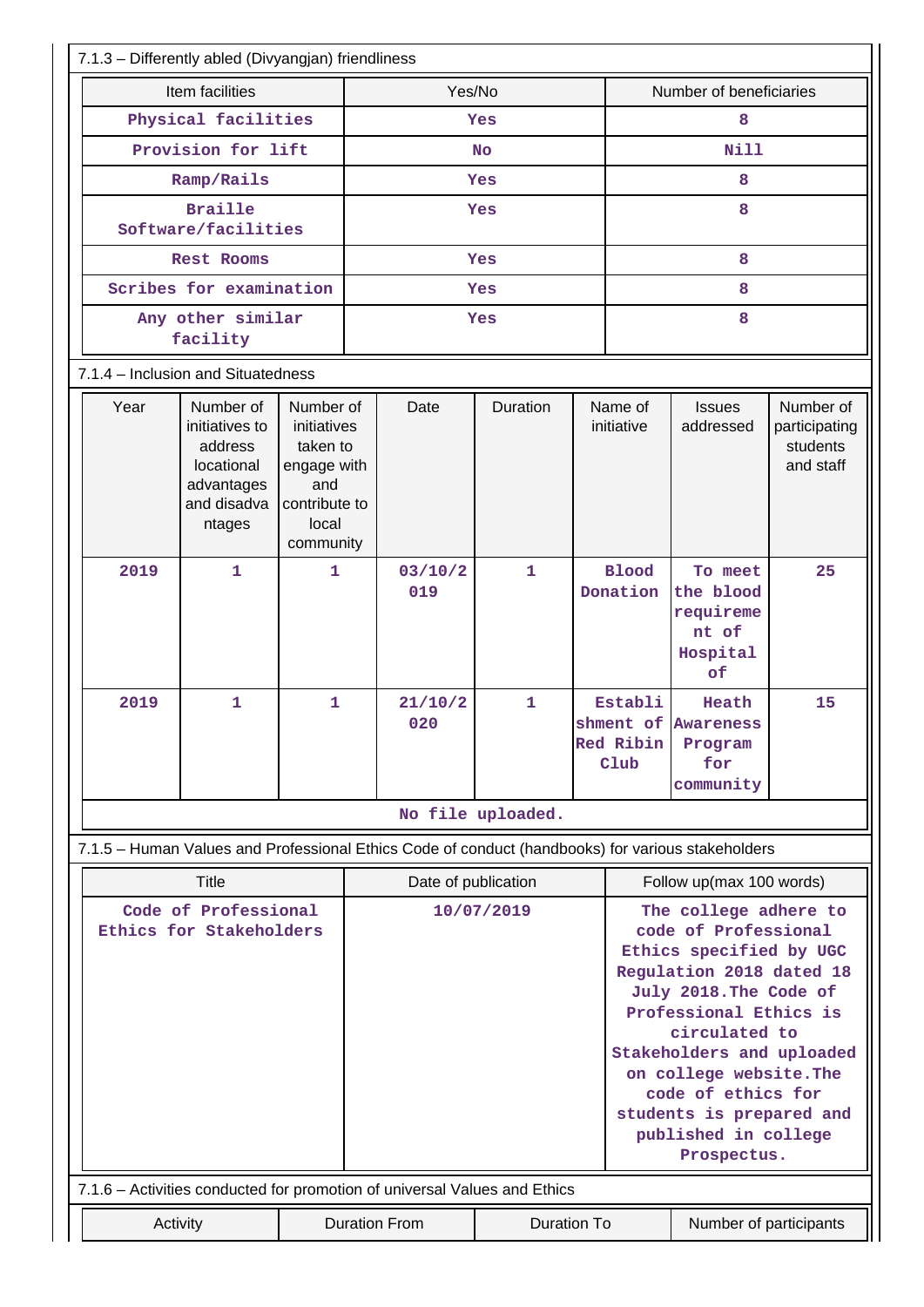| Celebration of<br>Constitution Day | 26/11/2019 | 26/11/2019 | 180 |  |  |  |
|------------------------------------|------------|------------|-----|--|--|--|
| Teachers Day                       | 05/09/2019 | 05/09/2020 | 160 |  |  |  |
| Revolution Day                     | 09/08/2019 | 09/08/2019 | 110 |  |  |  |
| Yoga Day                           | 21/06/2019 | 21/06/2019 | 120 |  |  |  |
| Tree Rally                         | 30/08/2019 | 30/08/2019 | 40  |  |  |  |
| World Food Day                     | 15/10/2019 | 15/10/2019 | 60  |  |  |  |
| No file uploaded.                  |            |            |     |  |  |  |

7.1.7 – Initiatives taken by the institution to make the campus eco-friendly (at least five)

 **1.Plantation and Preservation of Trees 2.Saving Paper by e-governance of office Administration 3.Ban on mobile use in college Campus 4.Use of Solar Energy 5.Cleanliness Drive in college Campus**

#### **7.2 – Best Practices**

#### 7.2.1 – Describe at least two institutional best practices

 **1.Title: Awareness Activities in Pandemic Covid 19 Situation Goal of the Practice: To promote awareness in peoples regarding Covid-19 and assist the society in combating against Covid 19. The Process: Covid 19 pandemic is one of the biggest challenges to human being and millions of people suffering in the pandemic situation. The major task in combating covid 19 is to create awareness among people and fight against rumours and false information. In order to make the students and staff aware of the preventive measures to be taken, a webinar was organized on "Prevention of Covid 19 and Present Situation" on 28 May 2020.Dr.Harshal Sabane, Head of Community Medicine SSR Medical College, Mauritius delivered a lecture and discussed the issues in pandemic situation. The NSS and NCC departments ran various extension activities to help the community. The college fulfilled its social responsibilities during the lockdown period through the activities conducted by NSS unit. The NSS volunteers voluntarily made masks and distributed among the needy. Many volunteers worked as 'Aarogyadoot'.They helped the Police in maintaining discipline in the society during the lockdown period. They also spread awareness regarding the precautions to be taken in the pandemic situation. A blood donation camp was also organized during this period in which NSS officer Dr. D.S Namurte, Dr. Subhash Gawande and Chaitanya Sawarker of B.Com I donated blood. The volunteers also distributed food items, sanitizers, masks to the needy. They along with the NSS officers tried to build up the moral of the people by spreading awareness among them. Department of English, Political Science and Commerce organized "COVID-19 Awareness Programme" to create awareness regarding Corona virus and Pandemic situation. It was an online test conducted by creating Google form. 520 candidates including the students from Maharashtra and other states participated in the program Resources Required: WebEx Platform, Google Form, NSS and NCC volunteers. Contact Person and Further Details: 1. Dr. Sujata Sabane Head Department of Home Economics 2. Dr. D. S. Namurte Coordinator NSS. Shri Shivaji Arts Commerce College Amravati Best Practice Title: Financial contribution in Pandemic Covid 19 Situation Goal of the Practice: To assist the various program of State government and Institution by making financial contribution by the Faculty Members and Staff of the College. The Process: Covid 19 pandemic is one of the biggest challenge to human being and millions of people are suffering in the pandemic situation. The college made every effort in fighting against Covid 19 Pandemic. In response to the state government's appeal, the faculty members and staff of the college contributed two days salary to Chief Minister Welfare Fund for assisting various program run by the government. The college contributed Rs. Two Lakh**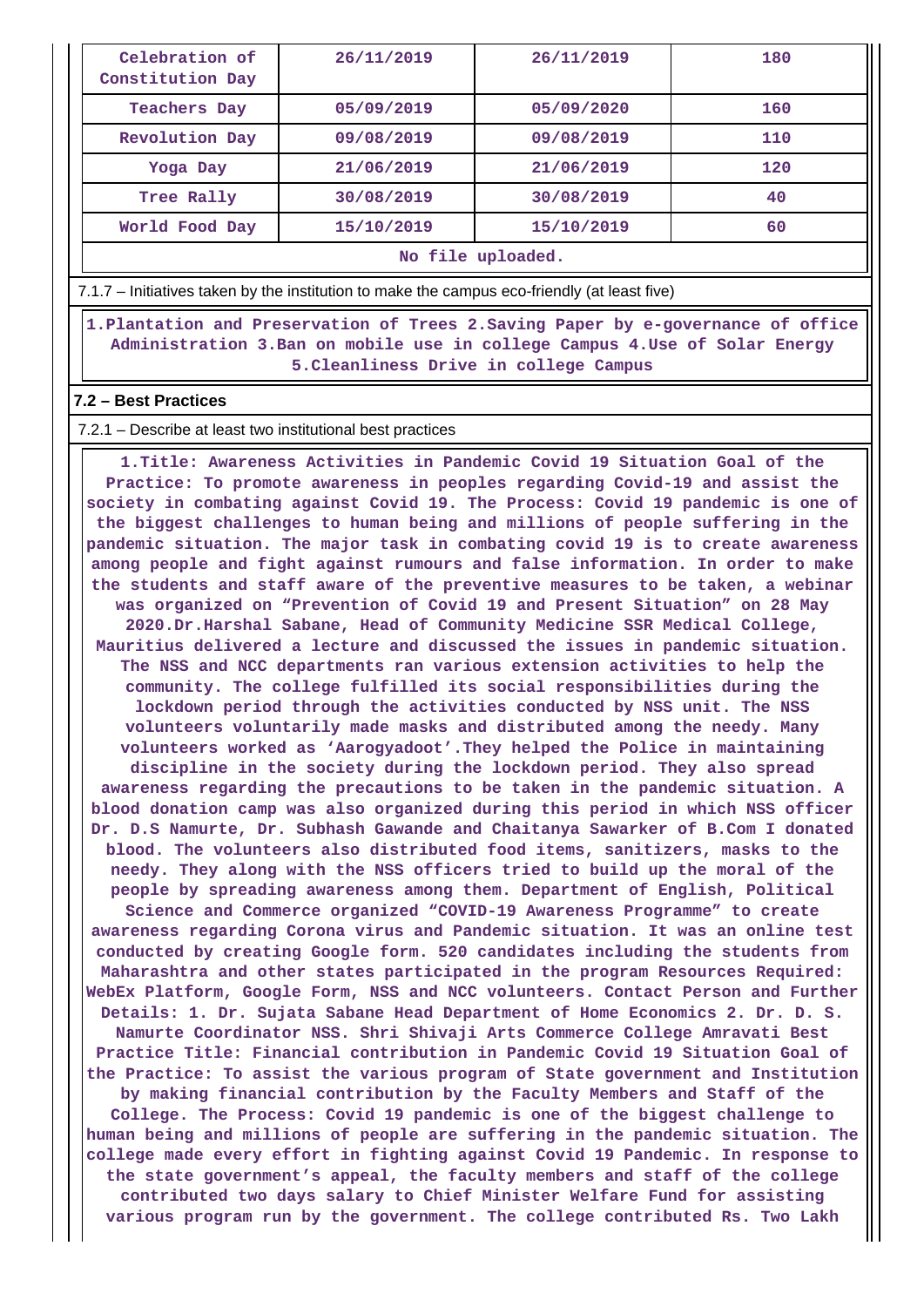**fifty seven thousand nine hundred and sixty eight on 19/06/2020 and One Lakh fifty four thousand nine hundred fifteen on 29/04/2020 to Chief Minister Relief Fund through the Parent Society. The college also contributed Rs. Thirty six thousand for Annapurna Yojana of Late Dr.Panjabrao Deshmukh Memorial Hospital on 13/3/2020. The scheme is run by the Hospital to give free of cost food to the patients admitted the hospital. Resources Required: Donations from faculty members and staff. Contact Person and Further Details : Dr.Smita R.Deshmukh Principal Shri Shivaji Arts Commerce College Amravati**

 Upload details of two best practices successfully implemented by the institution as per NAAC format in your institution website, provide the link

<http://www.shivajicollege.org/pdf/best%20practice%20covid%2019.pdf>

#### **7.3 – Institutional Distinctiveness**

 7.3.1 – Provide the details of the performance of the institution in one area distinctive to its vision, priority and thrust in not more than 500 words

 **Shri Shivaji Education Society established by Dr.Panjabrao Alias Bhausaheb Deshmukh, First Union Agriculture Minister and Member of Constituent Assembly of India runs Shri Shivaji Arts Commerce College Amravati. The college was started in 1946 with Arts, Commerce, Science, Agriculture and Law Faculty. Later on Science, Law and Agriculture College was separated. The Shri Shivaji Education Society is a premier and largest society in the state running 287 institutions in Science, Arts, Commerce, Agriculture, Medical Science, Engineering, Horticulture, Biotechnology and Polytechnics institutes. The society plays an important role in the uplift of society by providing KG to PG education to all sections of the society. The campus of the college is situated in the centre of the city having 6.2 acres of land. The college is affiliated to Sant Gadgebaba Amravat University Amravati having UG PG and Research Degree Program like M. Phil and PhD. The college runs UG and PG program in English and Marathi medium to cater the need of students in Arts Commerce faculty. The college runs B.Voc. Program in Journalism and Media Management and Videography under UGC skill development program. The college has recognised PhD research centre in Economics, Political Science, History, Home Economics, Sociology, English, Marathi and Library Information Science. The college has galaxy of competent faculty member having PhD degree and Supervisors for PhD research work in eight subject. The Principal who works on the Academic and Administrative bodies of UGC, NAAC and Universities in the Country leads the College. The college is reaccredited by NAAC in the third cycle by NAAC with "A" grade in 2017. The college has functional IQAC established for internal quality assurance in higher education. The college has good academic infrastructure with beautiful campus .The college has spacious library in separate building well equipped with rich collection and computerised library services. The college has 14 MBPS Optical fibre connectivity of Internet and access to e-resource through N-LIST. The College has separate computer centre, Seminar Hall, Language Lab and Laboratories, Boyes and Girls Hostel and Gymnasium. The college has earned reputation in the society and is one of the lead college in the University in Arts Commerce. The College has a rich heritage of Academic Merits, Laurel, Colour holders in the field of Games and Sports and Cultural Events at University and State Level.**

Provide the weblink of the institution

<https://shivajicollege.org/pdf/Institutional%20Distinctiveness.pdf>

#### **8.Future Plans of Actions for Next Academic Year**

 **Future Plans of Action Plan 2020-21 1. To start B.Voc Programme in Computerised Accounting under UGC Scheme 2. To apply for PG Programme in History and Marathi 3. To conduct Online Teaching to all Programme in Pandemic Academic Year on**